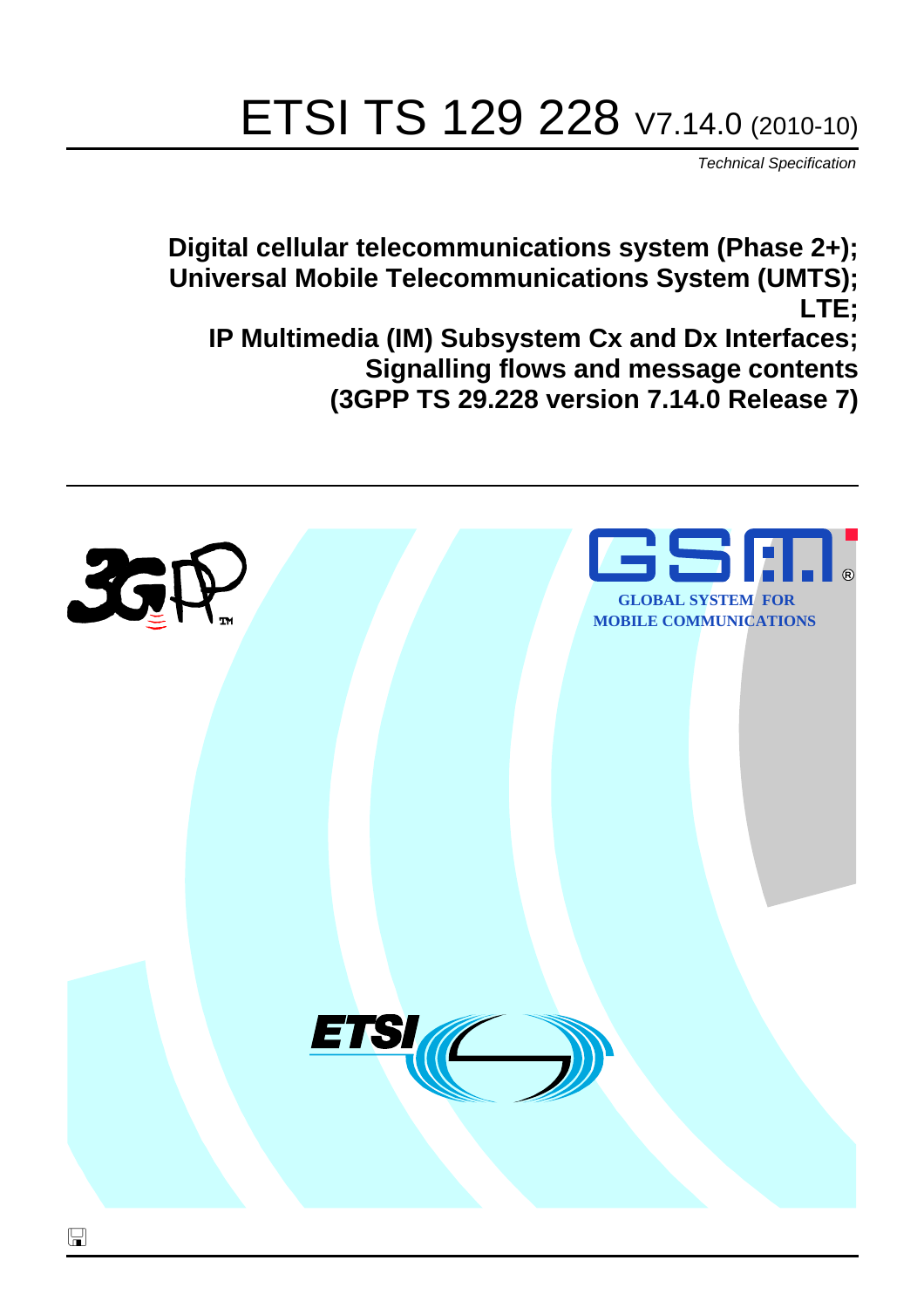Reference RTS/TSGC-0429228v7e0

> Keywords GSM, UMTS

#### *ETSI*

#### 650 Route des Lucioles F-06921 Sophia Antipolis Cedex - FRANCE

Tel.: +33 4 92 94 42 00 Fax: +33 4 93 65 47 16

Siret N° 348 623 562 00017 - NAF 742 C Association à but non lucratif enregistrée à la Sous-Préfecture de Grasse (06) N° 7803/88

#### *Important notice*

Individual copies of the present document can be downloaded from: [http://www.etsi.org](http://www.etsi.org/)

The present document may be made available in more than one electronic version or in print. In any case of existing or perceived difference in contents between such versions, the reference version is the Portable Document Format (PDF). In case of dispute, the reference shall be the printing on ETSI printers of the PDF version kept on a specific network drive within ETSI Secretariat.

Users of the present document should be aware that the document may be subject to revision or change of status. Information on the current status of this and other ETSI documents is available at <http://portal.etsi.org/tb/status/status.asp>

If you find errors in the present document, please send your comment to one of the following services: [http://portal.etsi.org/chaircor/ETSI\\_support.asp](http://portal.etsi.org/chaircor/ETSI_support.asp)

#### *Copyright Notification*

No part may be reproduced except as authorized by written permission. The copyright and the foregoing restriction extend to reproduction in all media.

> © European Telecommunications Standards Institute 2010. All rights reserved.

**DECT**TM, **PLUGTESTS**TM, **UMTS**TM, **TIPHON**TM, the TIPHON logo and the ETSI logo are Trade Marks of ETSI registered for the benefit of its Members.

**3GPP**TM is a Trade Mark of ETSI registered for the benefit of its Members and of the 3GPP Organizational Partners. **LTE**™ is a Trade Mark of ETSI currently being registered

for the benefit of its Members and of the 3GPP Organizational Partners.

**GSM**® and the GSM logo are Trade Marks registered and owned by the GSM Association.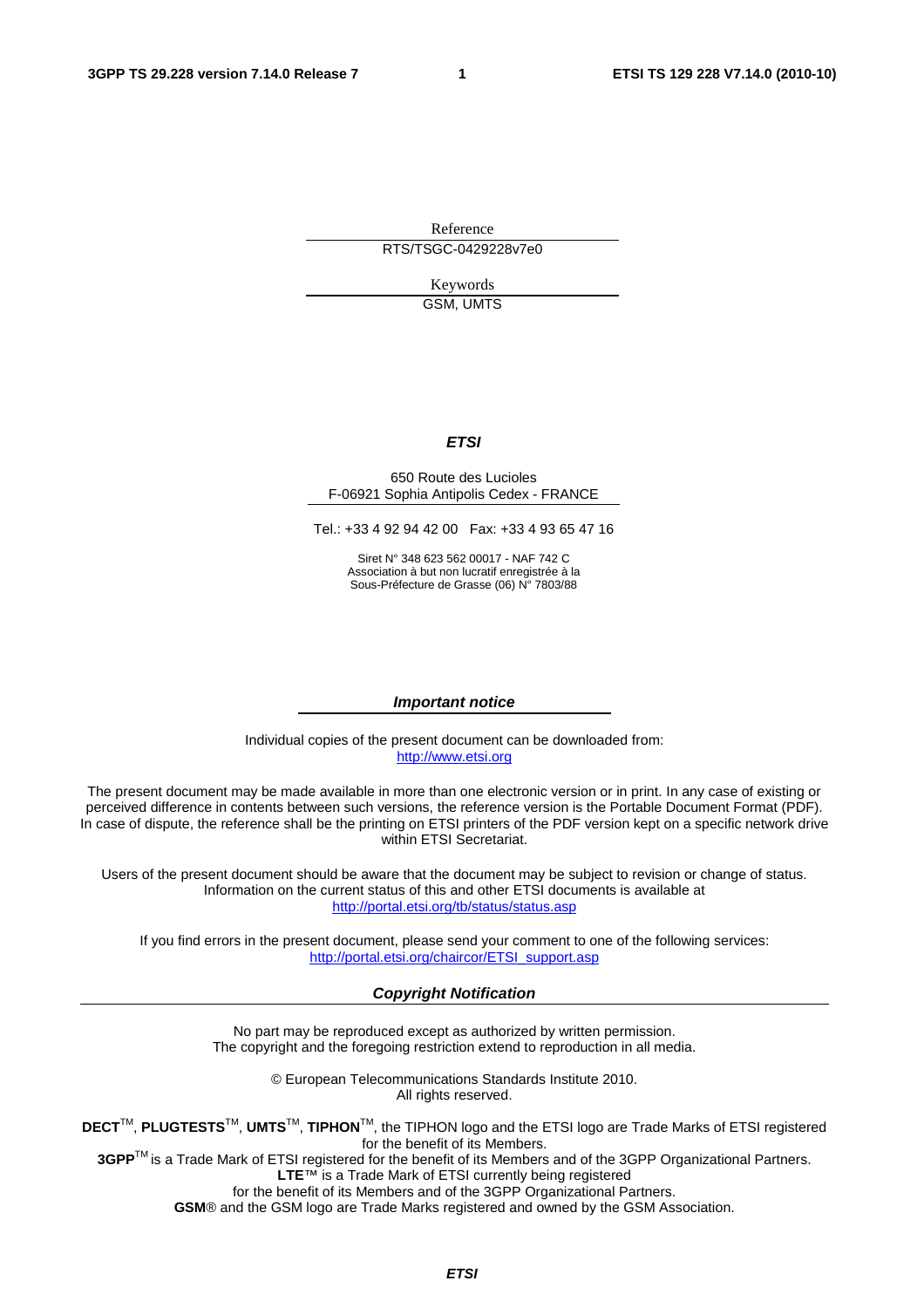## Intellectual Property Rights

IPRs essential or potentially essential to the present document may have been declared to ETSI. The information pertaining to these essential IPRs, if any, is publicly available for **ETSI members and non-members**, and can be found in ETSI SR 000 314: *"Intellectual Property Rights (IPRs); Essential, or potentially Essential, IPRs notified to ETSI in respect of ETSI standards"*, which is available from the ETSI Secretariat. Latest updates are available on the ETSI Web server [\(http://webapp.etsi.org/IPR/home.asp](http://webapp.etsi.org/IPR/home.asp)).

Pursuant to the ETSI IPR Policy, no investigation, including IPR searches, has been carried out by ETSI. No guarantee can be given as to the existence of other IPRs not referenced in ETSI SR 000 314 (or the updates on the ETSI Web server) which are, or may be, or may become, essential to the present document.

### Foreword

This Technical Specification (TS) has been produced by ETSI 3rd Generation Partnership Project (3GPP).

The present document may refer to technical specifications or reports using their 3GPP identities, UMTS identities or GSM identities. These should be interpreted as being references to the corresponding ETSI deliverables.

The cross reference between GSM, UMTS, 3GPP and ETSI identities can be found under <http://webapp.etsi.org/key/queryform.asp>.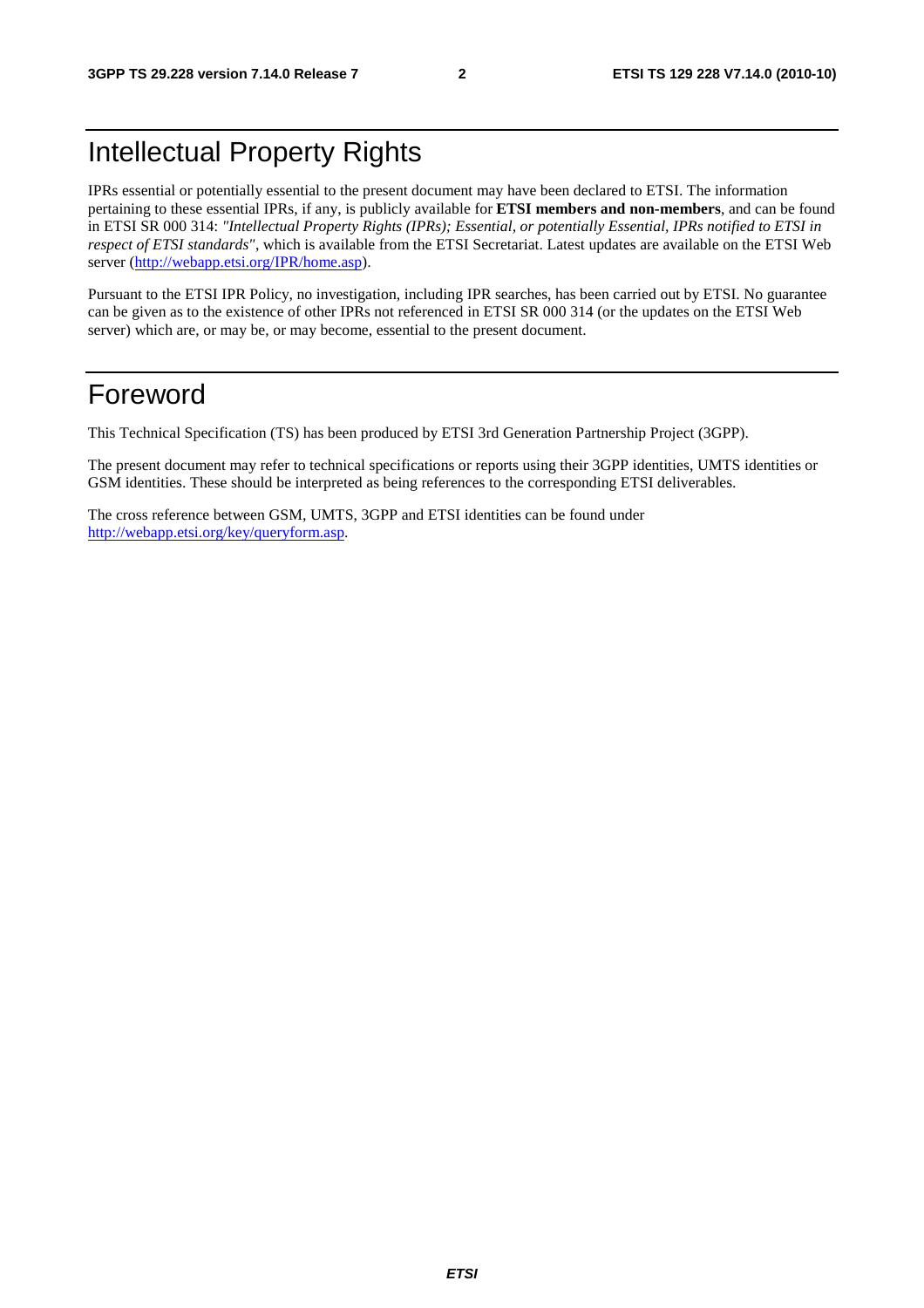$\mathbf{3}$ 

## Contents

| 1       |  |     |  |  |  |  |  |
|---------|--|-----|--|--|--|--|--|
| 2       |  |     |  |  |  |  |  |
| 3       |  |     |  |  |  |  |  |
| 3.1     |  |     |  |  |  |  |  |
| 3.2     |  |     |  |  |  |  |  |
| 4       |  |     |  |  |  |  |  |
|         |  |     |  |  |  |  |  |
| 5       |  |     |  |  |  |  |  |
| 5.1     |  |     |  |  |  |  |  |
| 5.1.1   |  |     |  |  |  |  |  |
| 5.1.2   |  |     |  |  |  |  |  |
| 5.1.3   |  |     |  |  |  |  |  |
| 5.1.4   |  |     |  |  |  |  |  |
| 5.1.5   |  |     |  |  |  |  |  |
| 5.1.6   |  |     |  |  |  |  |  |
| 6       |  |     |  |  |  |  |  |
| 6.1     |  |     |  |  |  |  |  |
| 6.1.1   |  |     |  |  |  |  |  |
| 6.1.1.1 |  |     |  |  |  |  |  |
| 6.1.2   |  |     |  |  |  |  |  |
| 6.1.2.1 |  |     |  |  |  |  |  |
| 6.1.3   |  |     |  |  |  |  |  |
| 6.1.3.1 |  |     |  |  |  |  |  |
| 6.1.4   |  |     |  |  |  |  |  |
| 6.1.4.1 |  |     |  |  |  |  |  |
| 6.2     |  |     |  |  |  |  |  |
| 6.2.1   |  |     |  |  |  |  |  |
| 6.2.2   |  |     |  |  |  |  |  |
| 6.2.2.1 |  |     |  |  |  |  |  |
| 6.3     |  |     |  |  |  |  |  |
| 6.3.1   |  |     |  |  |  |  |  |
| 6.4     |  | .27 |  |  |  |  |  |
| 6.5     |  |     |  |  |  |  |  |
| 6.5.1   |  |     |  |  |  |  |  |
| 6.5.1.1 |  |     |  |  |  |  |  |
| 6.5.1.2 |  |     |  |  |  |  |  |
| 6.5.1.3 |  |     |  |  |  |  |  |
| 6.5.1.4 |  |     |  |  |  |  |  |
| 6.5.1.5 |  |     |  |  |  |  |  |
| 6.5.2   |  |     |  |  |  |  |  |
| 6.5.2.1 |  |     |  |  |  |  |  |
| 6.5.2.2 |  |     |  |  |  |  |  |
| 6.5.2.3 |  |     |  |  |  |  |  |
| 6.6     |  |     |  |  |  |  |  |
| 6.6.1   |  |     |  |  |  |  |  |
| 6.6.2   |  |     |  |  |  |  |  |
| 6.7     |  |     |  |  |  |  |  |
| 7       |  |     |  |  |  |  |  |
| 7.1     |  |     |  |  |  |  |  |
|         |  |     |  |  |  |  |  |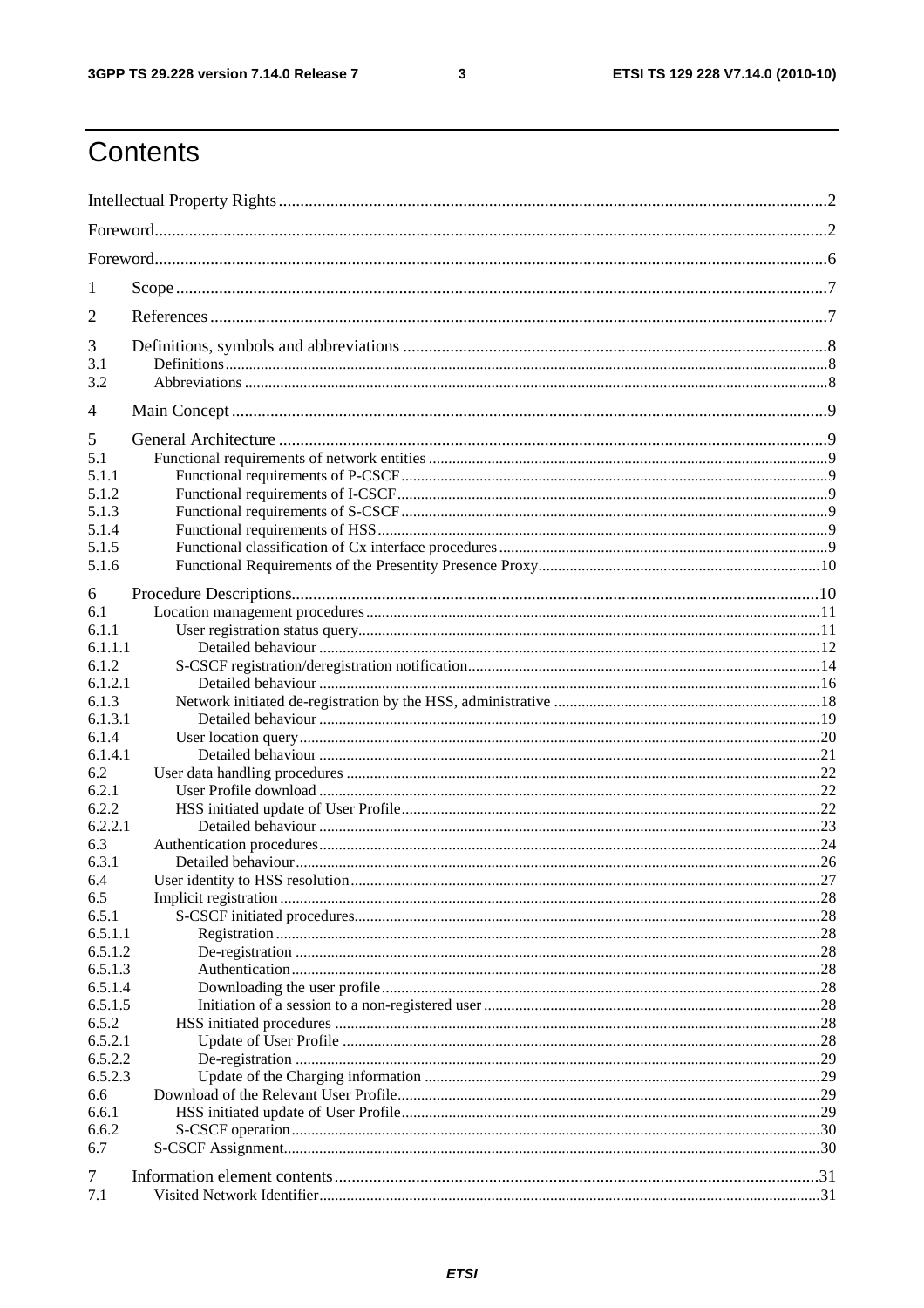#### $\overline{\mathbf{4}}$

| 7.2              |                                                                                        |  |
|------------------|----------------------------------------------------------------------------------------|--|
| 7.2a             |                                                                                        |  |
| 7.2 <sub>b</sub> |                                                                                        |  |
| 7.3              |                                                                                        |  |
| 7.3a             |                                                                                        |  |
| 7.4              |                                                                                        |  |
| 7.4a             |                                                                                        |  |
| 7.5              |                                                                                        |  |
| 7.6              |                                                                                        |  |
| 7.7              |                                                                                        |  |
| 7.8              |                                                                                        |  |
| 7.9              |                                                                                        |  |
| 7.9.1            |                                                                                        |  |
| 7.9.2            |                                                                                        |  |
| 7.9.3            |                                                                                        |  |
| 7.9.4            |                                                                                        |  |
| 7.9.5            |                                                                                        |  |
| 7.9.6            |                                                                                        |  |
| 7.9.7            |                                                                                        |  |
| 7.10             |                                                                                        |  |
| 7.11             |                                                                                        |  |
| 7.12             |                                                                                        |  |
| 7.13             |                                                                                        |  |
| 7.14<br>7.15     |                                                                                        |  |
| 7.16             |                                                                                        |  |
| 7.17             |                                                                                        |  |
| 7.18             |                                                                                        |  |
| 7.19             |                                                                                        |  |
|                  |                                                                                        |  |
| 8                |                                                                                        |  |
| 8.1              |                                                                                        |  |
| 8.1.1            |                                                                                        |  |
| 8.1.2            |                                                                                        |  |
| 8.1.3            |                                                                                        |  |
| 9                |                                                                                        |  |
| 10               |                                                                                        |  |
|                  |                                                                                        |  |
|                  | Mapping of Cx operations and terminology to Diameter 36<br><b>Annex A (normative):</b> |  |
| A.1              |                                                                                        |  |
|                  |                                                                                        |  |
| A.2              |                                                                                        |  |
| A.3              |                                                                                        |  |
| A.4              |                                                                                        |  |
| A.4.1            |                                                                                        |  |
| A.4.2            |                                                                                        |  |
| A.4.3            |                                                                                        |  |
| A.4.4            |                                                                                        |  |
| A.4.4.1          |                                                                                        |  |
| A.4.4.2          |                                                                                        |  |
| A.4.4.3          |                                                                                        |  |
| A.4.5            |                                                                                        |  |
| A.4.6            |                                                                                        |  |
| A.4.6a           |                                                                                        |  |
| A.4.7            |                                                                                        |  |
|                  |                                                                                        |  |
|                  | <b>Annex B</b> (informative):                                                          |  |
| B.1              |                                                                                        |  |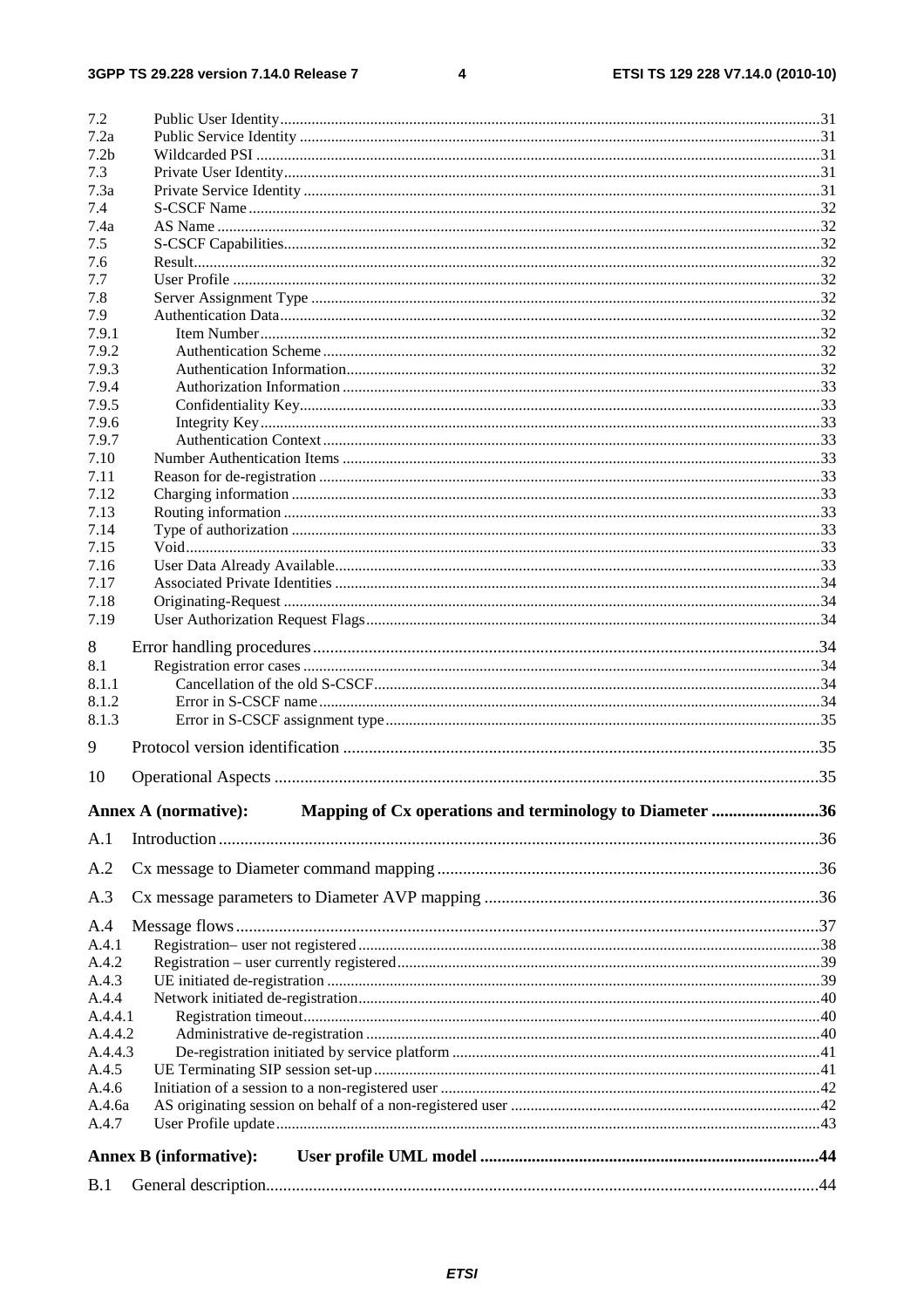$5\phantom{a}$ 

| B.2    |                               |                                                               |  |
|--------|-------------------------------|---------------------------------------------------------------|--|
| B.2.1  |                               |                                                               |  |
| B.2.1A |                               |                                                               |  |
| B.2.2  |                               |                                                               |  |
| B.2.3  |                               |                                                               |  |
|        | <b>Annex C</b> (informative): |                                                               |  |
|        | <b>Annex D</b> (informative): |                                                               |  |
|        | <b>Annex E</b> (normative):   |                                                               |  |
|        | <b>Annex F</b> (normative):   | Definition of parameters for service point trigger matching59 |  |
|        | <b>Annex G (informative):</b> |                                                               |  |
|        |                               |                                                               |  |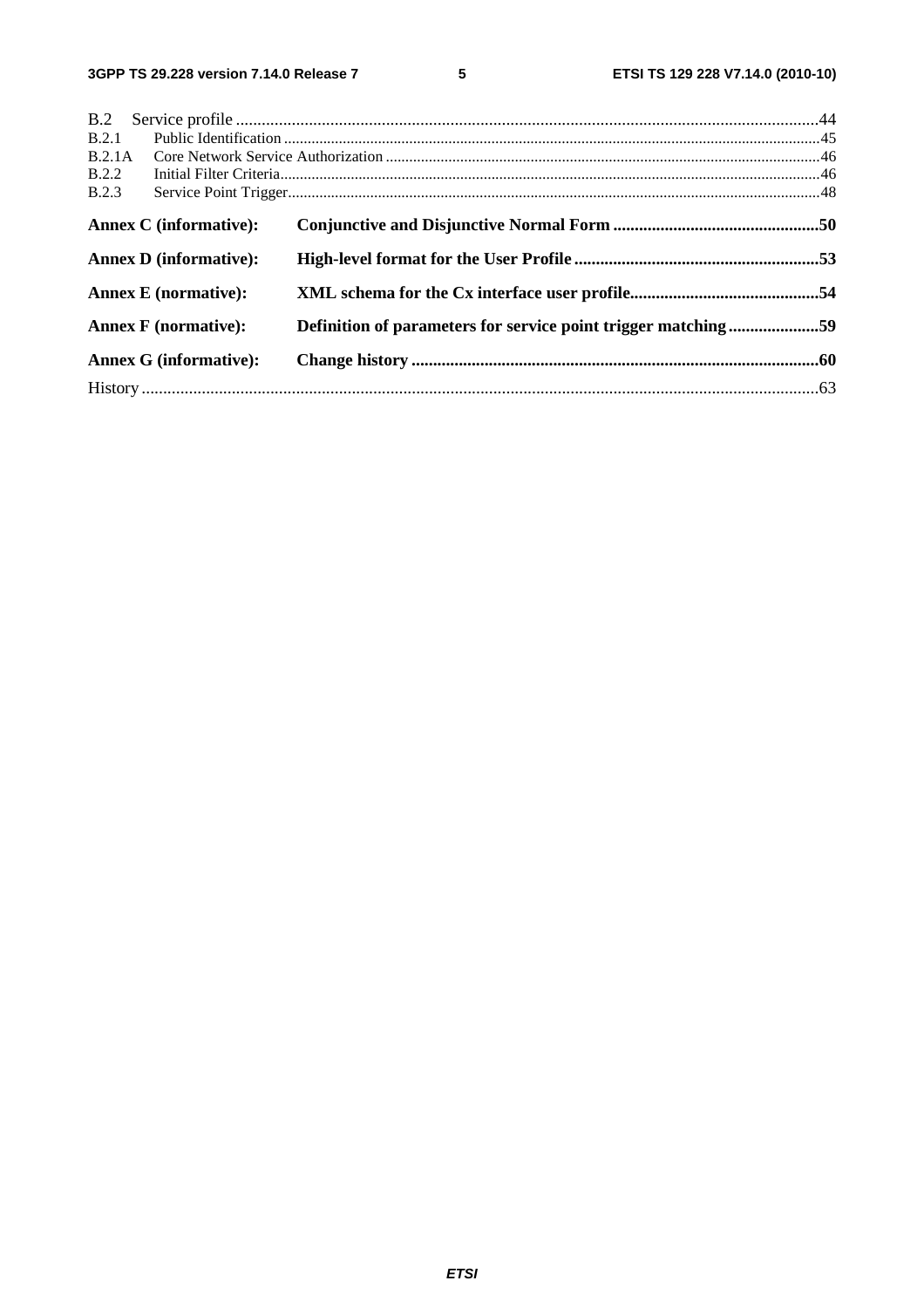## Foreword

This Technical Specification has been produced by the 3<sup>rd</sup> Generation Partnership Project (3GPP).

The contents of the present document are subject to continuing work within the TSG and may change following formal TSG approval. Should the TSG modify the contents of the present document, it will be re-released by the TSG with an identifying change of release date and an increase in version number as follows:

Version x.y.z

where:

- x the first digit:
	- 1 presented to TSG for information;
	- 2 presented to TSG for approval;
	- 3 or greater indicates TSG approved document under change control.
- y the second digit is incremented for all changes of substance, i.e. technical enhancements, corrections, updates, etc.
- z the third digit is incremented when editorial only changes have been incorporated in the document.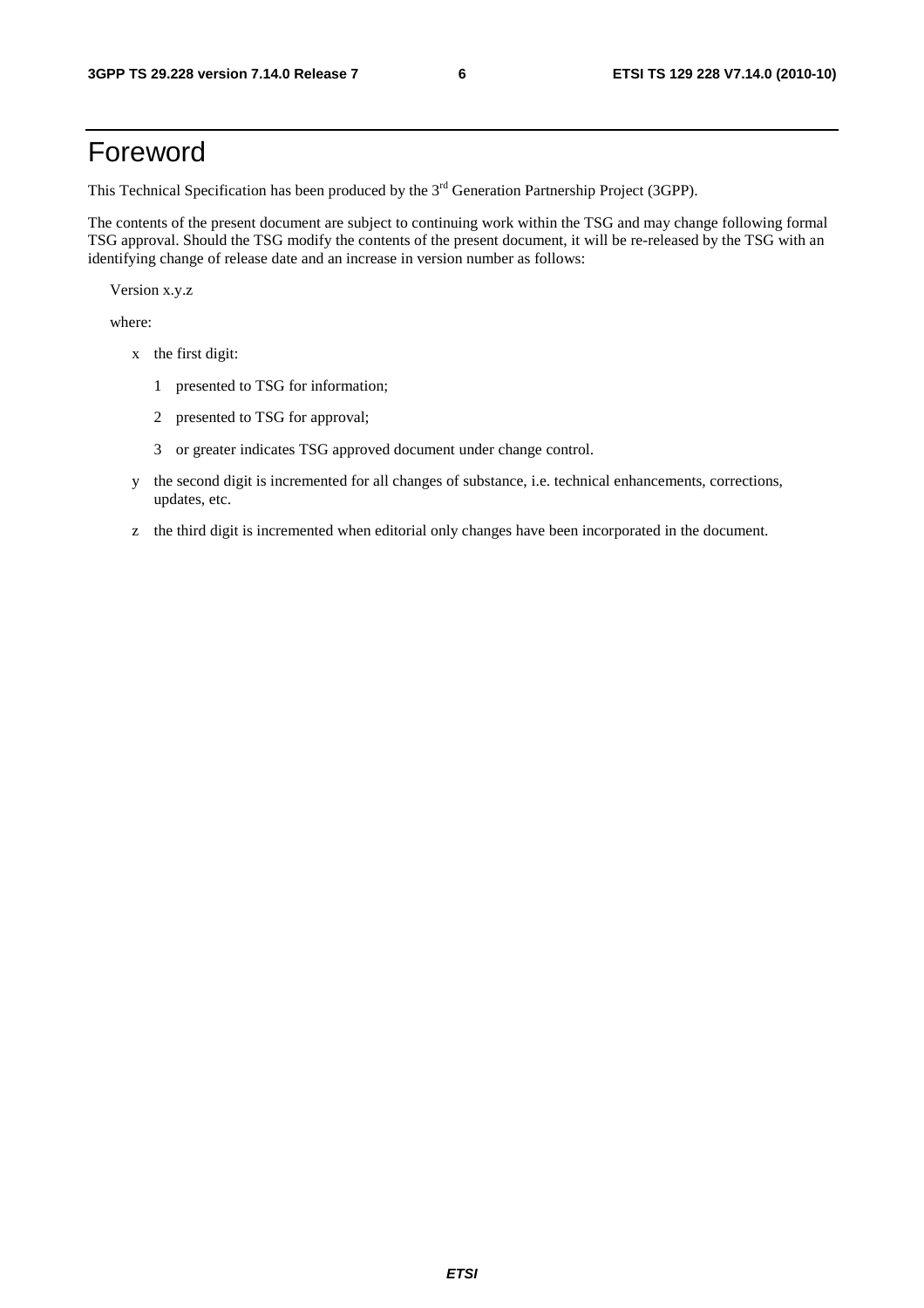### 1 Scope

This 3GPP Technical Specification (TS) specifies:

- 1. The interactions between the HSS (Home Subscriber Server) and the CSCF (Call Session Control Functions), referred to as the Cx interface.
- 2. The interactions between the CSCF and the SLF (Server Locator Function), referred to as the Dx interface.

The IP Multimedia (IM) Subsystem stage 2 is specified in 3GPP TS 23.228 [1] and the signalling flows for the IP multimedia call control based on SIP and SDP are specified in 3GPP TS 24.228 [2].

This document addresses the signalling flows for Cx and Dx interfaces.

This document also addresses how the functionality of Px interface is accomplished.

The Presence Service Stage 2 description (architecture and functional solution) is specified in 3GPP TS 23.141 [10].

#### 2 References

- [1] 3GPP TS 23.228: "IP Multimedia (IM) Subsystem Stage 2"
- [2] 3GPP TS 24.228: "Signalling flows for the IP multimedia call control based on SIP and SDP"
- [3] 3GPP TS 33.203: "Access security for IP-based services"
- [4] 3GPP TS 23.002: "Network architecture"
- [5] 3GPP TS 29.229: "Cx Interface based on Diameter Protocol details"
- [6] 3GPP TS 23.218: "IP Multimedia (IM) Session Handling; IP Multimedia (IM) call model"
- [7] IETF RFC 2045 "Multipurpose Internet Mail Extensions (MIME) Part One: Format of Internet Message Bodies"
- [8] 3GPP TS 24.229: "IP Multimedia Call Control Protocol based on SIP and SDP" stage 3
- [9] IETF RFC 3588 "Diameter Base Protocol"
- [10] 3GPP TS 23.141: "Presence Service; Architecture and Functional Description"
- [11] IETF RFC 3261 "SIP: Session Initiation Protocol"
- [12] IETF RFC 4566 "SDP: Session Description Protocol"
- [13] IEEE 1003.1-2004, Part 1: Base Definitions
- [14] IETF RFC 2486 "The Network Access Identifier"
- [15] IETF RFC 3966 "The tel URI for Telephone Numbers"
- [16] IETF RFC 2617 "HTTP Authentication: Basic and Digest Access Authentication"
- [17] 3GPP TS 23.003: "Numbering, addressing and identification"
- [18] 3GPP TS 23.008: "Organization of subscriber data"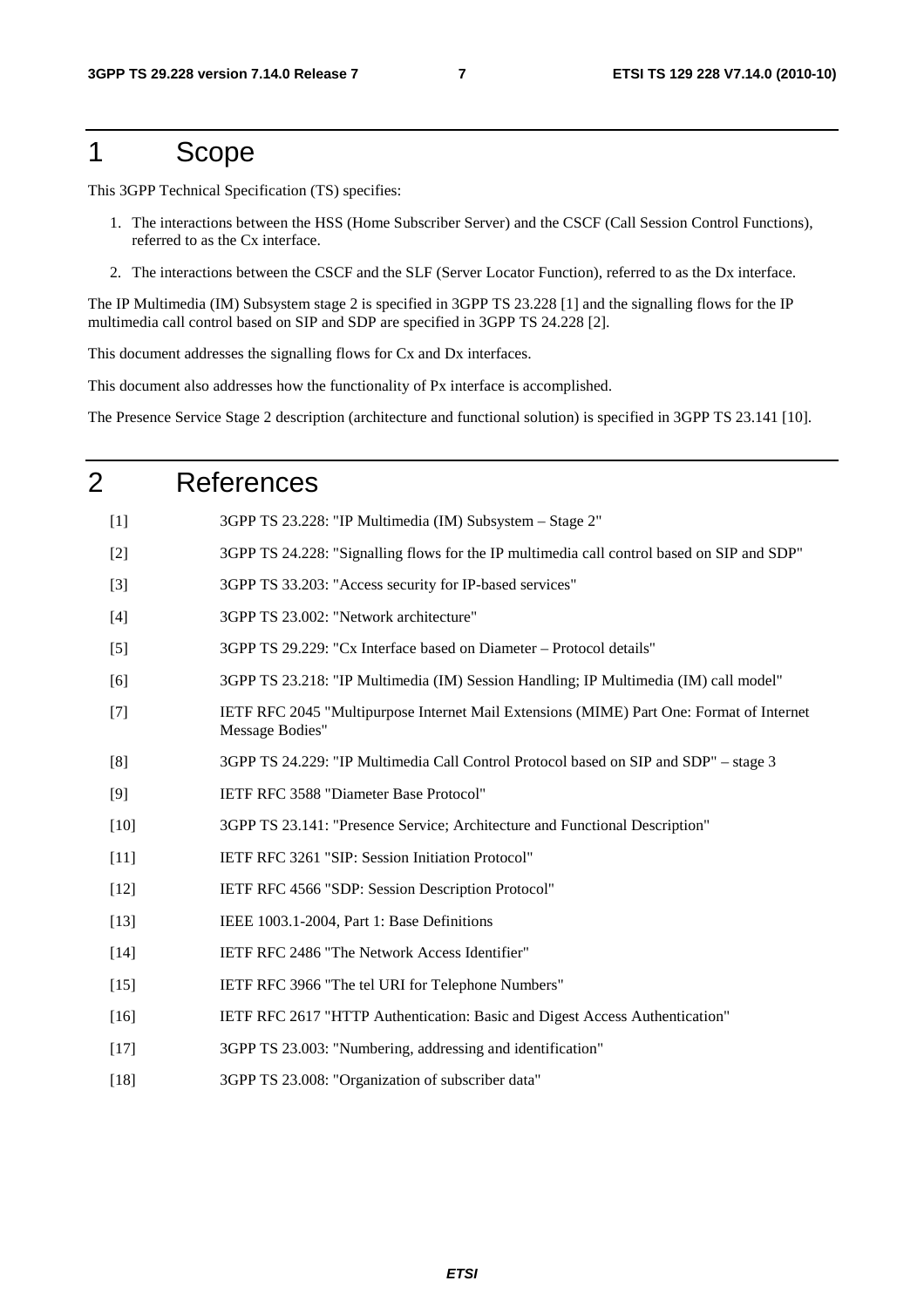## 3 Definitions, symbols and abbreviations

### 3.1 Definitions

For the purposes of the present document, the following terms and definitions apply.

**Common Part** (of a user profile): Contains Initial Filter Criteria instances that should be evaluated both for registered and unregistered Public User Identities, or for unregistered Public Service Identities in the S-CSCF.

**Complete user profile**: Contains the Initial Filter Criteria instances of all three different user profile parts; registered part, unregistered part and common part.

**Distinct Public Service Identity**: An individual Public Service Identity that is stored in the HSS as such.

**IP Multimedia session:** IP Multimedia session and IP Multimedia call are treated as equivalent in this specification.

**Authentication pending flag**: A flag that indicates that the authentication of a Public User Identity - Private User Identity pair is pending and waiting for confirmation.

**Charging information**: Data that is sent in the Charging-Information AVP.

**Implicitly registered Public User Identity set:** A set of Public User Identities, which are registered and de-registered simultaneously when any of the Public User Identities belonging to that set is registered or de-registered.

**Not Registered State:** Public Identity is not Registered and has no S-CSCF assigned.

Private Identity: Either a Private User Identity or a Private Service Identity.

Public Identity: Either a Public User Identity or a Public Service Identity.

**Registered Part** (of a user profile): Contains Initial Filter Criteria instances that should be evaluated only for registered Public User Identities in the S-CSCF. iFCs from the registered part need not be evaluated when the Public Identity is unregistered.

**Registered State:** Public User Identity is Registered at the request of the user and has an S-CSCF assigned.

**Unregistered part** (of a user profile): Contains Initial Filter Criteria instances that should be evaluated only for unregistered Public Identities in the S-CSCF. iFCs from the unregistered part need not be evaluated when the Public User Identity is registered.

**Unregistered State:** Public Identity is not Registered but has a serving S-CSCF assigned to execute Unregistered state services as a consequence of a terminating call or there is an S-CSCF keeping the user profile stored.

**User information:** The user related data that the S-CSCF requests from the HSS or HSS pushes to the S-CSCF, e.g. user profile and charging information.

**User profile**: Data that is sent in the User-Data AVP.

### 3.2 Abbreviations

For the purposes of the present document, the following abbreviations apply:

| <b>AVP</b>  | Attribute Value Pair                 |
|-------------|--------------------------------------|
| C           | Conditional                          |
| <b>CSCF</b> | <b>Call Session Control Function</b> |
| <b>HSS</b>  | Home Subscriber Server               |
| IE          | <b>Information Element</b>           |
| <b>IP</b>   | Internet Protocol                    |
| I-CSCF      | <b>Interrogating CSCF</b>            |
| <b>IM</b>   | IP Multimedia                        |
| <b>IMS</b>  | IP Multimedia Subsystem              |
| M           | Mandatory                            |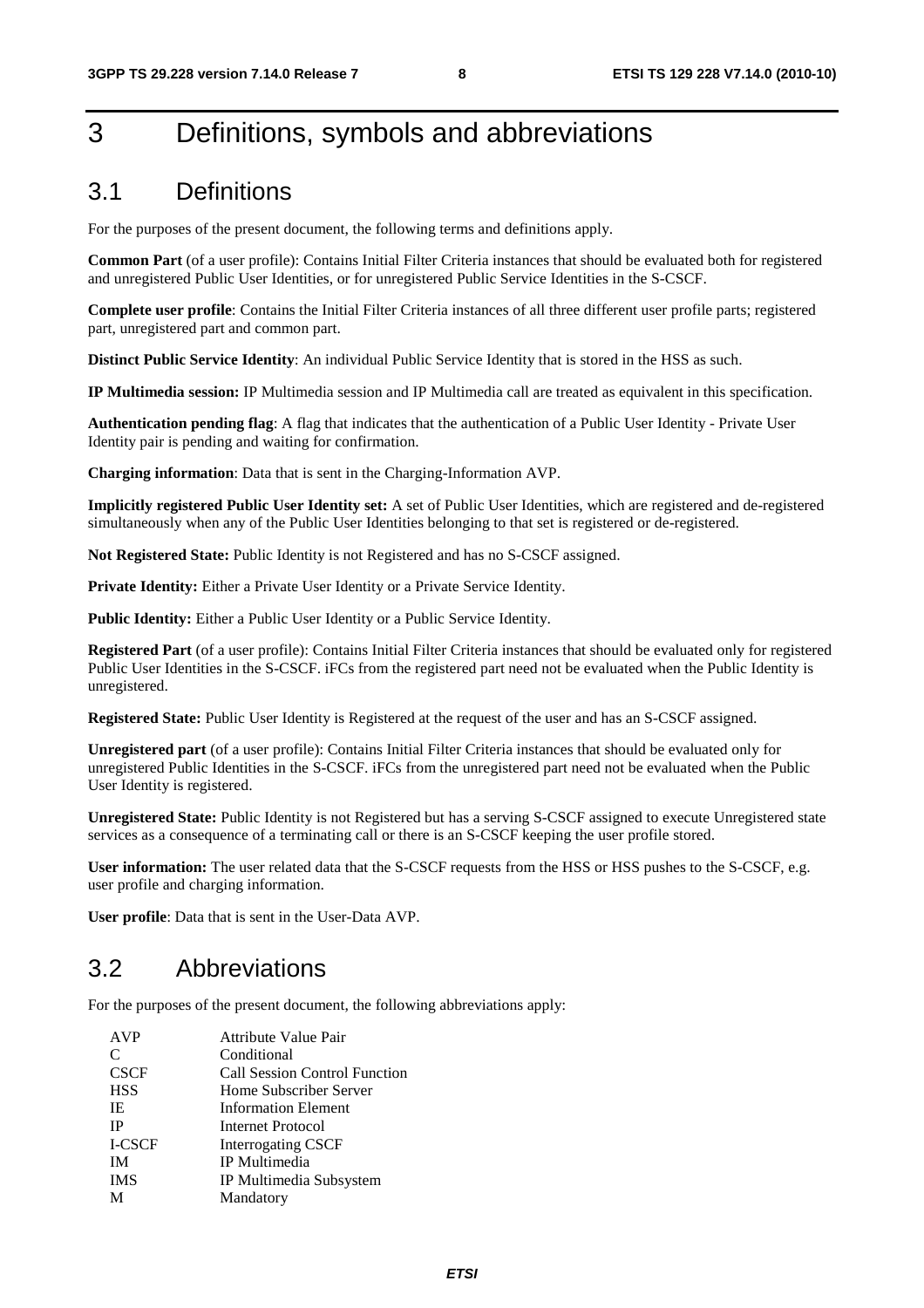| <b>Session Initiation Protocol</b> |
|------------------------------------|
|                                    |
|                                    |
|                                    |

## 4 Main Concept

This document presents the Cx interface related functional requirements of the communicating entities.

It gives a functional classification of the procedures and describes the procedures and message parameters.

Error handling flows, protocol version identification, etc. procedures are also included.

## 5 General Architecture

This clause further specifies the architectural assumptions associated with the Cx reference point, building on 3GPP TS 23.228 [1] and also the Px reference point building upon 3GPP TS 23.141 [10].

### 5.1 Functional requirements of network entities

### 5.1.1 Functional requirements of P-CSCF

There is no requirement for the interaction between the P-CSCF and the HSS.

### 5.1.2 Functional requirements of I-CSCF

The I-CSCF communicates with the HSS over the Cx interface.

For functionality of the I-CSCF refer to 3GPP TS 23.002 [4].

### 5.1.3 Functional requirements of S-CSCF

The S-CSCF communicates with the HSS over the Cx interface.

For functionality of the S-CSCF refer to 3GPP TS 23.002 [4].

### 5.1.4 Functional requirements of HSS

The HSS communicates with the I-CSCF and the S-CSCF over the Cx interface.

For functionality of the HSS refer to 3GPP TS 23.002 [4].

#### 5.1.5 Functional classification of Cx interface procedures

Operations on the Cx interface are classified in functional groups:

- 1. Location management procedures
	- The operations regarding registration and de-registration.
	- Location retrieval operation.
- 2. User data handling procedures
	- The download of user information during registration and to support recovery mechanisms.
	- Operations to support the updating of user data and recovery mechanisms.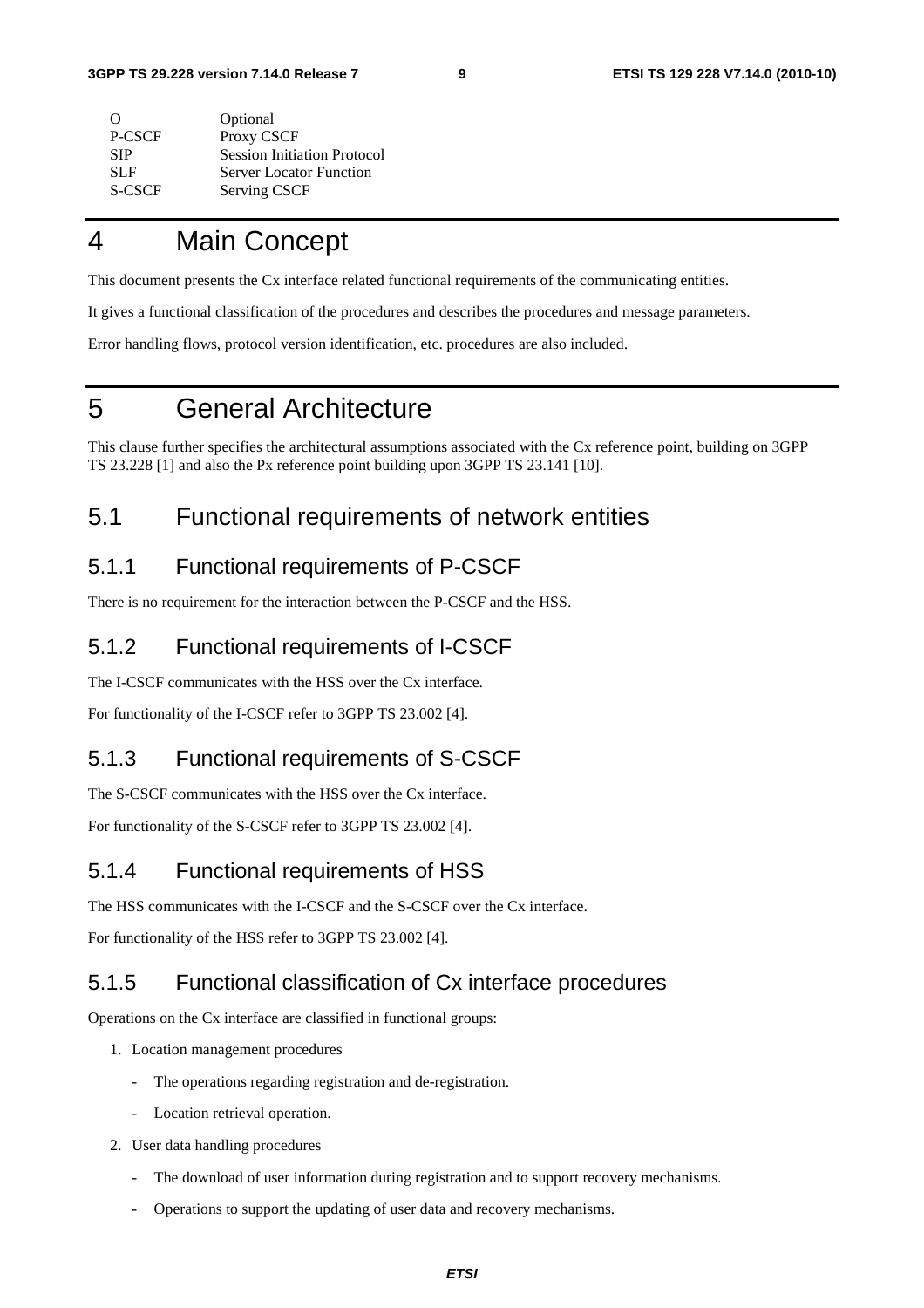3. User authentication procedures

NOTE: IMS restoration procedures are not defined in this version of the specification.

#### 5.1.6 Functional Requirements of the Presentity Presence Proxy

The interaction between the Presentity Presence Proxy and the HSS, referred to as the Px interface, is handled using the mechanisms defined for the Cx interface.

## 6 Procedure Descriptions

In the tables that describe the Information Elements transported by each command, each Information Element is marked as (M) Mandatory, (C) Conditional or (O) Optional.

- A mandatory Information Element shall always be present in the command. If this Information Element is absent, an application error occurs at the receiver and an answer message shall be sent back to the originator of the request with the Result-Code set to DIAMETER\_MISSING\_AVP. This message shall also include a Failed-AVP AVP containing the missing Information Element i.e. the corresponding Diameter AVP defined by the AVP Code and the other fields set as expected for this Information Element.
- A conditional Information Element (marked as (C) in the table) shall be present in the command if certain conditions are fulfilled.
	- If the receiver detects that those conditions are fulfilled and the Information Element is absent, an application error occurs and an answer message shall be sent back to the originator of the request with the Result-Code set to DIAMETER\_MISSING\_AVP. This message shall also include a Failed-AVP AVP containing the missing Information Element i.e. the corresponding Diameter AVP defined by the AVP Code and the other fields set as expected for this Information Element.
	- If those conditions are not fulfilled, the Information Element shall be absent. If however this Information Element appears in the message, it shall not cause an application error and it may be ignored by the receiver if this is not explicitly defined as an error case. Otherwise, an application error occurs at the receiver and an answer message with the Result-Code set to DIAMETER\_AVP\_NOT\_ALLOWED shall be sent back to the originator of the request. A Failed-AVP AVP containing a copy of the corresponding Diameter AVP shall be included in this message.
- An optional Information Element (marked as (O) in the table) may be present or absent in the command, at the discretion of the application at the sending entity. Absence or presence of this Information Element shall not cause an application error and may be ignored by the receiver.

When a procedure is required to determine whether two S-CSCF names are equal, the rules for SIP URI comparison specified in RFC 3261 chapter 19.1.4 shall apply.

When a procedure is required to determine the Public Identity used for an identity lookup in HSS and SLF, the HSS and SLF shall derive the Public Identity from the SIP URI or Tel URI contained in the Public-Identity AVP, if not already in canonical form as per 3GPP TS 23.003 [17], as described below:

- If the Public-Identity AVP contains a SIP URI, the HSS and SLF shall follow rules for conversion of SIP URI into canonical form as specified in IETF RFC 3261 [11] chapter 10.3.
- If the Public-Identity AVP contains a Tel URI in E.164 format, the HSS and SLF shall remove visual separators and remove all URI parameters.

Unknown permanent failure error codes shall be treated in the same way as DIAMETER\_UNABLE\_TO\_COMPLY. For unknown transient failure error codes the request may be repeated, or handled in the same way as DIAMETER\_UNABLE\_TO\_COMPLY.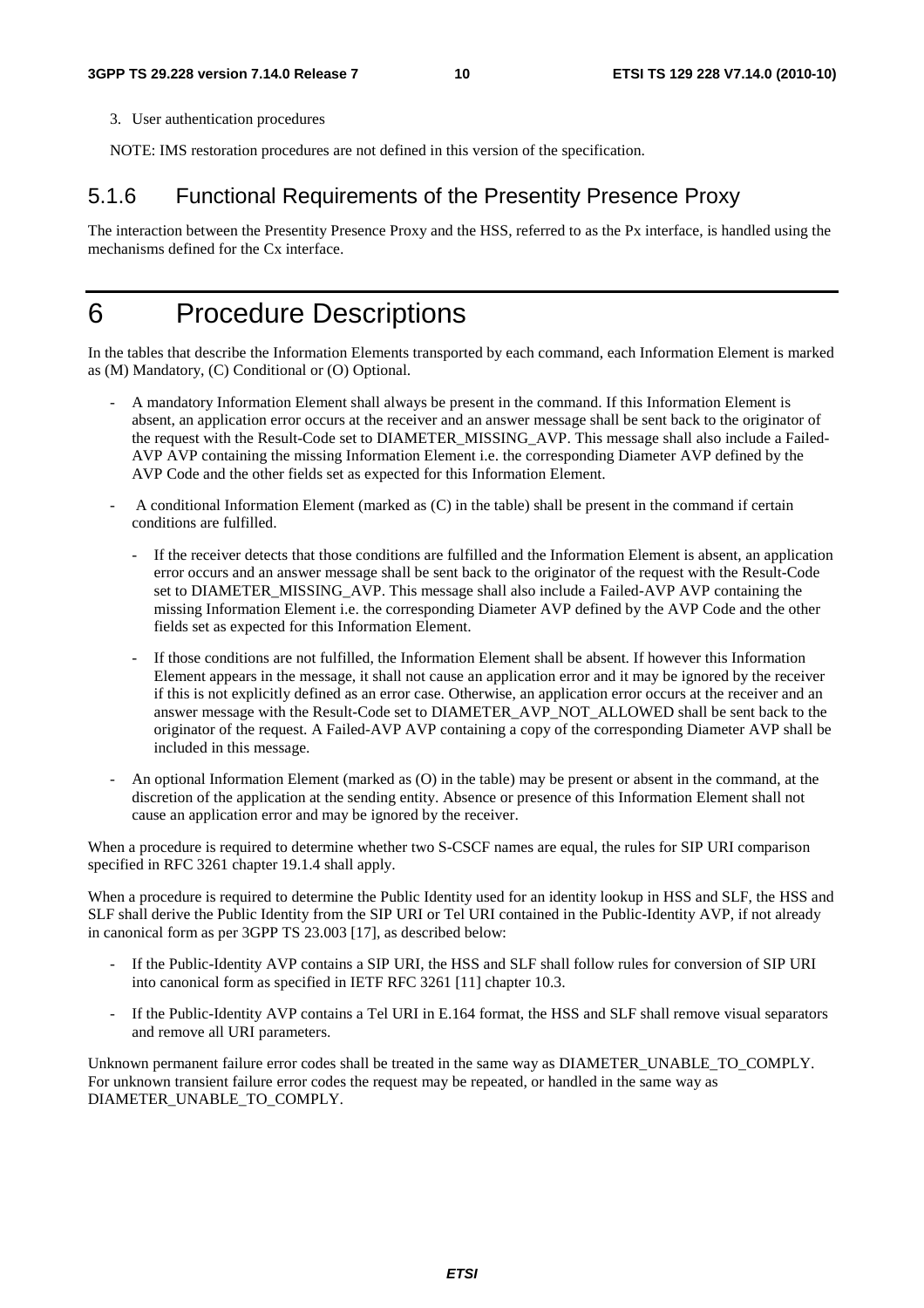## 6.1 Location management procedures

### 6.1.1 User registration status query

This procedure is used between the I-CSCF and the HSS during SIP registrations. The procedure is invoked by the I-CSCF, corresponds to the combination of the functional level operations Cx-Query and Cx-Select-Pull (see 3GPP TS 23.228 [1]) and is used:

- To authorize the registration of the Public User Identity, checking multimedia subsystem access permissions and roaming agreements.
- To perform a first security check, determining whether the Public User Identity in the message is associated with the Private User Identity sent in the message.
- To obtain either the S-CSCF where the Public User Identity is registered or unregistered (i.e. registered as a consequence of a terminating call or there is a S-CSCF keeping the user profile stored), or the list of capabilities that the S-CSCF has to support.

This procedure is mapped to the commands User-Authorization-Request/Answer in the Diameter application specified in 3GPP TS 29.229 [5]. Tables 6.1.1.1 and 6.1.1.2 detail the involved information elements.

| <b>Information</b><br>element name            | <b>Mapping to</b><br><b>Diameter</b><br><b>AVP</b> | Cat.           | <b>Description</b>                                                                                                                                                                                                                                                                                                                                                                                                                                                                                                                                                                                                                                                                                                                                                                                                                                                                                                                                                                                                       |
|-----------------------------------------------|----------------------------------------------------|----------------|--------------------------------------------------------------------------------------------------------------------------------------------------------------------------------------------------------------------------------------------------------------------------------------------------------------------------------------------------------------------------------------------------------------------------------------------------------------------------------------------------------------------------------------------------------------------------------------------------------------------------------------------------------------------------------------------------------------------------------------------------------------------------------------------------------------------------------------------------------------------------------------------------------------------------------------------------------------------------------------------------------------------------|
| <b>Public User</b><br>Identity<br>(See 7.2)   | Public-Identity                                    | $\mathbf{M}$   | Public User Identity to be registered                                                                                                                                                                                                                                                                                                                                                                                                                                                                                                                                                                                                                                                                                                                                                                                                                                                                                                                                                                                    |
| Visited<br>Network<br>Identifier<br>(See 7.1) | Visited-<br>Network-<br>Identifier                 | $\mathbf{M}$   | Identifier that allows the home network to identify the visited network                                                                                                                                                                                                                                                                                                                                                                                                                                                                                                                                                                                                                                                                                                                                                                                                                                                                                                                                                  |
| Type of<br>Authorization<br>(See 7.14)        | User-<br>Authorization-<br>Type                    | $\mathbf C$    | Type of authorization requested by the I-CSCF.<br>If the request corresponds to a de-registration, i.e. Expires field or expires<br>parameter in Contact field in the REGISTER method is equal to zero, this<br>AVP shall be present in the command and the value shall be set to DE-<br>REGISTRATION.<br>If the request corresponds to an initial registration or a re-registration, i.e.<br>Expires field or expires parameter in Contact field in the REGISTER<br>method is not equal to zero then this AVP may be absent from the<br>command. If present its value shall be set to REGISTRATION.<br>If the request corresponds to an initial registration and the I-CSCF<br>explicitly queries the S-CSCF capabilities, then this AVP shall be present<br>in the command and the value shall be set to<br>REGISTRATION_AND_CAPABILITIES. The I-CSCF shall use this<br>value when the S-CSCF currently assigned to the Public User Identity in<br>the HSS, cannot be contacted and a new S-CSCF needs to be selected. |
| Private User<br>Identity<br>(See 7.3)         | User-Name                                          | $\mathbf{M}$   | Private User Identity                                                                                                                                                                                                                                                                                                                                                                                                                                                                                                                                                                                                                                                                                                                                                                                                                                                                                                                                                                                                    |
| Routing<br>Information<br>(See $7.13$ )       | Destination-<br>Host.<br>Destination-<br>Realm     | $\mathbf C$    | If the I-CSCF knows HSS name Destination-Host AVP shall be present in<br>the command. Otherwise, only Destination-Realm AVP shall be present<br>and the command shall be routed to the next Diameter node, e.g. SLF,<br>based on the Diameter routing table in the I-CSCF.                                                                                                                                                                                                                                                                                                                                                                                                                                                                                                                                                                                                                                                                                                                                               |
| <b>UAR Flags</b><br>(See 7.19)                | <b>UAR-Flags</b>                                   | $\overline{O}$ | This Information Element contains a set of indications. See 7.19 for the<br>content of the information element.                                                                                                                                                                                                                                                                                                                                                                                                                                                                                                                                                                                                                                                                                                                                                                                                                                                                                                          |

#### **Table 6.1.1.1: User registration status query**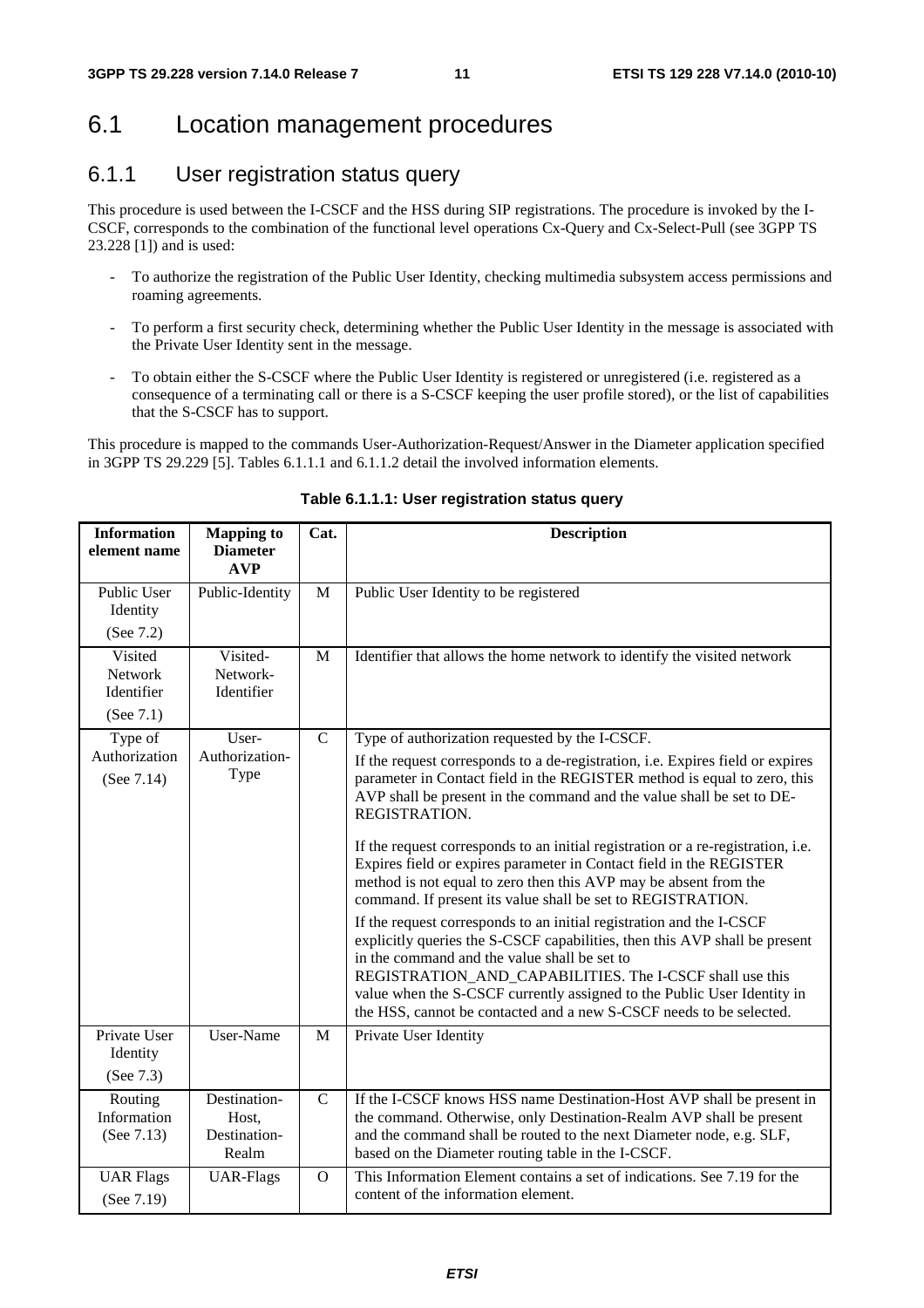| <b>Information</b><br>element name | <b>Mapping to</b><br><b>Diameter</b><br><b>AVP</b> | Cat.     | <b>Description</b>                                                                                                                                                                                    |
|------------------------------------|----------------------------------------------------|----------|-------------------------------------------------------------------------------------------------------------------------------------------------------------------------------------------------------|
| Result                             | Result-Code                                        | M        | Result of the operation.                                                                                                                                                                              |
| (See $7.6$ )                       | Experimental-<br>Result                            |          | Result-Code AVP shall be used for errors defined in the Diameter Base<br>Protocol.                                                                                                                    |
|                                    |                                                    |          | Experimental-Result AVP shall be used for $Cx/Dx$ errors. This is a<br>grouped AVP which contains the 3GPP Vendor ID in the Vendor-Id AVP,<br>and the error code in the Experimental-Result-Code AVP. |
| <b>S-CSCF</b><br>capabilities      | Server-<br>Capabilities                            | $\Omega$ | Required capabilities of the S-CSCF to be assigned to the IMS<br>Subscription.                                                                                                                        |
| (See $7.5$ )                       |                                                    |          |                                                                                                                                                                                                       |
| <b>S-CSCF Name</b>                 | Server-Name                                        | C        | Name of the assigned S-CSCF.                                                                                                                                                                          |
| (See $7.4$ )                       |                                                    |          |                                                                                                                                                                                                       |

**Table 6.1.1.2: User registration status response** 

#### 6.1.1.1 Detailed behaviour

The HSS shall, in the following order (if there is an error in any of the following steps the HSS shall stop processing and return the corresponding error code, see 3GPP TS 29.229 [5]):

- 1. Check that the Private User Identity and the Public User Identity exists in the HSS. If not Experimental-Result-Code shall be set to DIAMETER\_ERROR\_USER\_UNKNOWN.
- 2. Check that the Public User Identity received in the request is associated with the Private User Identity received in the request. If not Experimental-Result-Code shall be set to DIAMETER\_ERROR \_IDENTITIES\_DONT\_MATCH.
- 3. Check whether the Public User Identity received in the request is barred from the establishment of multimedia sessions.
	- If it is an IMS Emergency Registration (by checking the UAR Flags) or the Public User Identity received in the request is not barred, continue to step 4.
	- Otherwise, the HSS shall check whether there are other non-barred Public User Identities to be implicitly registered with that one.
		- If so, continue to step 4.
		- If not, Result-Code shall be set to DIAMETER\_AUTHORIZATION\_REJECTED.
- 4. Check the User-Authorization-Type received in the request:
	- If it is REGISTRATION or if User-Authorization-Type is absent from the request, the HSS shall check whether the UAR Flags indicate that this is an IMS Emergency Registration:
		- If it is not, and the Public User Identity is allowed to roam in the visited network (if not Experimental-Result-Code shall be set to DIAMETER\_ERROR \_ROAMING\_NOT\_ALLOWED) and authorized to register (if not Result-Code shall be set to DIAMETER\_AUTHORIZATION\_REJECTED) then continue to step 5.
		- If it is an IMS Emergency Registration, authorization shall be granted and the HSS shall not perform any check regarding roaming. Continue to step 5.
	- If it is DE\_REGISTRATION, the HSS may not perform any check regarding roaming. Continue to step 5.
	- If it is REGISTRATION\_AND\_CAPABILITIES, the HSS shall check whether the UAR Flags indicate that this is an IMS Emergency Registration: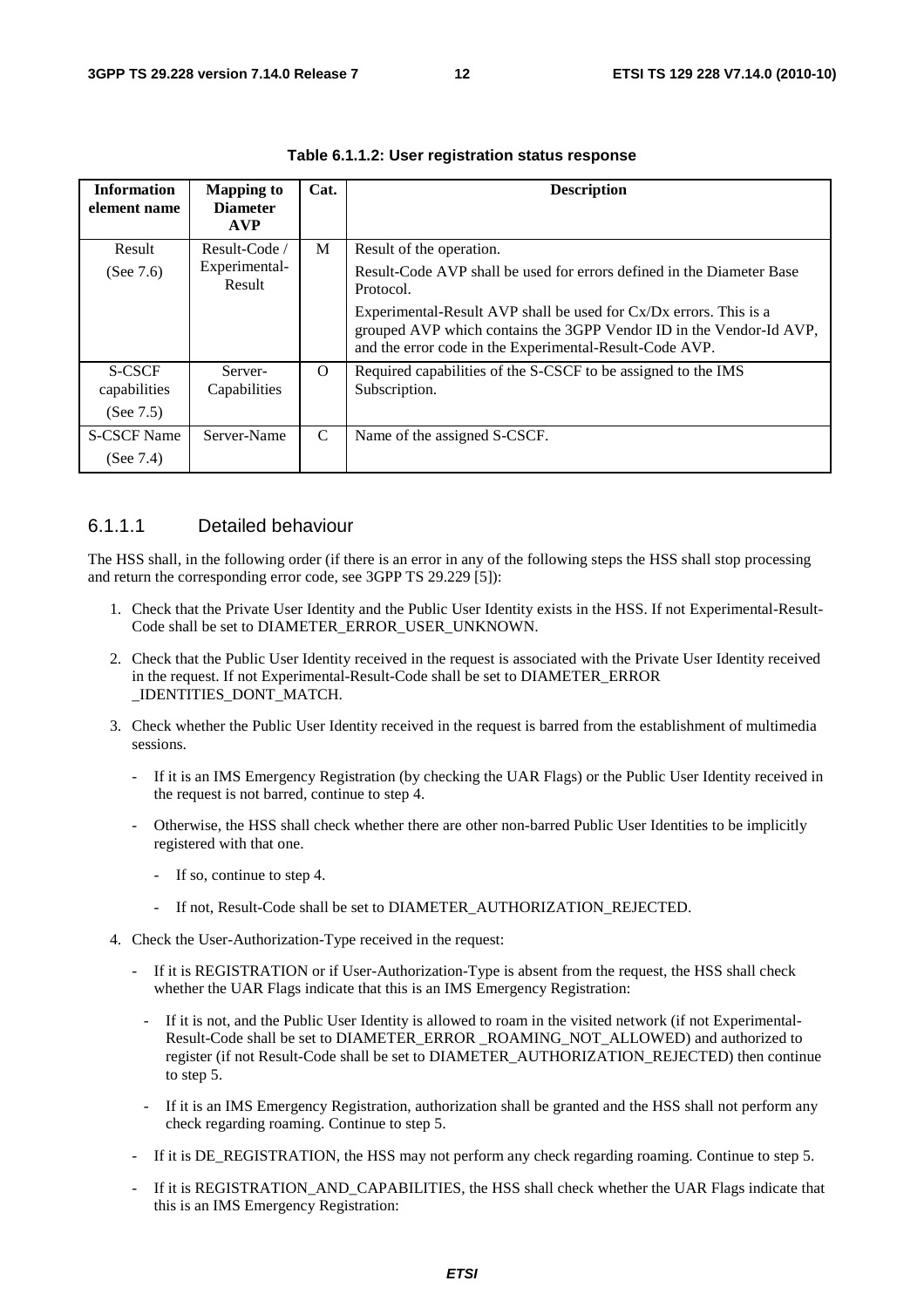- If it is not, and the Public User Identity is allowed to roam in the visited network (if not Experimental-Result-Code shall be set to DIAMETER\_ERROR \_ROAMING\_NOT\_ALLOWED) and authorized to register (if not Result-Code shall be set to DIAMETER\_AUTHORIZATION\_REJECTED). The HSS shall return the Server-Capabilities AVP, which enables the I-CSCF to select an S-CSCF. The returned capabilities must satisfy all the requirements of all the service profiles associated with the IMS Subscription. The Server-Capabilities AVP may be absent, to indicate to the I-CSCF that it can select any available S-CSCF. Result-Code shall be set to DIAMETER\_SUCCESS. The HSS shall not return any S-CSCF name. Stop processing.
- If it is an IMS Emergency Registration, authorization shall be granted and the HSS shall not perform any check regarding roaming. The HSS shall return the Server-Capabilities AVP, which enables the I-CSCF to select an S-CSCF. The returned capabilities must satisfy all the requirements of all the service profiles associated with the IMS Subscription. The Server-Capabilities AVP may be absent, to indicate to the I-CSCF that it can select any available S-CSCF. Result-Code shall be set to DIAMETER\_SUCCESS. The HSS shall not return any S-CSCF name. Stop processing.
- 5. Check the state of the Public User Identity received in the request:
	- If it is registered, the HSS shall return the stored S-CSCF name. No S-CSCF capabilities shall be present in the response. If User-Authorization-Type is equal to REGISTRATION or is absent, Experimental-Result-Code shall be set to DIAMETER\_SUBSEQUENT\_REGISTRATION. If User-Authorization-Type is equal to DE-REGISTRATION, Result-Code shall be set to DIAMETER\_SUCCESS.
	- If it is unregistered (i.e. registered as a consequence of a terminating call or there is an S-CSCF keeping the user profile stored) and User-Authorization-Type is equal to DE-REGISTRATION, the HSS shall return the stored S-CSCF name and the Result-Code shall be set to DIAMETER\_SUCCESS. If the User-Authorization-Type is equal to REGISTRATION or is absent, then the HSS shall return the stored S-CSCF name and the Experimental-Result-Code set to DIAMETER\_SUBSEQUENT\_REGISTRATION. The HSS shall not return any S-CSCF capabilities.
	- If it is not registered yet, the HSS shall check the value of User-Authorization-Type received in the request:
		- If the value of User-Authorization-Type is DE\_REGISTRATION, then the HSS shall not return any S-CSCF name or S-CSCF capabilities. The HSS shall set the Experimental-Result-Code to DIAMETER\_ERROR\_IDENTITY\_NOT\_REGISTERED in the response.
		- If the value of User-Authorization-Type is REGISTRATION or is absent, then the HSS shall check if there is at least one Public User Identity within the IMS Subscription with an S-CSCF name assigned.
			- If there is at least one Public User Identity within the IMS Subscription that is registered, the HSS shall return the S-CSCF name assigned for that Public User Identity and Experimental-Result-Code set to DIAMETER\_SUBSEQUENT\_REGISTRATION. The HSS shall not return any S-CSCF capabilities.
			- If there is at least one Public User Identity within the IMS Subscription that is unregistered (i.e. registered as a consequence of a terminating call or there is an S-CSCF keeping the user profile stored), then the HSS shall return the stored S-CSCF name and the Experimental-Result-Code set to DIAMETER\_SUBSEQUENT\_REGISTRATION. The HSS shall not return any S-CSCF capabilities.
			- If there is no identity of the user within the same IMS Subscription that is registered or unregistered, the HSS shall check if there is an S-CSCF name stored for the user (e.g. the user is being authenticated by the S-CSCF as indicated by the Authentication pending flag). If it is, the HSS shall return the stored S-CSCF name and Experimental-Result-Code set to DIAMETER\_SUBSEQUENT\_REGISTRATION. The HSS shall not return any S-CSCF capabilities.
			- If there is not any Public User Identity within the IMS Subscription with an S-CSCF name assigned, then the HSS shall return the Server-Capabilities AVP, which enables the I-CSCF to select an S-CSCF. The returned capabilities shall satisfy all the requirements of all the service profiles associated with the IMS Subscription. The Server-Capabilities AVP may be absent, to indicate to the I-CSCF that it may select any available S-CSCF. Experimental-Result-Code shall be set to DIAMETER\_FIRST\_REGISTRATION. The HSS shall not return any S-CSCF name.

If the HSS cannot fulfil received request, e.g. due to database error, it shall set Result-Code to DIAMETER\_UNABLE\_TO\_COMPLY. No S-CSCF name or S-CSCF capabilities shall be present in the response.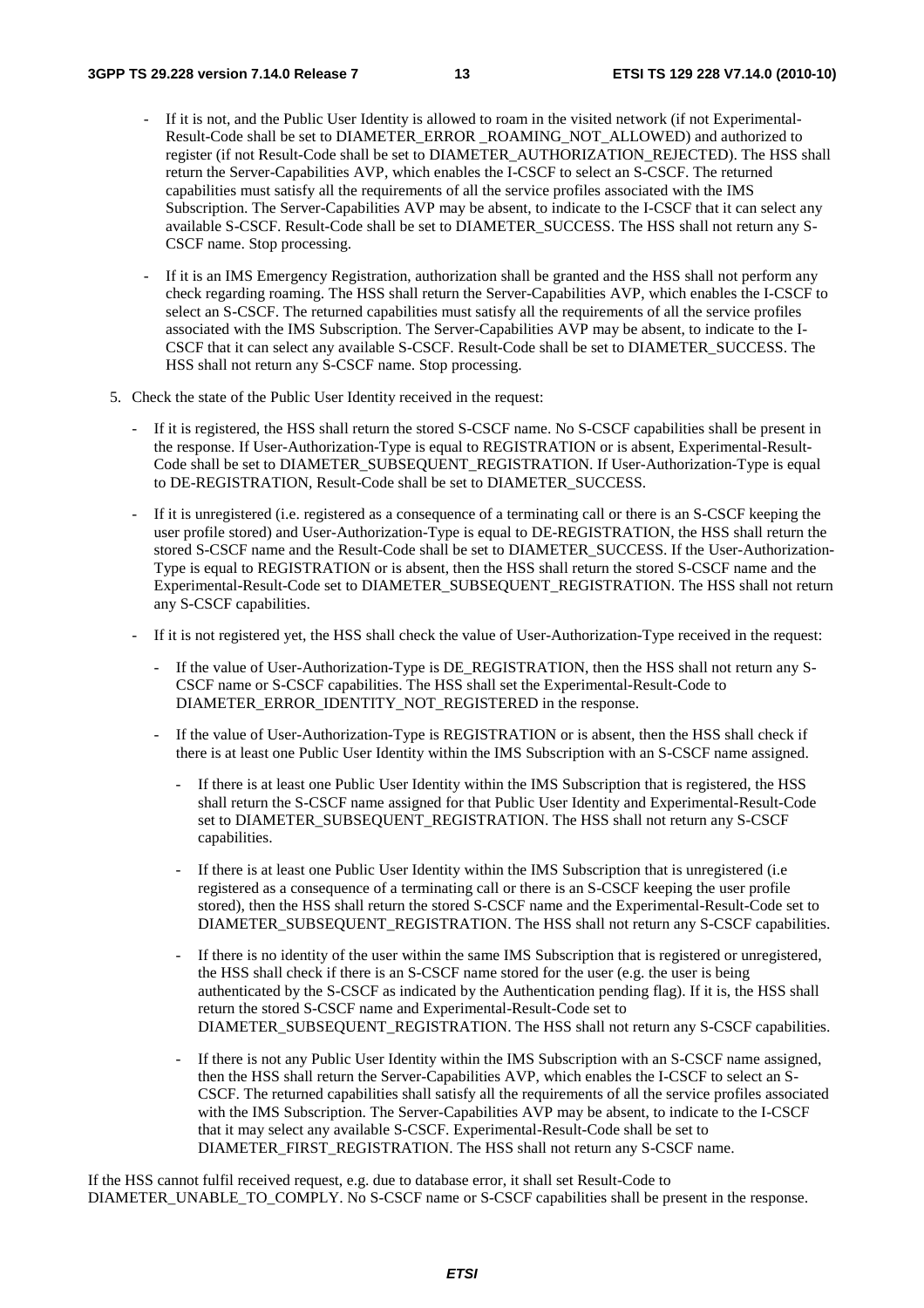### 6.1.2 S-CSCF registration/deregistration notification

This procedure is used between the S-CSCF and the HSS. The procedure is invoked by the S-CSCF, corresponds to the combination of the operations Cx-Put and Cx-Pull (see 3GPP TS 23.228 [1]) and is used:

- To assign an S-CSCF to a Public Identity, or to clear the name of the S-CSCF assigned to one or more Public Identities.
- To download from HSS the relevant user information for the S-CSCF.

This procedure is mapped to the commands Server-Assignment-Request/Answer in the Diameter application specified in 3GPP TS 29.229 [5]. Tables 6.1.2.1 and 6.1.2.2 describe the involved information elements.

| <b>Information</b><br>element name                                                    | <b>Mapping to</b><br><b>Diameter</b><br><b>AVP</b> | Cat.           | <b>Description</b>                                                                                                                                                                                                                                                                                                                                                                                                                                                                                                                                                              |
|---------------------------------------------------------------------------------------|----------------------------------------------------|----------------|---------------------------------------------------------------------------------------------------------------------------------------------------------------------------------------------------------------------------------------------------------------------------------------------------------------------------------------------------------------------------------------------------------------------------------------------------------------------------------------------------------------------------------------------------------------------------------|
| Public User<br>Identity /<br>Public Service<br>Identity<br>(See 7.2 and<br>7.2a)      | Public-Identity                                    | $\mathbf C$    | Public Identity or list of Public Identities.<br>One and only one Public Identity shall be present if the Server-<br>Assignment-Type is any value other than<br>TIMEOUT_DEREGISTRATION, USER_DEREGISTRATION,<br>DEREGISTRATION_TOO_MUCH_DATA,<br>TIMEOUT_DEREGISTRATION_STORE_SERVER_NAME,<br>USER_DEREGISTRATION_STORE_SERVER_NAME or<br>ADMINISTRATIVE_DEREGISTRATION.<br>If Server-Assignment-Type indicates deregistration of some type and<br>Private Identity is not present in the request, at least one Public Identity<br>shall be present.                            |
| <b>S-CSCF Name</b><br>(See 7.4)                                                       | Server-Name                                        | M              | Name of the S-CSCF.                                                                                                                                                                                                                                                                                                                                                                                                                                                                                                                                                             |
| Private User<br>Identity /<br>Private<br>Service<br>Identity<br>(See 7.3 and<br>7.3a) | User-Name                                          | $\overline{C}$ | Private Identity.<br>It shall be present if it is available when the S-CSCF issues the request.<br>It may be absent during the initiation of a session to an unregistered Public<br>Identity. In such situation, Server-Assignment-Type shall contain the value<br>UNREGISTERED USER.<br>In case of de-registration, Server-Assignment-Type equal to<br>TIMEOUT_DEREGISTRATION,<br>ADMINISTRATIVE_DEREGISTRATION,<br>DEREGISTRATION_TOO_MUCH_DATA or<br>TIMEOUT_DEREGISTRATION_STORE_SERVER_NAME if no<br>Public-Identity AVPs are present then User-Name AVP shall be present. |
| Server<br>Assignment<br>Type<br>(See 7.8)                                             | Server-<br>Assignment-<br>Type                     | M              | Type of update that the S-CSCF requests in the HSS (e.g: de-registration).<br>See 3GPP TS 29.229 [5] for all the possible values.                                                                                                                                                                                                                                                                                                                                                                                                                                               |
| <b>User Data</b><br>Already<br>Available<br>(See 7.16)                                | User-Data-<br>Already-<br>Available                | $\mathbf M$    | This indicates if the user profile is already available in the S-CSCF.<br>In the case where Server-Assignment-Type is not equal to<br>NO_ASSIGNMENT, REGISTRATION, RE_REGISTRATION or<br>UNREGISTERED_USER, the HSS shall not use User Data Already<br>Available when processing the request.                                                                                                                                                                                                                                                                                   |

**Table 6.1.2.1: S-CSCF registration/deregistration notification request**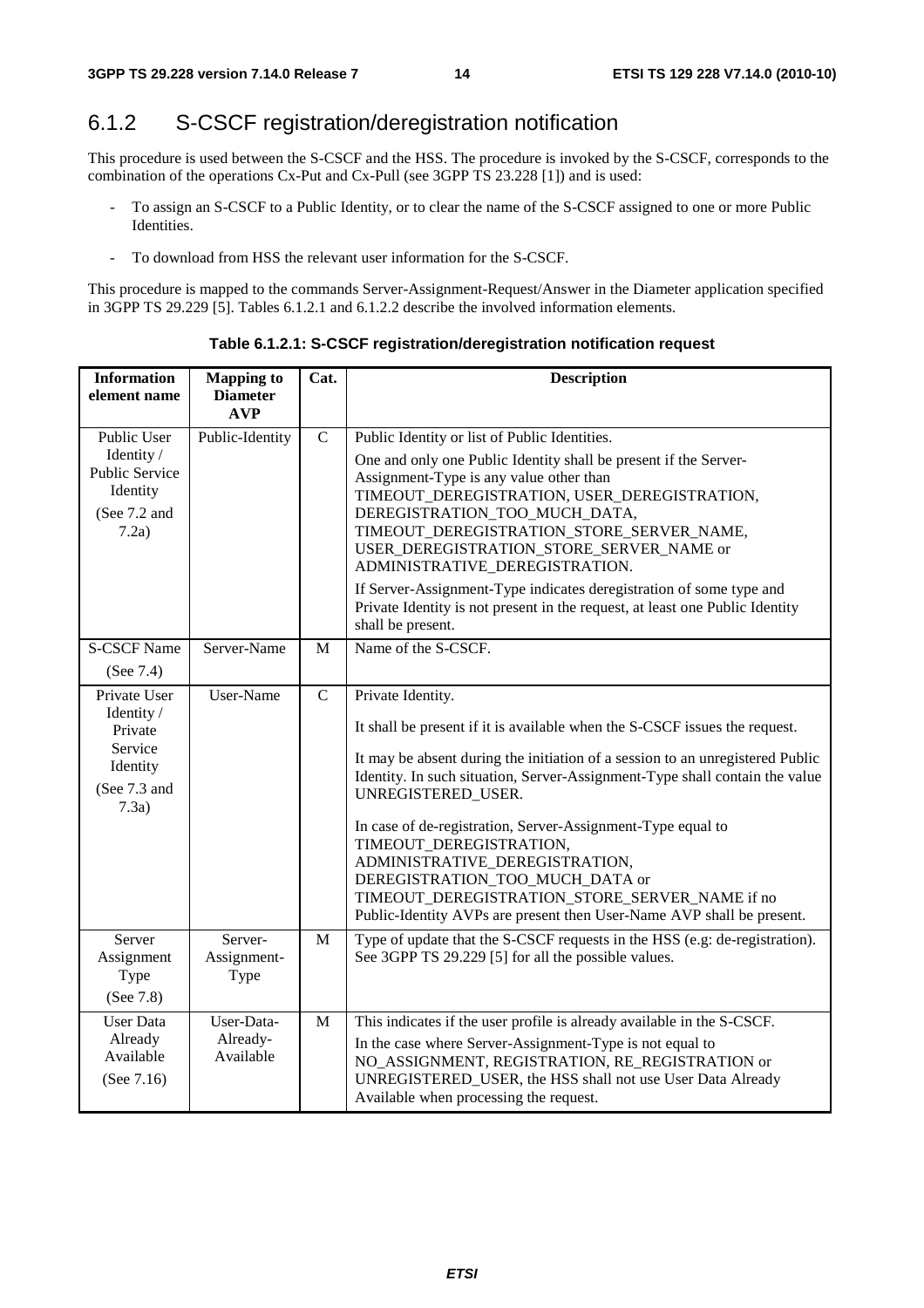| Routing<br>Information         | Destination-<br>Host      | $\mathcal{C}$ | If the S-CSCF knows the HSS name, the Destination-Host AVP shall be<br>present in the command.                                                                                                                                                                                                                                                                          |
|--------------------------------|---------------------------|---------------|-------------------------------------------------------------------------------------------------------------------------------------------------------------------------------------------------------------------------------------------------------------------------------------------------------------------------------------------------------------------------|
| (See $7.13$ )                  |                           |               | This information is available if the request belongs to an already existing<br>registration, e.g. in case of the re-registration, where the HSS name is<br>stored in the S-CSCF. The HSS name is obtained from the Origin-Host<br>AVP, which is received from the HSS, e.g. included in the MAA<br>command.                                                             |
|                                |                           |               | This information may not be available if the command is sent as a<br>consequence of a session termination for an unregistered Public Identity.<br>In this case the Destination-Host AVP is not present and the command is<br>routed to the next Diameter node, e.g. SLF, based on the Diameter routing<br>table in the S-CSCF.                                          |
| Wildcarded<br>$PSI$ (See 7.2b) | Wildcarded-<br><b>PSI</b> | $\Omega$      | If the request refers to a Wildcarded PSI, the S-CSCF may include the<br>corresponding Wildcarded PSI in this information element.<br>If this element is present, it should be used by the HSS to identify the<br>identity affected by the request. If that is the case, the terms Public<br>Identity or Public Service Identity in the detailed behaviour refer to the |
|                                |                           |               | Wildcarded PSI.                                                                                                                                                                                                                                                                                                                                                         |

#### **Table 6.1.2.2: S-CSCF registration/deregistration notification response**

| <b>Information</b><br>element name                                                    | <b>Mapping to</b><br><b>Diameter</b><br>AVP | Cat.          | <b>Description</b>                                                                                                                                                                                                                                                                                                                                                                                                                                                                                                                                                                                                  |
|---------------------------------------------------------------------------------------|---------------------------------------------|---------------|---------------------------------------------------------------------------------------------------------------------------------------------------------------------------------------------------------------------------------------------------------------------------------------------------------------------------------------------------------------------------------------------------------------------------------------------------------------------------------------------------------------------------------------------------------------------------------------------------------------------|
| Private User<br>Identity /<br>Private<br>Service<br>Identity<br>(See 7.3 and<br>7.3a) | User-Name                                   | $\mathbf C$   | Private Identity.<br>It shall be present if it is available when the HSS sends the response.<br>It may be absent in the following error case: when the Server-Assignment-<br>Type of the request is UNREGISTERED_USER and the received Public<br>Identity is not known by the HSS.                                                                                                                                                                                                                                                                                                                                  |
| Registration<br>result<br>(See 7.6)                                                   | Result-Code /<br>Experimental-<br>Result    | M             | Result of registration.<br>Result-Code AVP shall be used for errors defined in the Diameter Base<br>Protocol.<br>Experimental-Result AVP shall be used for Cx/Dx errors. This is a<br>grouped AVP which contains the 3GPP Vendor ID in the Vendor-Id AVP,<br>and the error code in the Experimental-Result-Code AVP.                                                                                                                                                                                                                                                                                                |
| <b>User Profile</b><br>(See 7.7)                                                      | User-Data                                   | $\mathcal{C}$ | Relevant user profile.<br>It shall be present when Server-Assignment-Type in the request is equal to<br>NO_ASSIGNMENT, REGISTRATION, RE_REGISTRATION or<br>UNREGISTERED_USER according to the rules defined in section 6.6.<br>If the S-CSCF receives more data than it is prepared to accept, it shall<br>perform the de-registration of the Private Identity with Server-Assignment-<br>Type set to DEREGISTRATION_TOO_MUCH_DATA and send back a<br>SIP 3xx or 480 (Temporarily Unavailable) response, which shall trigger<br>the selection of a new S-CSCF by the I-CSCF, as specified in 3GPP TS<br>24.229 [8]. |
| Charging<br>Information<br>(See 7.12)                                                 | Charging-<br>Information                    | $\mathcal{C}$ | Addresses of the charging functions.<br>It shall be present when the User-Data AVP is sent to the S-CSCF.<br>When this parameter is included, either the Primary-Charging-Collection-<br>Function-Name AVP or the Primary-Event-Charging-Function-Name<br>AVP shall be included. All other elements shall be included if they are<br>available.                                                                                                                                                                                                                                                                     |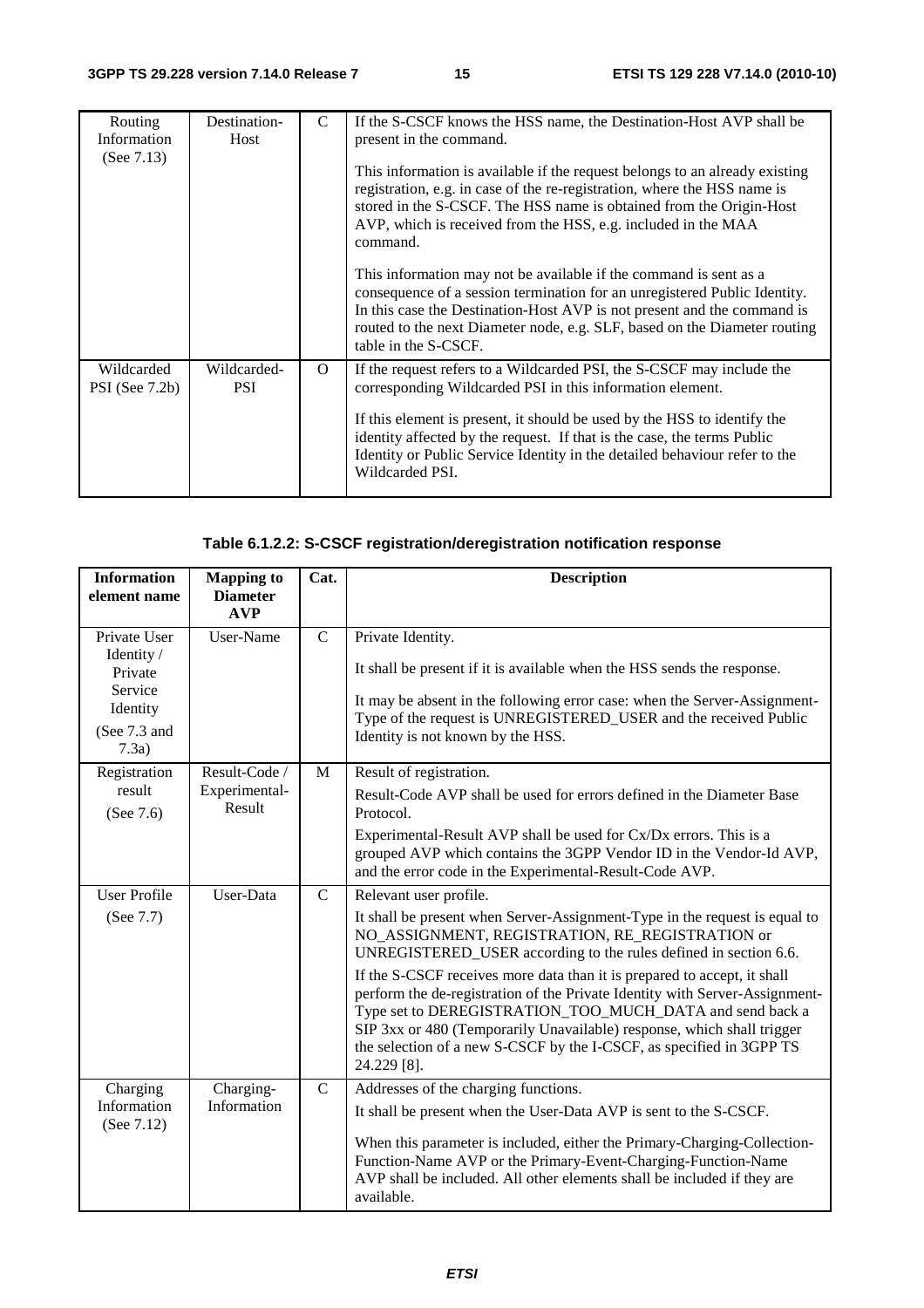| Associated<br>Private<br><b>Identities</b> | Associated-<br><b>Identities</b> | This AVP contains all Private Identities, which belong to the same IMS<br>subscription as the Private Identity or Public Identity received in the SAR<br>command. |
|--------------------------------------------|----------------------------------|-------------------------------------------------------------------------------------------------------------------------------------------------------------------|
|                                            |                                  | If the IMS subscription contains only single Private Identity this AVP shall<br>not be present.                                                                   |

#### 6.1.2.1 Detailed behaviour

On registering/deregistering a Public Identity the S-CSCF shall inform the HSS. The same procedure is used by the S-CSCF to get the user information which contains the user profile and the charging information. The relevant user profile downloaded is described in more detailed in sections 6.5.1 and 6.6. The Public-Identity AVP and User-Data AVPs in this command pair shall contain only one type of identities i.e. either only Public User Identities, or only Public Service Identities. The HSS holds information about the state of registration of all the identities related to an IMS Subscription. The S-CSCF uses this procedure to update such states. For Shared Public User Identities, the S-CSCF shall initiate this procedure towards the HSS for each Private User Identity undergoing a Registration or Deregistration related to the Shared Public User Identity. For implicitly registered identities, the rules defined in Section 6.5.1 shall apply. The HSS shall, in the following order (in case of an error in any of the steps the HSS shall stop processing and return the corresponding error code, see 3GPP TS 29.229 [5]):

- 1. Check that the Public Identity and Private Identity exist in the HSS. If not Experimental-Result-Code shall be set to DIAMETER\_ERROR\_USER\_UNKNOWN.
- 2. The HSS may check whether the Private and Public Identities received in the request are associated in the HSS. If not Experimental-Result-Code shall be set to DIAMETER\_ERROR\_IDENTITIES\_DONT\_MATCH.
- 3. If more than one Public-Identity AVP is present and the Server-Assignment-Type is one of the values defined in Table 6.1.2.1 as applying for only one identity, then the Result Code shall be set to DIAMETER\_AVP\_OCCURS\_TOO\_MANY\_TIMES and no user information shall be returned.
- 4. If the identity in the request is a Public Service Identity, then check if the PSI Activation State for that identity is active. If not, then the response shall contain Experimental-Result-Code set to DIAMETER\_ERROR\_USER\_UNKNOWN.
- 5. Check the Server Assignment Type value received in the request:
	- If it indicates REGISTRATION or RE\_REGISTRATION, the HSS shall download the relevant user information. If the Public User Identity's authentication pending flag which is specific for the Private User Identity is set, the HSS shall clear it. The Result-Code shall be set to DIAMETER\_SUCCESS and the HSS shall set the registration state of the Public User Identity as registered (if not already registered). If there are multiple Private User Identities, which belong to the served IMS subscription the Associated-Identities AVP should be added to the answer message and it shall contain all Private User Identities associated to the IMS subscription.
	- If it indicates UNREGISTERED\_USER, the HSS shall store the S-CSCF name, set the registration state of the Public Identity as unregistered, i.e. registered as a consequence of a terminating call and download the relevant user information. If there are multiple Private User Identities associated to the Public User Identity in the HSS, the HSS shall arbitrarily select one of the Private User Identities and put it into the response message. The Result-Code shall be set to DIAMETER\_SUCCESS. If there are multiple Private User Identities, which belong to the served IMS subscription the Associated-Identities AVP should be added to the answer message and it shall contain all Private User Identities associated to the IMS subscription.

If the HSS sends a Wildcarded PSI in the response or the S-CSCF receives a Wildcarded PSI from the I-CSCF, the S-CSCF may do the wildcard matching using the wildcarded PSI received in this first Server-Assignment-Answer or from the I-CSCF and omit the Server-Assignment-Request for subsequent requests matching the same Wildcarded PSI.

If it indicates TIMEOUT\_DEREGISTRATION, USER\_DEREGISTRATION, DEREGISTRATION\_TOO\_MUCH\_DATA or ADMINISTRATIVE\_DEREGISTRATION, the HSS shall check the registration state for all the Public Identities in the request. If the request did not contain Public Identities the HSS shall check the registration state of the Public Identities associated with the Private Identity identified in the request. For each Public Identity;-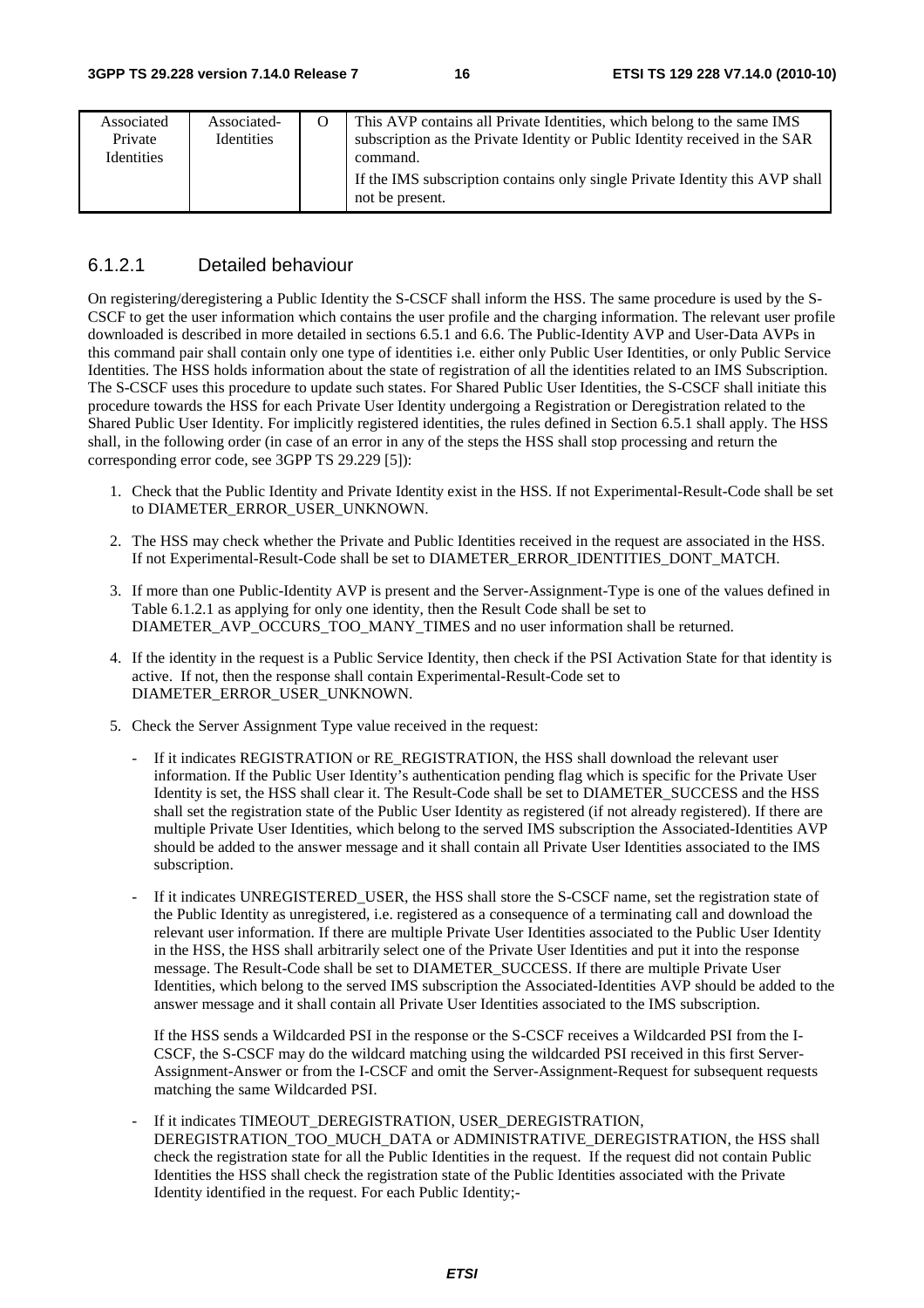- if the registration state of the Public User Identity is Registered, the HSS shall check if the Public User Identity is currently registered with one or more Private User Identities.
	- If the Public User Identity is currently registered with only one Private User Identity, the HSS shall set the registration state of the Public User Identity to Not Registered and clear the S-CSCF name associated with the Public User Identity.
	- If the Public User Identity is currently registered with more than one Private User Identity, the HSS shall keep the registration state of the Public User Identity as Registered and retain the S-CSCF name associated with the Public User Identity.
- if the registration state of the Public Identity is Unregistered, the HSS shall set the registration state of the Public Identity to Not Registered and clear the S-CSCF name associated with the Public Identity.

#### The Result-Code shall be set to DIAMETER\_SUCCESS

- If it indicates TIMEOUT\_DEREGISTRATION\_STORE\_SERVER\_NAME or USER\_DEREGISTRATION\_STORE\_SERVER\_NAME the HSS decides whether to keep the S-CSCF name associated to the Private User Identity stored or not for all the Public User Identities that the S-CSCF indicated in the request. If no Public User Identity is present in the request, the Private User Identity shall be present.
	- If the HSS decides to keep the S-CSCF name stored the HSS shall keep the S-CSCF name stored for all the Public User Identities associated to the Private User Identity. The Result-Code shall be set to DIAMETER\_SUCCESS.

The HSS shall check if each Public User Identity in the request is currently registered with one or more Private User Identities. If the request did not contain Public User Identities the HSS shall check if each Public User Identity associated with the Private User Identity in the request is currently registered with one or more Private User Identities. For each Public User Identity;-

- If only one Private User Identity associated with the Public User Identity is currently registered with the Public User Identity, the HSS shall set the registration state of the Public User Identity to Unregistered.
- If more than one Private User Identity that shares that Public User Identity is currently registered with the Public User Identity the HSS shall keep the registration state of the Public User Identity as Registered.
- If the HSS decides not to keep the S-CSCF name the Experimental-Result-Code shall be set to DIAMETER\_SUCCESS\_SERVER\_NAME\_NOT\_STORED.

The HSS shall check if each Public User Identity in the request is currently registered with one or more Private User Identities. If the request did not contain Public User Identities the HSS shall check if each Public User Identity associated with the Private User Identity in the request is currently registered with one or more Private User Identities. For each Public User Identity;-

- If only one Private User Identity associated with the Public User Identity is currently registered with the Public User Identity, the HSS shall set the registration state of the Public User Identity to Not Registered and clear the S-CSCF name associated with Public User Identity.
- If more than one Private User Identity that shares that Public User Identity is currently registered with the Public User Identity the HSS shall keep the registration state of the Public User Identity as Registered.
- If it indicates NO\_ASSIGNMENT, the HSS checks whether the Public Identity is assigned for the S-CSCF requesting the data and download the relevant user information. The Result-Code shall be set to DIAMETER\_SUCCESS. If the requesting S-CSCF is not the same as the assigned S-CSCF, the Result-Code shall be set to DIAMETER\_UNABLE\_TO COMPLY. If there are multiple Private User Identities, which belong to the served IMS subscription the Associated-Identities AVP should be added to the answer message and it shall contain all Private User Identities associated to the IMS subscription.
- If it indicates AUTHENTICATION\_FAILURE or AUTHENTICATION\_TIMEOUT, the HSS shall keep the registration state of the Public User Identity. The HSS shall check the registration state for the Public User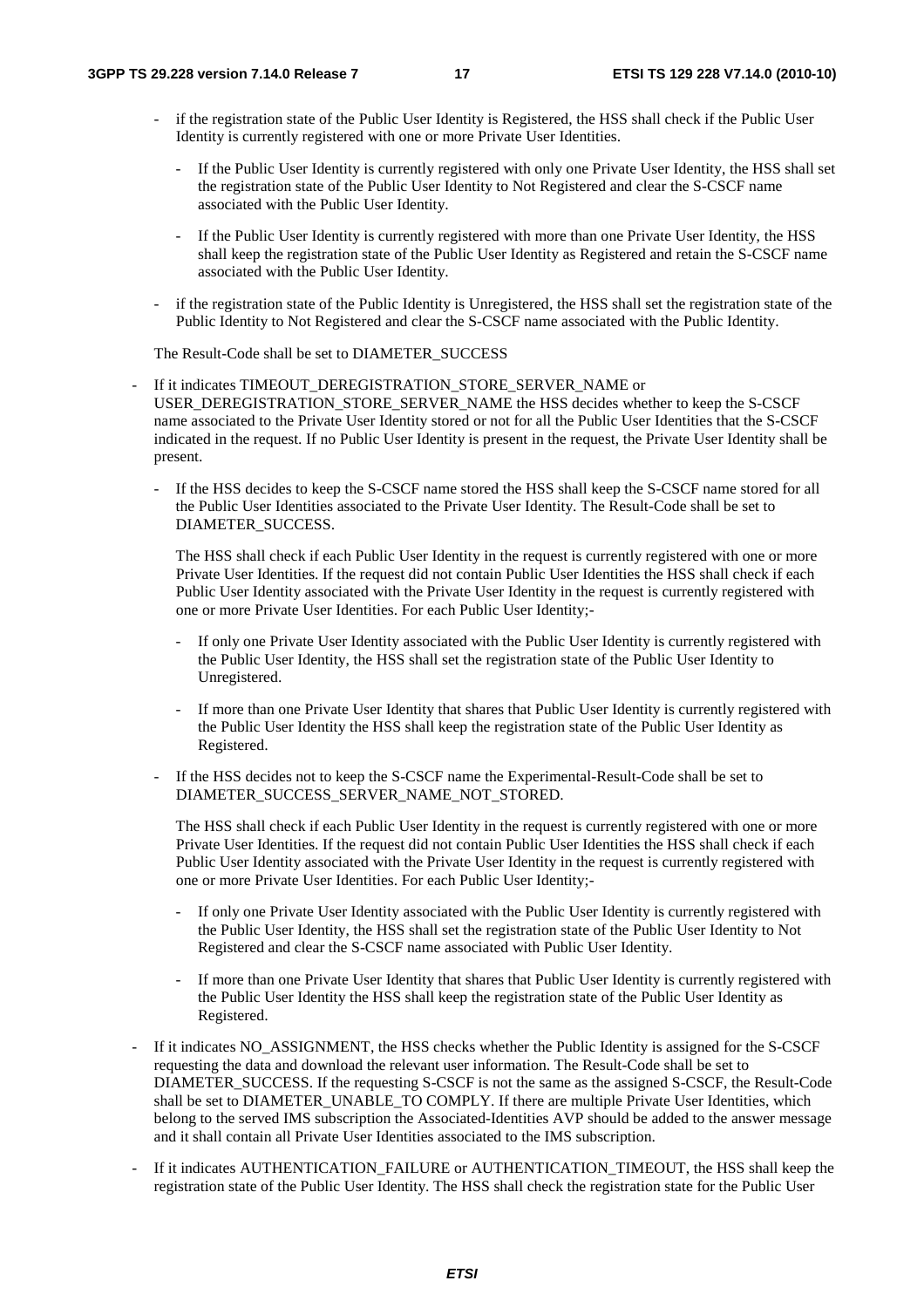Identity in the request and only if the registration state of the Public User Identity is Not Registered, the HSS shall clear the S-CSCF name associated with the Public User Identity.

If the Public User Identity's authentication pending flag which is specific for the Private User Identity is set, the HSS shall clear it. The Result-Code shall be set to DIAMETER\_SUCCESS.

If the HSS cannot fulfil the received request, e.g. due to database error, it shall set the Result-Code to DIAMETER\_UNABLE\_TO\_COMPLY. The HSS shall not modify any registration state nor download any Public Identity information to the S-CSCF.

See chapter 8.1.2 and 8.1.3 for the description of the handling of the error situations: reception of an S-CSCF name different from the one stored in the HSS and reception of a Server-Assignment-Type value not compatible with the registration state of the Public Identity.

#### 6.1.3 Network initiated de-registration by the HSS, administrative

In case of network initiated de-registration of by the HSS, the HSS change the state of the Public Identities to Not Registered and send a notification to the S-CSCF indicating the identities that shall be de-registered. The procedure is invoked by the HSS, corresponds to the functional level operation Cx-Deregister (see 3GPP TS 23.228 [1]).

This procedure is mapped to the commands Registration-Termination-Request/Answer in the Diameter application specified in 3GPP TS 29.229 [5]. Tables 6.1.3.1 and 6.1.3.2 describe the involved information elements.

| <b>Information</b><br>element name                                                      | <b>Mapping to</b><br><b>Diameter</b><br><b>AVP</b> | Cat.          | <b>Description</b>                                                                                                                                                                                                                                                                                                                    |
|-----------------------------------------------------------------------------------------|----------------------------------------------------|---------------|---------------------------------------------------------------------------------------------------------------------------------------------------------------------------------------------------------------------------------------------------------------------------------------------------------------------------------------|
| Public User<br>Identity /<br><b>Public Service</b><br>Identity<br>(See 7.2 and<br>7.2a) | Public-Identity                                    | $\mathcal{C}$ | It contains the list of Public Identities that are de-registered, in the form of<br>SIP URL or TEL URL.<br>Public-Identity AVP shall be present if the de-registration reason code is<br>NEW_SERVER_ASSIGNED. It may be present with the other reason<br>codes.                                                                       |
| Private User<br>Identity /<br>Private<br>Service<br>Identity<br>(See $7.3$ and<br>7.3a) | User-Name                                          | M             | It contains the Private Identity in the form of a NAI. The HSS shall always<br>send a Private Identity that is known to the S-CSCF based on an earlier<br>SAR/SAA procedure.                                                                                                                                                          |
| Reason for de-<br>registration<br>(See $7.11$ )                                         | Deregistration<br>-Reason                          | M             | The HSS shall send to the S-CSCF a reason for the de-registration. The de-<br>registration reason is composed of two parts: one textual message (if<br>available) that is intended to be forwarded to the user that is de-registered,<br>and one reason code (see 3GPP TS 29.229 [5]) that determines the<br>behaviour of the S-CSCF. |
| Routing<br>Information<br>(See $7.13$ )                                                 | Destination-<br>Host                               | M             | It contains the name of the S-CSCF which originated the last update of the<br>name of the multimedia server stored in the HSS for a given IMS<br>Subscription. The address of the S-CSCF is the same as the Origin-Host<br>AVP in the message sent from the S-CSCF.                                                                   |
| Associated<br>Private<br><b>Identities</b>                                              | Associated-<br>Identities                          | $\Omega$      | This AVP contains Private Identities, which belong to the same IMS<br>subscription as the Private Identity in the User-Name AVP and should be<br>de-registered together with that one.<br>If the IMS subscription contains only a single Private Identity, this AVP<br>shall not be present.                                          |

**Table 6.1.3.1: Network Initiated Deregistration by HSS request**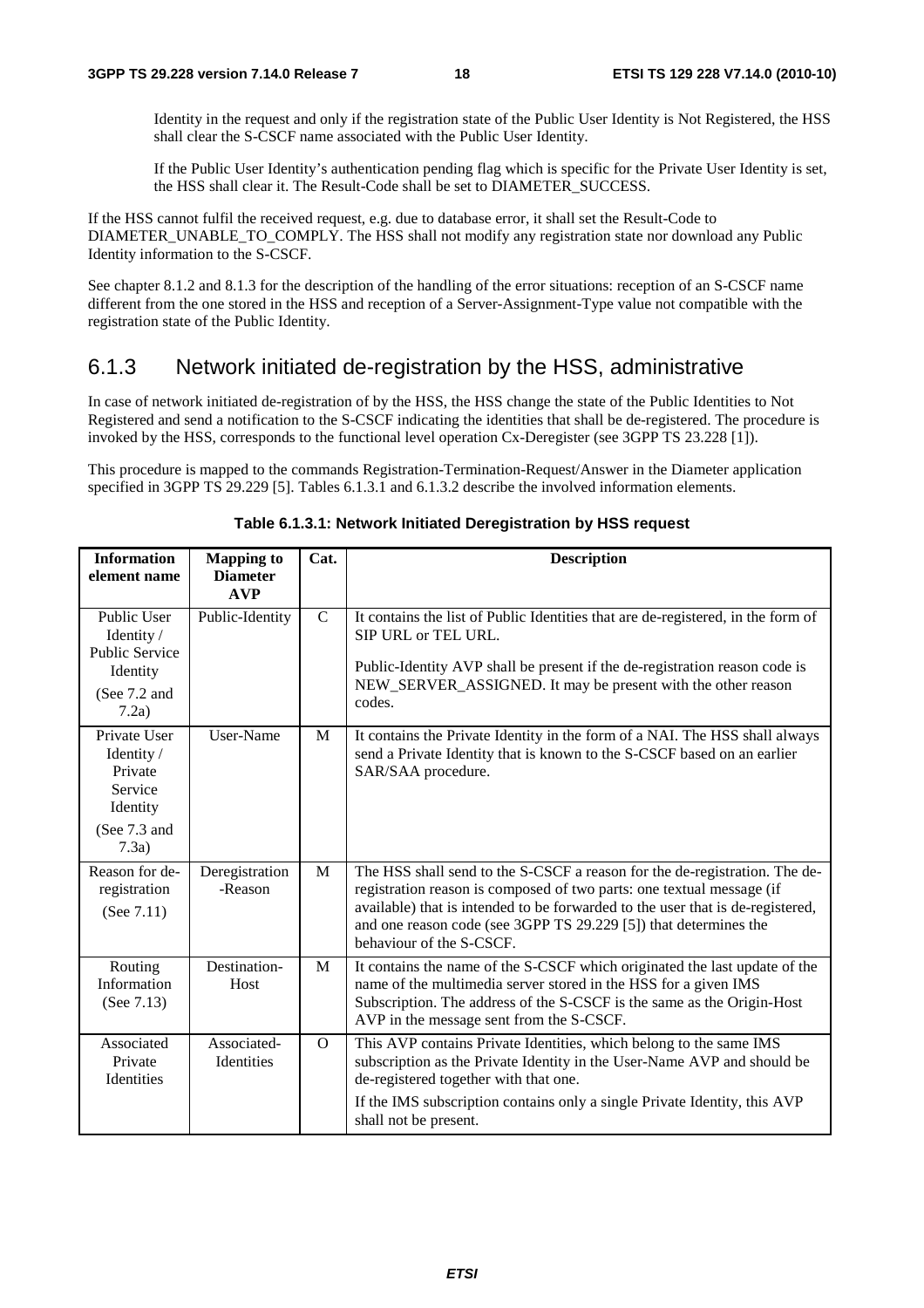| <b>Information</b><br>element name         | <b>Mapping to</b><br><b>Diameter</b><br><b>AVP</b> | Cat.          | <b>Description</b>                                                                                                                                                                                                                                                                                                                                             |
|--------------------------------------------|----------------------------------------------------|---------------|----------------------------------------------------------------------------------------------------------------------------------------------------------------------------------------------------------------------------------------------------------------------------------------------------------------------------------------------------------------|
| Result<br>(See $7.6$ )                     | Result-Code<br>Experimental-<br>Result             | M             | This information element indicates the result of de-registration.<br>Result-Code AVP shall be used for errors defined in the Diameter Base<br>Protocol.<br>Experimental-Result AVP shall be used for Cx/Dx errors. This is a<br>grouped AVP which contains the 3GPP Vendor ID in the Vendor-Id AVP,<br>and the error code in the Experimental-Result-Code AVP. |
| Associated<br>Private<br><b>Identities</b> | Associated-<br><b>Identities</b>                   | $\mathcal{C}$ | This AVP shall be present if the S-CSCF de-registered more than one<br>Private Identity with the request. It contains all Private Identities that have<br>been deregistered together with the one in the User-Name AVP of the<br>request.                                                                                                                      |

**Table 6.1.3.2: Network Initiated Deregistration by HSS response** 

#### 6.1.3.1 Detailed behaviour

The HSS shall de-register the affected identities and invoke this procedure to inform the S-CSCF. The S-CSCF shall remove all the information stored in the S-CSCF for the affected identities.

The HSS may de-register:

- One Public Identity or a list of Public Identities. HSS may include all Public User Identities associated with the User-Name AVP to the request. This option is applicable with all reason codes.
- One or more Private Identities of the IMS Subscription with all associated Public Identities. No Public-Identity AVPs shall be present in this case. This option is applicable with reason codes PERMANENT\_TERMINATION, SERVER\_CHANGE, and REMOVE\_S-CSCF.
- All Public Service Identities that match a Wildcarded Public Service Identity. In this case the HSS may send one of the Public Service Identities that was received in the Server Assignment Request for that Wildcarded Public Service Identity and the associated Private Service Identity.

The HSS shall send in the Deregistration-Reason AVP the reason for the de-registration, composed by a textual message (if available) aimed for the user and a reason code that determines the action the S-CSCF has to perform. The possible reason codes are:

PERMANENT\_TERMINATION: The HSS indicates to the S-CSCF that the S-CSCF will no longer be assigned to the Public Identity and associated implicitly registered Public Identities for the Private Indentity(ies) indicated in the request (e.g. due to an IMS subscription modification).

The HSS shall check the registration state of the Public Identities. If no Public Identities are involved, the HSS shall check the registration state of the Public Identities associated with the Private User Identity identified. For each Public Identity:

- If the registration state of the Public Identity is Registered, the HSS shall check if the Public User Identity is currently registered with one or more Private User Identities.
	- If the Public User Identity is currently registered with only one Private User Identity, the HSS shall set the registration state of the Public User Identity to Not Registered and clear the S-CSCF name associated with the Public User Identity. The S-CSCF initiates the de-registration of the Public User Identity.
	- If the Public User Identity is currently registered with more than one Private User Identity, the HSS shall keep the registration state of the Public User Identity as Registered and retain the S-CSCF name associated with the Public User Identity. The S-CSCF initiates the de-registration of the Public User Identity.
- If the registration state of the Public Identity is Unregistered, the HSS shall set the registration state of the Public Identity to Not Registered and clear the S-CSCF name associated with the Public Identity.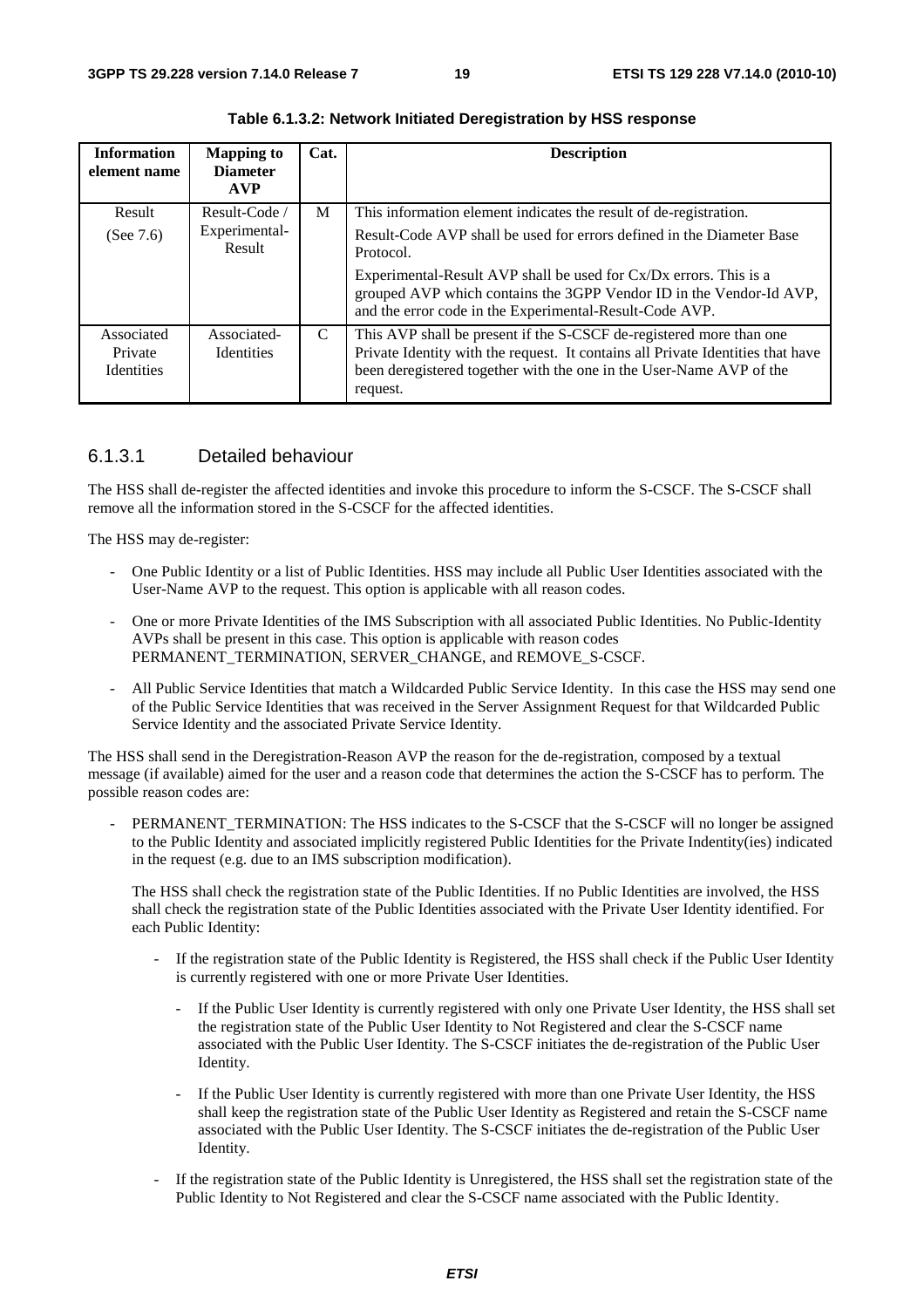- NEW\_SERVER\_ASSIGNED: The HSS indicates to the S-CSCF that a new S-CSCF has been allocated to the IMS Subscription e.g. because the previous assigned S-CSCF was unavailable during a registration procedure. The S-CSCF shall remove all information for all of the Public Identities indicated in the request.
- SERVER CHANGE: The HSS indicates to the S-CSCF that the de-registration is requested to force the selection of new S-CSCF to assign to the IMS Subscription (e.g. when the S-CSCF capabilities are changed in the HSS or when the S-CSCF indicates that it has not enough memory for the updated User Profile). The HSS shall set the registration state to "Not Registered" and clear the S-CSCF name for all of the Public Identities affected by the request. If the S-CSCF does not indicate in the response all the Private Identities that were in the request, the HSS shall repeat this request for each of the remaining Private Identities in the IMS Subscription that are known to the S-CSCF. The S-CSCF should start the network initiated de-registration towards the user, i.e. all registrations within the IMS Subscription are de-registered and the user is asked to re-register to all existing registrations.
- REMOVE S-CSCF: The HSS indicates to the S-CSCF that the S-CSCF will no longer be assigned to an unregistered Public Identity(ies) (i.e registered as a consequence of a terminating call or there is a S-CSCF keeping the user profile stored) for a given IMS Subscription. For each Public Identity contained within the request the HSS shall set the registration state of the Public Identity to Not Registered and clear the S-CSCF name associated with the Public Identity. The S-CSCF shall remove all information related to the Public User Identity contained within the request.

The detailed de-registration procedures performed by the S-CSCF for each reason code are described in the 3GPP TS 24.229 [8].

#### 6.1.4 User location query

This procedure is used between the I-CSCF and the HSS to obtain the name of the S-CSCF assigned to a Public Identity, or the name of the AS hosting a PSI for direct routing. The procedure is invoked by the I-CSCF, is performed per Public Identity, and corresponds to the functional level operation Cx-Location-Query (see 3GPP TS 23.228 [1]).

This procedure is mapped to the commands Location Info Request/Answer in the Diameter application specified in 3GPP TS 29.229 [5]. Tables 6.1.4.1 and 6.1.4.2 detail the involved information elements.

| <b>Information</b><br>element name                             | <b>Mapping to</b><br><b>Diameter</b><br><b>AVP</b> | Cat.     | <b>Description</b>                                                                                                                                                                                                                                                         |
|----------------------------------------------------------------|----------------------------------------------------|----------|----------------------------------------------------------------------------------------------------------------------------------------------------------------------------------------------------------------------------------------------------------------------------|
| Public User<br>Identity /<br><b>Public Service</b><br>Identity | Public-Identity                                    | M        | Public Identity                                                                                                                                                                                                                                                            |
| (See $7.2$ and<br>7.2a)                                        |                                                    |          |                                                                                                                                                                                                                                                                            |
| Routing<br>information<br>(See $7.13$ )                        | Destination-<br>Host,<br>Destination-<br>Realm     | C        | If the I-CSCF knows HSS name Destination-Host AVP shall be present in<br>the command. Otherwise, only Destination-Realm AVP shall be present<br>and the command shall be routed to the next Diameter node, e.g. SLF,<br>based on the Diameter routing table in the I-CSCF. |
| Originating<br>Request<br>(See 7.18)                           | Originating-<br>Request                            | $\Omega$ | It indicates that the request is related to an originating SIP message.                                                                                                                                                                                                    |

#### **Table 6.1.4.1: User Location query**

#### **Table 6.1.4.2: User Location response**

| <b>Information</b> | <b>Mapping to</b> | Cat. | <b>Description</b> |
|--------------------|-------------------|------|--------------------|
| element name       | <b>Diameter</b>   |      |                    |
|                    | <b>AVP</b>        |      |                    |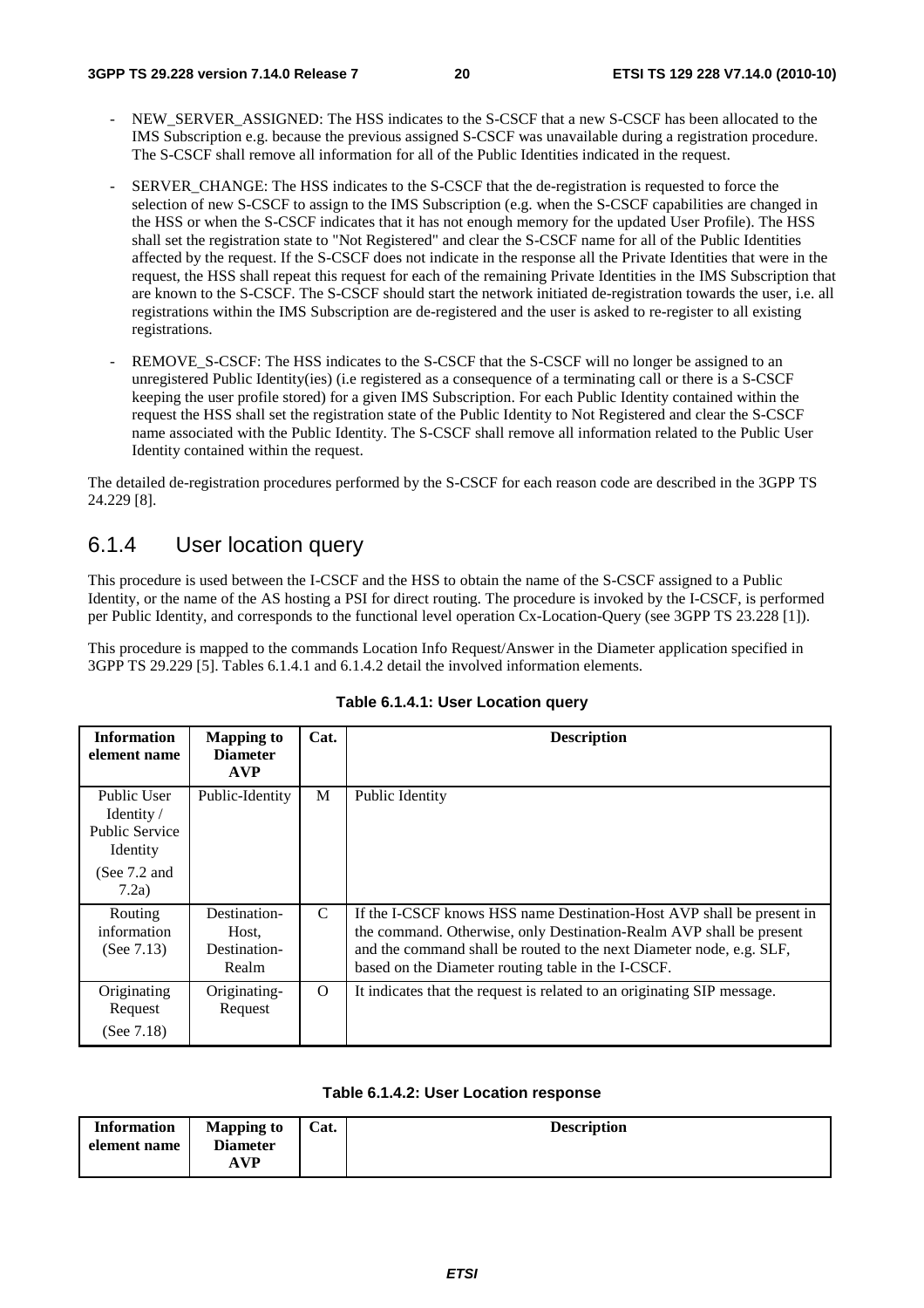| Result                           | Result-Code /             | M        | Result of the operation.                                                                                                                                                                                       |
|----------------------------------|---------------------------|----------|----------------------------------------------------------------------------------------------------------------------------------------------------------------------------------------------------------------|
| (See $7.6$ )                     | Experimental-<br>Result   |          | Result-Code AVP shall be used for errors defined in the Diameter Base<br>Protocol.                                                                                                                             |
|                                  |                           |          | Experimental-Result AVP shall be used for $Cx/Dx$ errors. This is a<br>grouped AVP which contains the 3GPP Vendor ID in the Vendor-Id AVP,<br>and the error code in the Experimental-Result-Code AVP.          |
| <b>S-CSCF Name</b><br>$/AS$ name | Server-Name               | C        | Name of the assigned S-CSCF for basic IMS routing or the name of the<br>AS for direct routing.                                                                                                                 |
| (See $7.4$ and<br>7.4a)          |                           |          |                                                                                                                                                                                                                |
| <b>S-CSCF</b><br>capabilities    | Server-<br>Capabilities   | $\Omega$ | It contains the information to help the I-CSCF in the selection of the S-<br>CSCF.                                                                                                                             |
| (See $7.5$ )                     |                           |          |                                                                                                                                                                                                                |
| Wildcarded<br>$PSI$ (See 7.2b)   | Wildcarded-<br><b>PSI</b> | $\Omega$ | If the requests refers to a Wildcarded PSI (the Public Identity in the<br>request matches a Wildcarded PSI in the HSS), the HSS shall include the<br>corresponding Wildcarded PSI in this information element. |

#### 6.1.4.1 Detailed behaviour

The HSS shall, in the following order (if an error occurs in any of the steps the HSS shall stop processing and return the corresponding error code, see 3GPP TS 29.229 [5]):

- 1. Check that the Public Identity is known. If not the Experimental-Result-Code shall be set to DIAMETER\_ERROR\_USER\_UNKNOWN.
- 2. Check the type of the Public Identity contained in the request:
	- If this is a Public User Identity, continue to step 3.
	- If this is a Public Service Identity:
		- Check if the PSI Activation State for that identity is active. If not, then the response shall contain Experimental-Result-Code set to DIAMETER\_ERROR\_USER\_UNKNOWN.
		- Check if the name of the AS hosting the Public Service Identity is stored in the HSS and that the request does not contain the Originating-Request AVP. If this is the case the HSS shall return the AS name and the Result-Code AVP shall be set to DIAMETER\_SUCCESS. Otherwise, continue to step 3.
- 3. Check the state of the Public Identity received in the request, and where necessary, check if the Public Identity has services related to the unregistered state.
	- If it is registered, the HSS shall return the stored S-CSCF name. The Server-Name AVP shall contain the SIP URI of the server. The Server-Capabilities AVP shall not be present. The Result-Code AVP shall be set to DIAMETER\_SUCCESS.
	- If it is unregistered (i.e. registered as a consequence of a terminating call or there is a S-CSCF keeping the user profile stored) and either the request contains the Originating-Request AVP or the Public Identity has services related to the unregistered state, then the HSS shall return the S-CSCF name assigned for that Public Identity. The Server-Name AVP shall contain the SIP URI of the server. The Server-Capabilities AVP shall not be present. The Result-Code shall be set to DIAMETER\_SUCCESS.
	- If it is not registered, but either it has services related to unregistered state or the request contains the Originating-Request AVP, the HSS shall check if there is at least one Public Identity within the IMS Subscription with an S-CSCF name assigned:
		- If this is the case the HSS shall return the S-CSCF name assigned for that Public Identity. The Server-Name AVP shall contain the SIP URI of the server. The Server-Capabilities AVP shall not be present. The Result-Code shall be set to DIAMETER\_SUCCESS.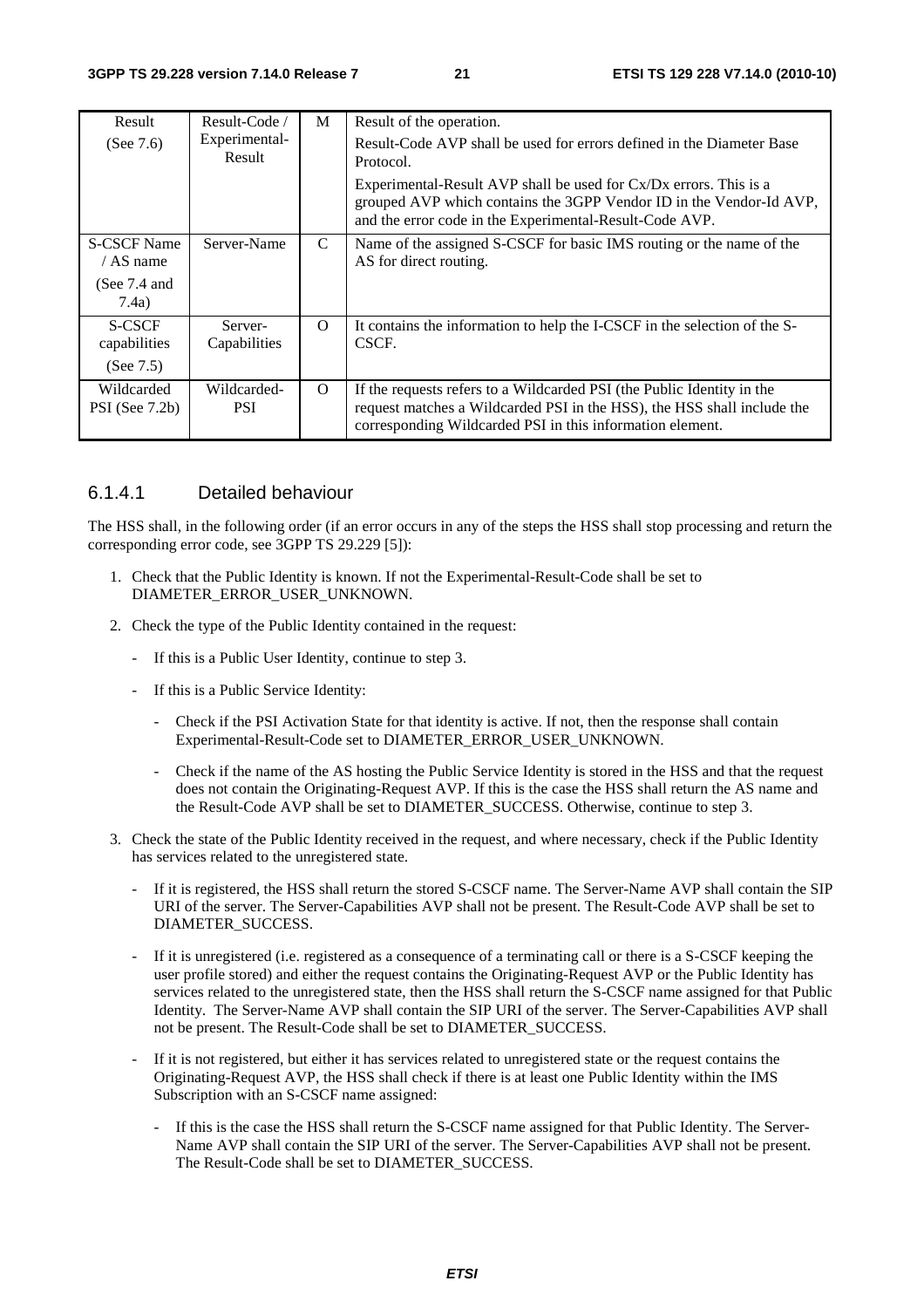- If there is not any S-CSCF name assigned to a Public Identity within the IMS Subscription, the HSS may return information about the required S-CSCF capabilities, which enables the I-CSCF to select an S-CSCF. The Server-Capabilities AVP may be present. The HSS shall send the same server capability set that is sent in the user registration status response during the registration. If Server-Capabilities AVP is not present, the I-CSCF shall understand that any S-CSCF is suitable for the IMS Subscription. The Server-Name AVP shall not be present. The Experimental-Result-Code shall be set to DIAMETER\_UNREGISTERED\_SERVICE.
- If it is not registered or unregistered, and the Public Identity has no services related to the unregistered state and the request does not contain the Originating-Request AVP, the response shall contain Experimental-Result-Code set to DIAMETER\_ERROR\_IDENTITY\_NOT\_REGISTERED.

If the HSS cannot fulfil the received request, e.g. due to database error, it shall set Result-Code to DIAMETER\_UNABLE\_TO\_COMPLY. No S-CSCF name or S-CSCF capabilities shall be present in the response.

### 6.2 User data handling procedures

#### 6.2.1 User Profile download

As part of the registration procedure (3GPP TS 23.228 [1]) S-CSCF obtains user data and service related information by means of the Cx-Put Resp operation (see 6.1.2).

#### 6.2.2 HSS initiated update of User Profile

This procedure is initiated by the HSS to update user profile information and/or charging information in the S-CSCF. This procedure corresponds to the functional level operation Cx-Update\_Subscr\_Data (see 3GPP TS 23.228 [1]).

This procedure is mapped to the commands Push-Profile-Request/Answer in the Diameter application specified in 3GPP TS 29.229 [5]. Tables 6.2.2.1 and 6.2.2.2 describe the involved information elements.

| <b>Information</b><br>element name                                    | <b>Mapping to</b><br><b>Diameter</b> | Cat.          | <b>Description</b>                                                                                                                                                                                                                          |
|-----------------------------------------------------------------------|--------------------------------------|---------------|---------------------------------------------------------------------------------------------------------------------------------------------------------------------------------------------------------------------------------------------|
|                                                                       | <b>AVP</b>                           |               |                                                                                                                                                                                                                                             |
| Private User<br>Identity $\sqrt{ }$<br>Private<br>Service<br>Identity | User-Name                            | M             | Private Identity.<br>The HSS shall always send a Private Identity that is known to the S-CSCF<br>based on an earlier SAR/SAA procedure.                                                                                                     |
| (See $7.3$ and<br>7.3a)                                               |                                      |               |                                                                                                                                                                                                                                             |
| User profile<br>(See $7.7$ )                                          | User-Data                            | $\mathcal{C}$ | Updated user profile (see sections $6.5.2.1$ and $6.6.1$ ), with the format<br>defined in chapter 7.7.                                                                                                                                      |
|                                                                       |                                      |               | It shall be present if the user profile is changed in the HSS. If the User-<br>Data AVP is not present, the Charging-Information AVP shall be present.                                                                                      |
| Charging                                                              | Charging-                            | $\mathcal{C}$ | Addresses of the charging functions.                                                                                                                                                                                                        |
| Information<br>(See $7.12$ )                                          | Information                          |               | It shall be present if the charging addresses are changed in the HSS. If the<br>Charging-Information AVP is not present, the User-Data AVP shall be<br>present.                                                                             |
|                                                                       |                                      |               | When this parameter is included, either the Primary-Charging-Collection-<br>Function-Name AVP or the Primary-Event-Charging-Function-Name<br>AVP shall be included. All other charging information shall be included if<br>it is available. |

#### **Table 6.2.2.1: User Profile Update request**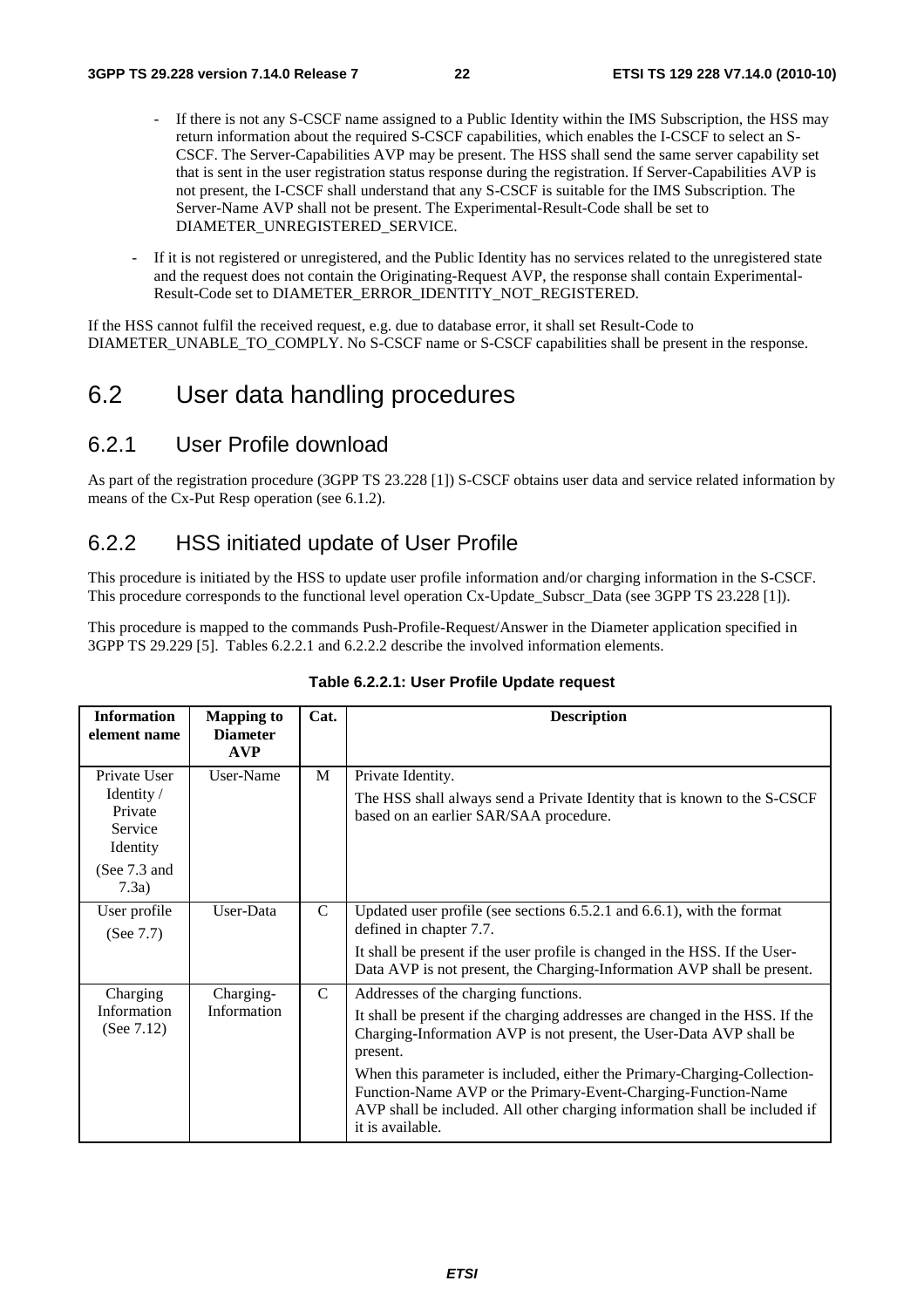| Routing     | Destination- | М | It contains the name of the S-CSCF which originated the last update of the |
|-------------|--------------|---|----------------------------------------------------------------------------|
| Information | Host         |   | name of the multimedia server stored in the HSS for a given IMS            |
| (See 7.13)  |              |   | Subscription. The address of the S-CSCF is the same as the Origin-Host     |
|             |              |   | AVP in the message sent from the S-CSCF.                                   |

#### **Table 6.2.2.2: User Profile Update response**

| <b>Information</b><br>element name | <b>Mapping to</b><br><b>Diameter</b><br><b>AVP</b> | Cat. | <b>Description</b>                                                                                                                                                                                  |
|------------------------------------|----------------------------------------------------|------|-----------------------------------------------------------------------------------------------------------------------------------------------------------------------------------------------------|
| Result<br>(See $7.6$ )             | Result-Code /<br>Experimental-                     | M    | This information element indicates the result of the update of User Profile<br>in the S-CSCF.                                                                                                       |
|                                    | Result                                             |      | Result-Code AVP shall be used for errors defined in the Diameter Base<br>Protocol.                                                                                                                  |
|                                    |                                                    |      | Experimental-Result AVP shall be used for Cx/Dx errors. This is a<br>grouped AVP which contains the 3GPP Vendor ID in the Vendor-Id AVP,<br>and the error code in the Experimental-Result-Code AVP. |

#### 6.2.2.1 Detailed behaviour

The HSS shall make use of this procedure to update the relevant user information to the S-CSCF. The user information contains the user profile. See chapters 6.5.2.1 and 6.6.1 for the rules of user profile updating. If there are multiple registered Private User Identities associated to the Public User Identity in the HSS, the HSS shall send only single request and select arbitrarily one of the Private User Identities and put it into the request. For updates of the profile of a Wildcarded Public Service Identity, the HSS shall send only one single request. That request shall contain the Wildcarded Public Service Identity (content within the Identity tag in the XML data shall be ignored by the S-CSCF).

The Charging-Information AVP and/or the User-Data AVP shall be present in the request. If the User-Data AVP is present in the request, the S-CSCF shall overwrite, for the Public Identities indicated in the User profile included in the request, current information with the information received from the HSS, except in the error situations detailed in table 6.2.2.1.1. If the Charging-Information AVP is present in the request, the S-CSCF shall replace the existing charging information with the information received from the HSS.

If the S-CSCF receives data that it can not recognise, unsupported user data in a part of the request where it may not be ignored or more data than it can accept, it shall return the corresponding error code to the HSS as indicated in table 6.2.2.1.1. The S-CSCF shall not overwrite the data that it already has to give service to the IMS Subscription. The HSS shall initiate a network-initiated de-registration procedure towards the S-CSCF with Deregistration-Reason set to SERVER\_CHANGE, which will trigger the assignment of a new S-CSCF.

If the HSS receives DIAMETER\_ERROR\_USER\_UNKNOWN from the S-CSCF in the Push-Profile-Answer, then the HSS shall initiate a network-initiated de-registration procedure towards the S-CSCF with only the Private User Identity and Deregistration-Reason set to PERMANENT\_TERMINATION. This will allow the synchronization of the registration status in HSS and S-CSCF.

Table 6.2.2.1.1 details the valid result codes that the S-CSCF can return in the response.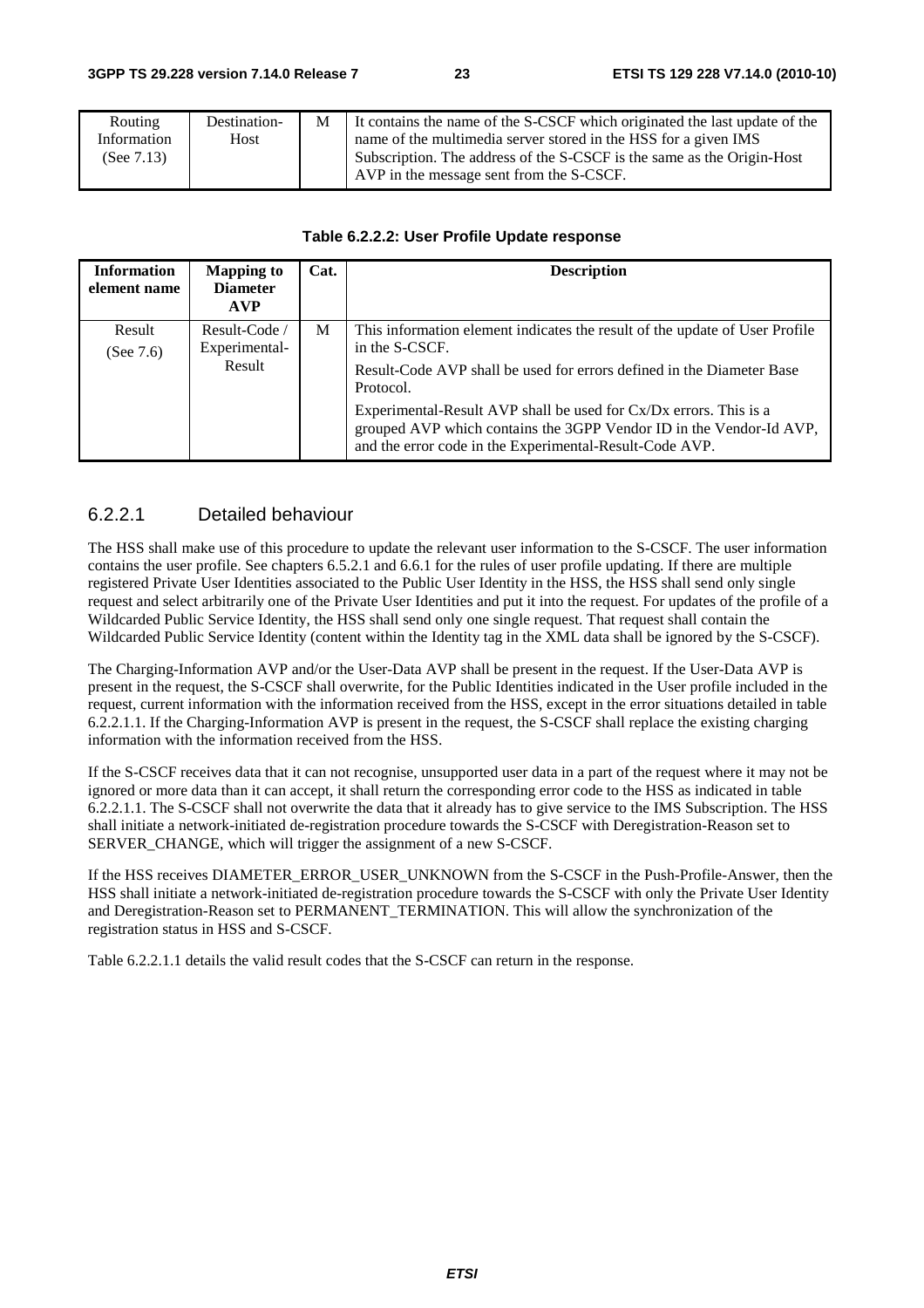| Result-Code AVP value                  | Condition                                                                                                                                                                                                     |
|----------------------------------------|---------------------------------------------------------------------------------------------------------------------------------------------------------------------------------------------------------------|
| DIAMETER_SUCCESS                       | The request succeeded.                                                                                                                                                                                        |
| DIAMETER_ERROR_NOT_SUPPORTED_USER_DATA | The request failed. The S-CSCF informs the HSS that<br>the received user information contained information,<br>which was not recognised or supported by the S-CSCF<br>due to unsupported S-CSCF capabilities. |
| DIAMETER ERROR USER UNKNOWN            | The request failed because the Private Identity or one of<br>the Public Identities is not found in S-CSCF.                                                                                                    |
| DIAMETER ERROR TOO MUCH DATA           | The request failed. The S-CSCF informs to the HSS that<br>it tried to push too much data into the S-CSCF.                                                                                                     |
| DIAMETER UNABLE TO COMPLY              | The request failed.                                                                                                                                                                                           |

**Table 6.2.2.1.1: User profile response valid result codes** 

## 6.3 Authentication procedures

This procedure is used between the S-CSCF and the HSS to exchange information to support the authentication between the end user and the home IMS network. The procedure is invoked by the S-CSCF, corresponds to the combination of the operations Cx-AV-Req and Cx-AV-Req-Resp (see 3GPP TS 33.203 [3]) and is used:

- To retrieve authentication vectors from the HSS.
- To resolve synchronization failures between the sequence numbers in the UE and the HSS.

This procedure is mapped to the commands Multimedia-Auth-Request/Answer in the Diameter application specified in 3GPP TS 29.229 [5]. Tables  $6.3.1 - 6.3.5$  detail the involved information elements.

| Table 6.3.1: Authentication Request |  |
|-------------------------------------|--|
|-------------------------------------|--|

| <b>Information</b><br>element name                        | <b>Mapping to</b><br><b>Diameter</b><br><b>AVP</b> | Cat. | <b>Description</b>                                                                                                                                                                                                                                                                |
|-----------------------------------------------------------|----------------------------------------------------|------|-----------------------------------------------------------------------------------------------------------------------------------------------------------------------------------------------------------------------------------------------------------------------------------|
| Public User<br>Identity<br>(See $7.2$ )                   | Public-Identity                                    | M    | This information element contains the Public User Identity of the user                                                                                                                                                                                                            |
| Private User<br>Identity<br>(See $7.3$ )                  | User-Name                                          | M    | This information element contains the Private User Identity                                                                                                                                                                                                                       |
| Number<br>Authentication<br><b>Items</b><br>(See $7.10$ ) | SIP-Number-<br>Auth-Items                          | M    | This information element indicates the number of authentication vectors<br>requested                                                                                                                                                                                              |
| Authentication<br>Data<br>(See $7.9$ )                    | $SIP$ -Auth-<br>Data-Item                          | M    | See Tables 6.3.2 and 6.3.3 for the contents of this information element.<br>The content shown in table 6.3.2 shall be used for a normal authentication<br>request; the content shown in table 6.3.3 shall be used for an authentication<br>request after synchronization failure. |
| <b>S-CSCF Name</b><br>(See $7.4$ )                        | Server-Name                                        | M    | This information element contains the name (SIP URL) of the S-CSCF.                                                                                                                                                                                                               |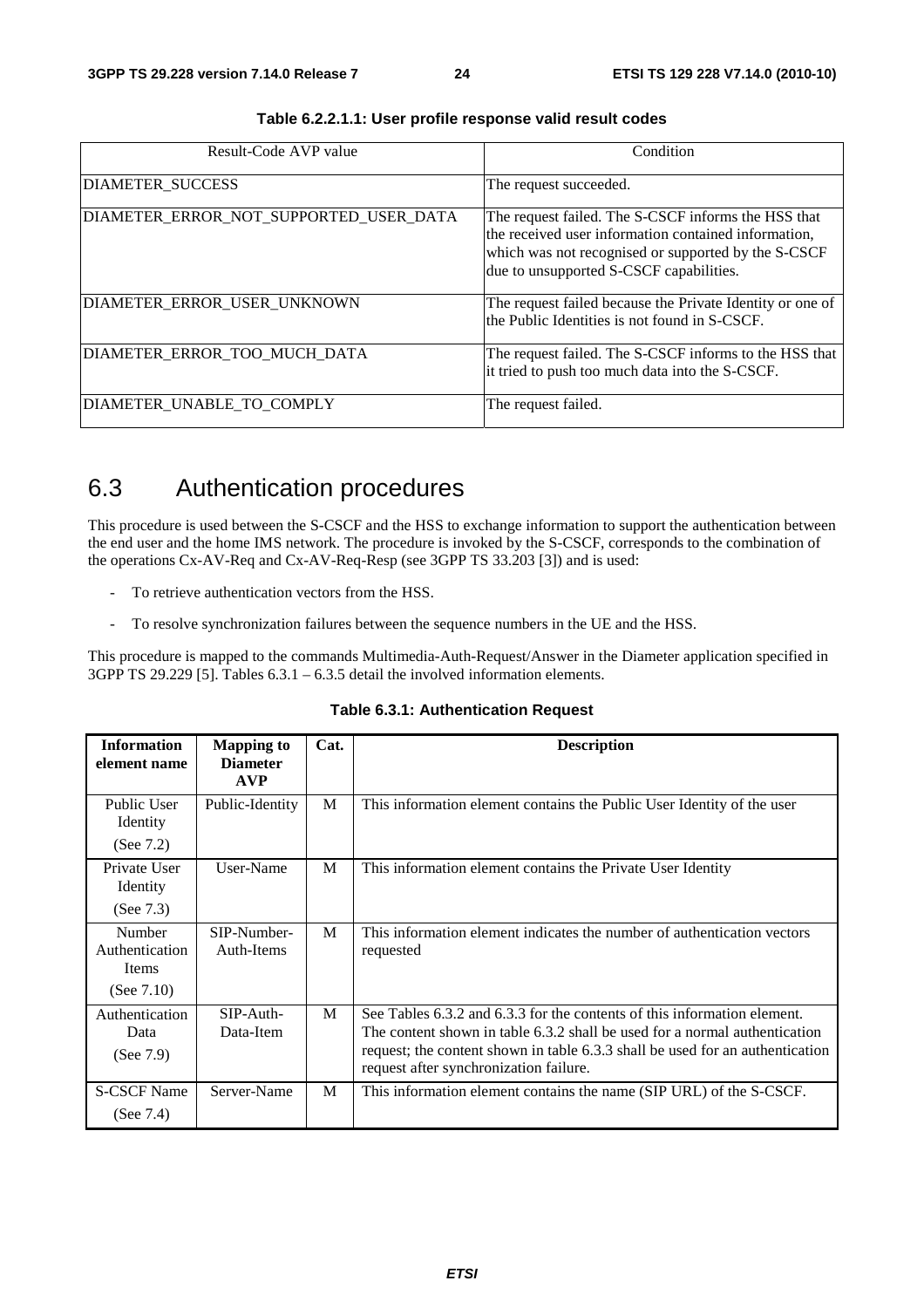| Routing                              | Destination- | C                                                                                                                                                                                                                                                                                           | If the S-CSCF knows the HSS name this AVP shall be present.                                                                                                                                                                                                                       |
|--------------------------------------|--------------|---------------------------------------------------------------------------------------------------------------------------------------------------------------------------------------------------------------------------------------------------------------------------------------------|-----------------------------------------------------------------------------------------------------------------------------------------------------------------------------------------------------------------------------------------------------------------------------------|
| Information<br>Host<br>(See $7.13$ ) |              | This information is available if the MAR belongs to an already existing<br>registration, e.g. in case of the re-registration, where the HSS name is<br>stored in the S-CSCF. The HSS name is obtained from the Origin-Host<br>AVP, which is received from the HSS, e.g. included in the MAA |                                                                                                                                                                                                                                                                                   |
|                                      |              |                                                                                                                                                                                                                                                                                             | command.                                                                                                                                                                                                                                                                          |
|                                      |              |                                                                                                                                                                                                                                                                                             | This information may not be available if the command is sent in case of<br>the initial registration. In this case the Destination-Host AVP is not present<br>and the command is routed to the next Diameter node, e.g. SLF, based on<br>the Diameter routing table in the client. |

#### **Table 6.3.2: Authentication Data content – Request**

| <b>Information</b><br>element name          | <b>Mapping to</b><br><b>Diameter</b><br><b>AVP</b> | Cat. | <b>Description</b>                                                                                                                                                                                        |
|---------------------------------------------|----------------------------------------------------|------|-----------------------------------------------------------------------------------------------------------------------------------------------------------------------------------------------------------|
| Authentication<br>Scheme<br>(See $7.9.2$ )  | SIP-<br>Authentication<br>-Scheme                  | M    | This information element indicates the authentication scheme. It shall<br>contain "Digest-AKAv1-MD5".                                                                                                     |
| Authentication<br>Context<br>(See $7.9.7$ ) | $SIP-$<br>Authentication<br>-Context               | C    | It shall contain authentication-related information relevant for performing<br>the authentication. When Authentication Scheme contains "Digest-<br>AKAv1-MD5", this AVP is not used and shall be missing. |

#### **Table 6.3.3: Authentication Data content – Request: Synchronization Failure**

| <b>Information</b><br>element name             | <b>Mapping to</b><br><b>Diameter</b><br><b>AVP</b> | Cat. | <b>Description</b>                                                                                                                                                                                                                 |
|------------------------------------------------|----------------------------------------------------|------|------------------------------------------------------------------------------------------------------------------------------------------------------------------------------------------------------------------------------------|
| Authentication<br>Scheme<br>(See $7.9.2$ )     | SIP-<br>Authentication<br>-Scheme                  | M    | Authentication scheme. It shall contain "Digest-AKAv1-MD5".                                                                                                                                                                        |
| Authorization<br>Information<br>(See $7.9.4$ ) | $SIP-$<br>Authorization                            | M    | It shall contain the concatenation of RAND, as sent to the terminal, and<br>AUTS, as received from the terminal. RAND and AUTS shall both be<br>binary encoded. See 3GPP TS 33.203 [3] for further details about RAND<br>and AUTS. |

| <b>Information</b><br>element name                     | <b>Mapping to</b><br><b>Diameter</b><br><b>AVP</b> | Cat.          | <b>Description</b>                                                                                                                                                               |
|--------------------------------------------------------|----------------------------------------------------|---------------|----------------------------------------------------------------------------------------------------------------------------------------------------------------------------------|
| User Identity<br>(See $7.2$ )                          | Public-Identity                                    | $\mathcal{C}$ | Public User Identity. It shall be present when the result is<br>DIAMETER SUCCESS.                                                                                                |
| Private User<br>Identity<br>(See $7.3$ )               | User-Name                                          | C             | Private User Identity. It shall be present when the result is<br>DIAMETER SUCCESS.                                                                                               |
| Number<br>Authentication<br><b>Items</b><br>(See 7.10) | SIP-Number-<br>Auth-Items                          | $\mathcal{C}$ | This AVP indicates the number of authentication vectors delivered in the<br>Authentication Data information element. It shall be present when the<br>result is DIAMETER SUCCESS. |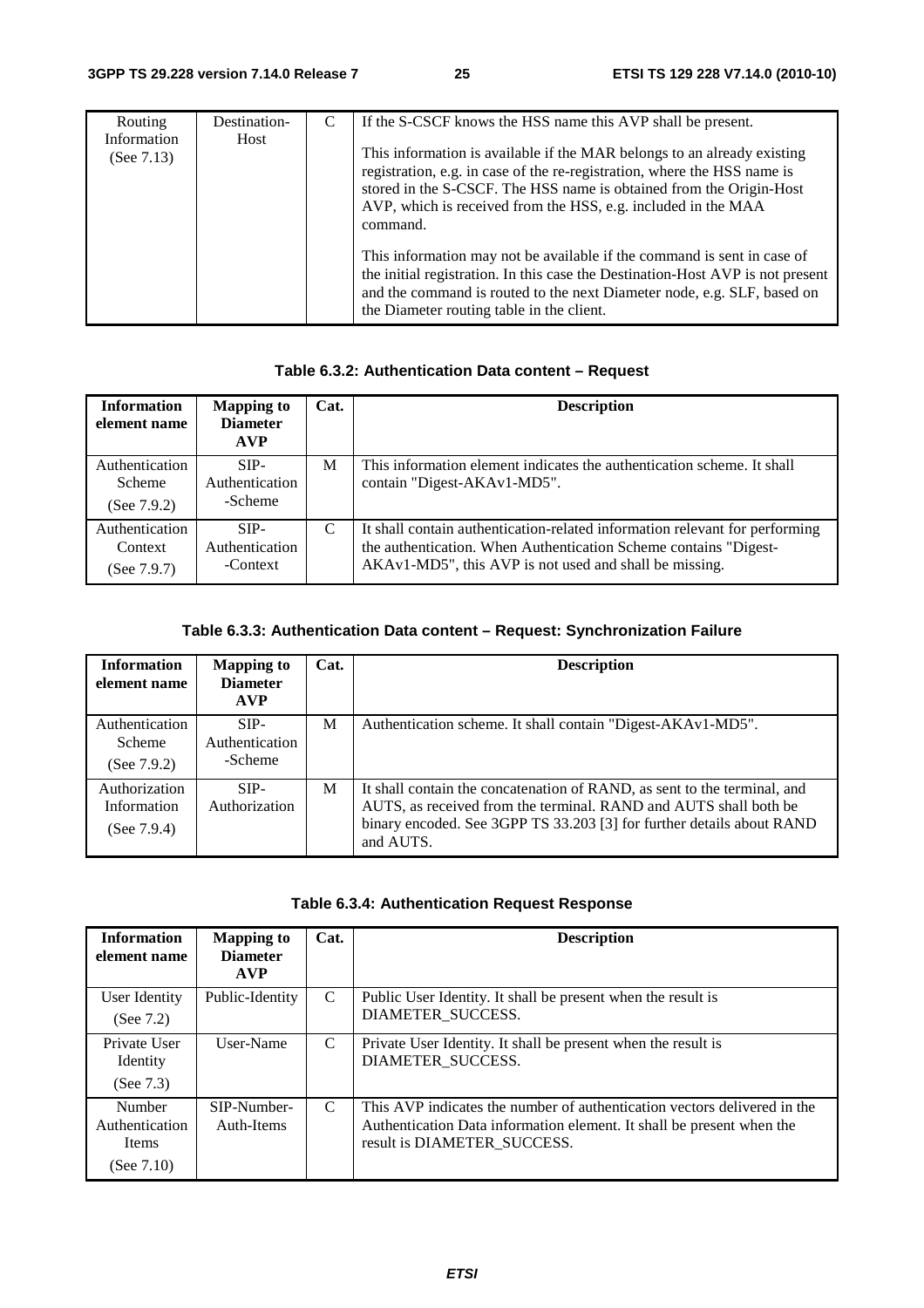| Authentication<br>Data | $SIP-Auth-$<br>Data-Item | C | If the SIP-Number-Auth-Items AVP is equal to zero or it is not present,<br>then this AVP shall not be present.                                                                                      |
|------------------------|--------------------------|---|-----------------------------------------------------------------------------------------------------------------------------------------------------------------------------------------------------|
| (See $7.9$ )           |                          |   | See Table 6.3.5 for the contents of this information element.                                                                                                                                       |
| Result                 | Result-Code /            | M | Result of the operation.                                                                                                                                                                            |
| (See $7.6$ )           | Experimental-<br>Result  |   | Result-Code AVP shall be used for errors defined in the Diameter Base<br>Protocol.                                                                                                                  |
|                        |                          |   | Experimental-Result AVP shall be used for Cx/Dx errors. This is a<br>grouped AVP which contains the 3GPP Vendor ID in the Vendor-Id AVP,<br>and the error code in the Experimental-Result-Code AVP. |

#### **Table 6.3.5: Authentication Data content – Response**

| <b>Information</b><br>element name              | <b>Mapping to</b><br><b>Diameter</b><br>AVP | Cat.          | <b>Description</b>                                                                                                                                                                                                                                                                                                                                                                                                |
|-------------------------------------------------|---------------------------------------------|---------------|-------------------------------------------------------------------------------------------------------------------------------------------------------------------------------------------------------------------------------------------------------------------------------------------------------------------------------------------------------------------------------------------------------------------|
| <b>Item Number</b><br>(See 7.9.1)               | SIP-Item-<br>Number                         | $\mathcal{C}$ | This information element shall be present in a SIP-Auth-Data-Item<br>grouped AVP in circumstances where there are multiple occurrences of<br>SIP-Auth-Data-Item AVPs, and the order in which they should be<br>processed is significant. In this scenario, SIP-Auth-Data-Item AVPs with a<br>low SIP-Item-Number value should be processed before SIP-Auth-Data-<br>Items AVPs with a high SIP-Item-Number value. |
| Authentication<br>Scheme<br>(See $7.9.2$ )      | $SIP-$<br>Authentication<br>-Scheme         | M             | Authentication scheme. It shall contain "Digest-AKAv1-MD5".                                                                                                                                                                                                                                                                                                                                                       |
| Authentication<br>Information<br>(See $7.9.3$ ) | SIP-<br>Authenticate                        | M             | It shall contain, binary encoded, the concatenation of the authentication<br>challenge RAND and the token AUTN. See 3GPP TS 33.203 [3] for<br>further details about RAND and AUTN.                                                                                                                                                                                                                                |
| Authorization<br>Information<br>(See $7.9.4$ )  | $SIP-$<br>Authorization                     | M             | It shall contain, binary encoded, the expected response XRES. See 3GPP<br>TS 33.203 [3] for further details about XRES.                                                                                                                                                                                                                                                                                           |
| Confidentialit<br>y Key<br>(See $7.9.5$ )       | Confidentialit<br>y-Key                     | $\Omega$      | This information element, if present, shall contain the confidentiality key.<br>It shall be binary encoded.                                                                                                                                                                                                                                                                                                       |
| Integrity Key<br>(See $7.9.6$ )                 | Integrity-Key                               | M             | This information element shall contain the integrity key. It shall be binary<br>encoded.                                                                                                                                                                                                                                                                                                                          |

#### 6.3.1 Detailed behaviour

The HSS shall, in the following order (in case of an error in any of the steps the HSS shall stop processing and return the corresponding error code, see 3GPP TS 29.229 [5]):

- 1. Check that the Private User Identity and the Public User Identity exist in the HSS. If not Experimental-Result-Code shall be set to DIAMETER\_ERROR\_USER\_UNKNOWN.
- 2. Check whether the Private and Public User Identities in the request are associated in the HSS. If not Experimental-Result-Code shall be set to DIAMETER\_ERROR\_IDENTITIES\_DONT\_MATCH.
- 3. Check that the authentication scheme indicated in the request is supported. If not Experimental-Result-Code shall be set to DIAMETER\_ERROR\_AUTH\_SCHEME\_UNSUPPORTED.
- 4. If the request indicates there is a synchronization failure, the HSS shall compare the S-CSCF name received in the request to the S-CSCF name stored in the HSS: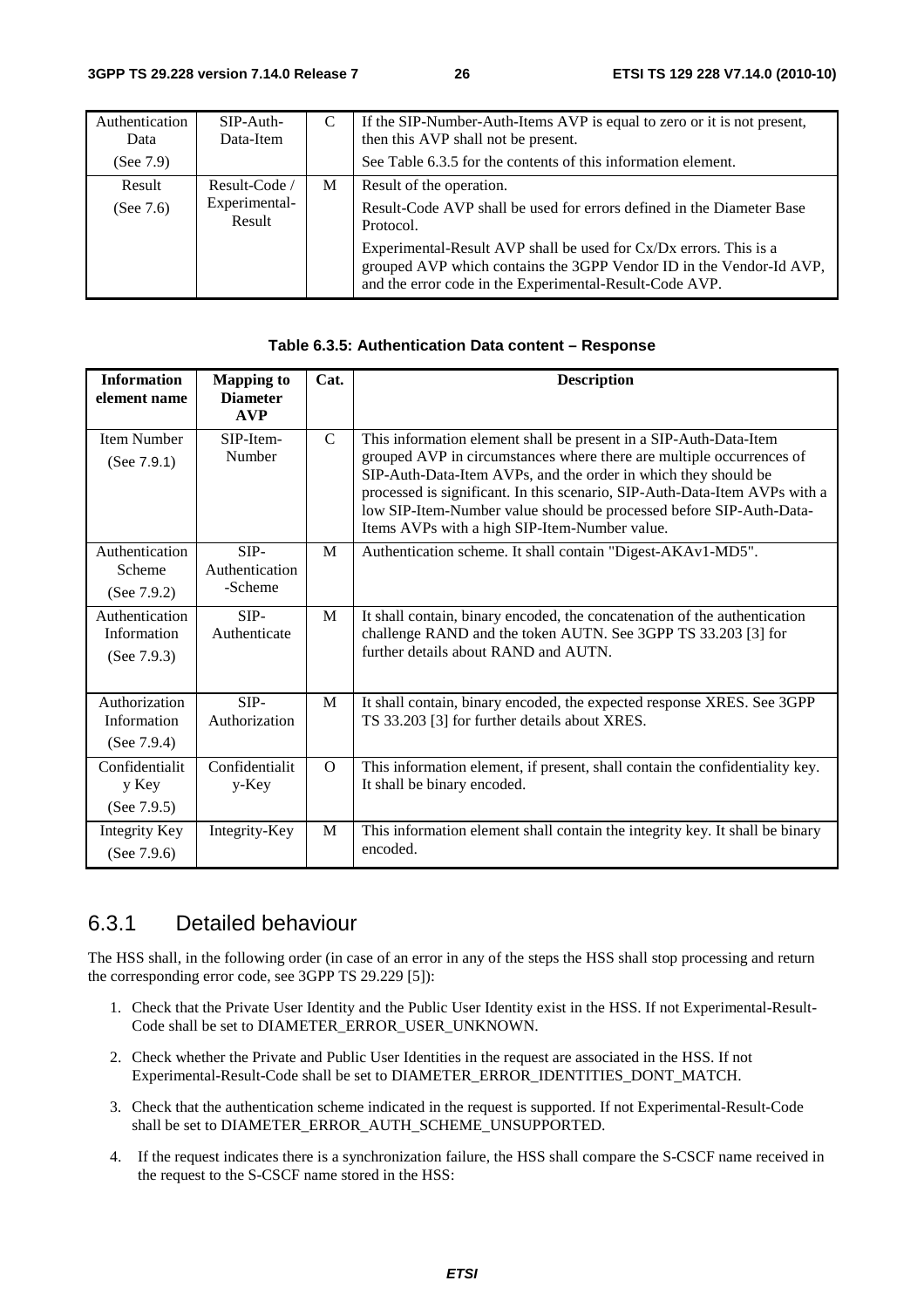- If they are identical the HSS shall process AUTS as described in 3GPP TS 33.203 [3] and return the requested authentication information. The Result-Code shall be set to DIAMETER\_SUCCESS.
- 5. Check the registration status of the Public User Identity received in the request:
	- If it is registered, the HSS shall compare the S-CSCF name received in the request to the S-CSCF name stored in the HSS:
		- If they are different, the HSS shall store the S-CSCF name. The HSS shall download SIP-Auth-Data-Item stored up to a maximum specified in SIP-Number-Auth-Items received in the command Multimedia-Auth-Request. The HSS shall set the Public User Identity's authentication pending flag which is specific to the Private User Identity received in the request. The Result-Code shall be set to DIAMETER\_SUCCESS.
		- If they are identical, the HSS shall download SIP-Auth-Data-Item stored up to a maximum specified in SIP-Number-Auth-Items received in the command Multimedia-Auth-Request. The Result-Code shall be set to DIAMETER\_SUCCESS.
	- If it is unregistered (i.e. registered as a consequence of a terminating call to an unregistered Public User Identity or there is an S-CSCF keeping the user profile stored) or not registered, the HSS shall compare the S-CSCF name received in the request to the S-CSCF name stored in the HSS:
		- If they are different or if there is no S-CSCF name stored in the HSS for any Public User Identity of the IMS subscription, the HSS shall store the S-CSCF name. The HSS shall download SIP-Auth-Data-Item stored up to a maximum specified in SIP-Number-Auth-Items received in the command Multimedia-Auth-Request. The HSS shall set the Public User Identity's authentication pending flag which is specific to the Private User Identity which was received in the request. The Result-Code shall be set to DIAMETER\_SUCCESS.
		- If they are identical, the HSS shall download SIP-Auth-Data-Item stored up to a maximum specified in SIP-Number-Auth-Items received in the command Multimedia-Auth-Request. The HSS shall set the Public User Identity's authentication pending flag which is specific to the Private User Identity that was received in the request. The Result-Code shall be set to DIAMETER\_SUCCESS.

Exceptions to the cases specified here shall be treated by HSS as error situations, the Result-Code shall be set to DIAMETER\_UNABLE\_TO\_COMPLY. No authentication information shall be returned.

### 6.4 User identity to HSS resolution

The User identity to HSS resolution mechanism enables the I-CSCF and the S-CSCF to find the identity of the HSS, that holds the subscriber data for a given Public Identity when multiple and separately addressable HSSs have been deployed by the network operator. The resolution mechanism is not required in networks that utilise a single HSS. An example for a single HSS solution is server farm architecture.

The resolution mechanism described in 3GPP TS 23.228 is based on the Subscription Locator Function (SLF). The subscription locator is accessed via the Dx interface. The Dx interface is always used in conjunction with the Cx interface. The Dx interface is based on Diameter. Its functionality is implemented by means of the routing mechanism provided by an enhanced Diameter redirect agent, which is able to extract the Public Identity from the received requests.

To get the HSS identity the I-CSCF and the S-CSCF send to the SLF the Cx requests aimed for the HSS. On receipt of the HSS identity from the SLF, the I-CSCF and S-CSCF shall send the Cx requests to the HSS. Multiple HSS identities may be included in the response, as specified in IETF RFC 3588 [9]. In such a case, the I-CSCF or the S-CSCF shall send the Cx Request to the first HSS identity in the ordered list received in the Cx Response from the SLF. If the I-CSCF or S-CSCF does not receive a successful response to the Cx Request, the I-CSCF or S-CSCF shall send a Cx Request to the next HSS identity in the ordered list. This procedure shall be repeated until a successful response from an HSS is received. While the I-CSCF is stateless, the S-CSCF shall store the HSS identity/name, as specified in 3GPP TS 23.228. Further requests associated to the same user shall make use of the stored HSS identity.

In networks where the use of the user identity to HSS resolution mechanism is required, each I-CSCF and S-CSCF shall be configured with the address/name of the SLF implementing this resolution mechanism.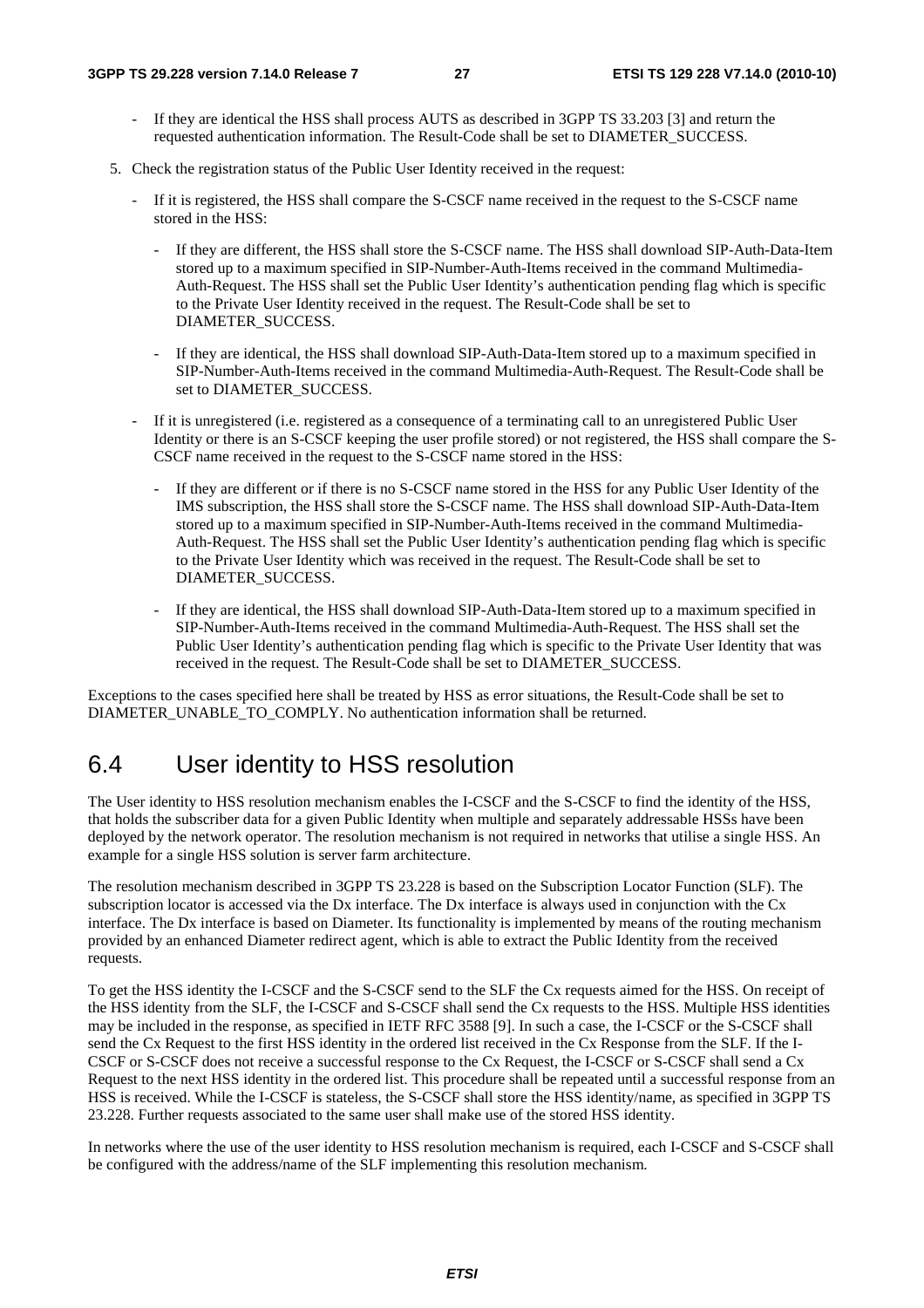## 6.5 Implicit registration

Implicit registration is the mechanism by which a user is allowed to register simultaneously more than one of his/her Public User Identities. The HSS knows the identities that are to be implicitly registered when it receives the indication of the registration of an individual identity.

What follows is an extension of the affected basic procedures.

### 6.5.1 S-CSCF initiated procedures

The result of the S-CSCF initiated procedures affects all the Public User Identities that are configured in the HSS to be in the same implicitly registered Public User Identity set with the targeted individual Public User Identity. Where the S-CSCF initiated procedure affects the Registration state of the targeted Public User Identity, the Registration states of the Public User Identities in the associated implicitly registered Public User Identity set are affected in the same way.

#### 6.5.1.1 Registration

The notification of a registration of a Public User Identity implies the registration of the corresponding implicitly registered Public User Identity set. The user information downloaded in the response contains the Public User Identities of the implicitly registered Public User Identity set with the associated service profiles. This allows the S-CSCF to know which Public User Identities belong to the implicitly registered Public User Identity set. The S-CSCF shall take from the set of implicitly registered Public User Identities the first identity which is not barred, and use this as the default Public User Identity.

#### 6.5.1.2 De-registration

The de-registration of a Public User Identity implies the de-registration of the corresponding implicitly registered Public User Identity set, both in the HSS and in the S-CSCF. The S-CSCF shall include in the request a single Public User Identity to deregister all the Public User Identities that belong to the corresponding implicitly registered Public User Identity set.

The de-registration of a Private User Identity implies the de-registration of all the corresponding Public User Identities, both in the HSS and in the S-CSCF.

#### 6.5.1.3 Authentication

Setting the authentication pending flag for a Public User Identity implies setting the authentication pending flag for each corresponding implicitly registered Public User Identity in the HSS.

#### 6.5.1.4 Downloading the user profile

If the S-CSCF requests to download a user profile from HSS, the user profile in the response shall contain the Public User Identities of the corresponding implicitly registered Public User Identity set with the associated service profiles.

#### 6.5.1.5 Initiation of a session to a non-registered user

The change of a Public User Identity to the Unregistered state due to the initiation of a session to a Public Identity that was in Not Registered state and the opposite change from Unregistered state to Not Registered state implies the same change for all the Public User Identities in the same Implicit Registration Set.

### 6.5.2 HSS initiated procedures

#### 6.5.2.1 Update of User Profile

A request sent by the HSS to update the user profile shall include only the Public User Identities of the implicitly registered Public User Identity set, with the associated service profiles (even if not updated). If other Public User Identities not associated with the implicitly registered Public User Identity set are affected, they shall be downloaded in separate commands.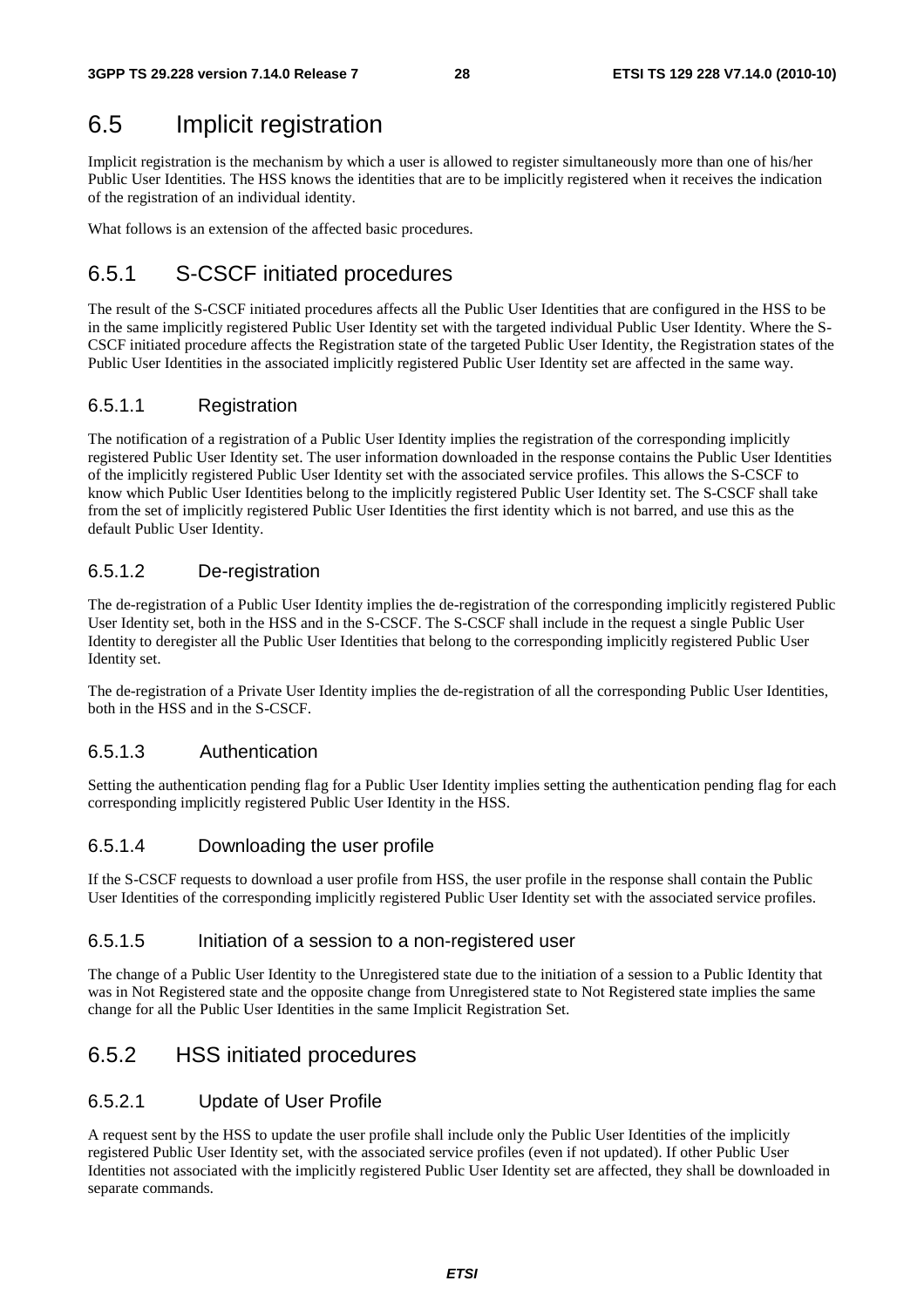This procedure shall be used by the HSS to add a newly provisioned or Not Registered Public User Identity or Identities to an existing implicitly registered Public User Identity set that is in the state Registered or Unregistered. The added Public User Identity gets the registration state of the set it is added to.

The HSS shall use this procedure if a Public User Identity or Identities are removed from the implicitly registered Public User Identity set that is in a state Registered or Unregistered. In practise, this is done by sending a PPR for the set without the removed identities. The S-CSCF shall remove all information stored in the S-CSCF for the removed identities.

The HSS shall not use this procedure if there is no Public User Identities left in the implicitly registered Public User Identity set after the removal. In that case HSS shall use the RTR command instead.

The HSS shall not use this procedure to change the default Public User Identity of the implicitly registered Public User Identity set that is in a state Registered. In that case the HSS shall use the RTR command to de-register the Public User Identity set.

Moving of a Public User Identity or Identities from one implicitly registered Public User Identity set to another set shall be done in two steps: First the identity or identities are removed from the "old" set as described above, then the identity or identities are added to the "new" set as described above.

#### 6.5.2.2 De-registration

A request sent by the HSS to de-register any of the identities included in an implicitly registered Public User Identity set shall affect all the Public User Identities of the deregistered set.

The de-registration of a Private User Identity implies the de-registration of all the corresponding Public User Identities, both in the HSS and in the S-CSCF.

#### 6.5.2.3 Update of the Charging information

A request sent by the HSS to update the charging information shall include the Private User Identity for whom the charging information changed.

### 6.6 Download of the Relevant User Profile

The download of the relevant user profile from the HSS to the S-CSCF depends on whether the user profile is already stored in the S-CSCF. If the SiFC feature is supported by the HSS and S-CSCF, the HSS shall download the identifiers of the shared iFC sets. If either the HSS or the S-CSCF does not support the SiFC feature, the HSS shall download the complete iFCs, and SiFC identifiers shall not be downloaded by the HSS. The SiFC feature is defined in 3GPP TS 29.229 [5].

If User-Data-Already-Available is set to USER\_DATA\_NOT\_AVAILABLE the HSS shall download the requested user profile. If the Public User Identity in the request is included in an implicitly registered Public User Identity set, the HSS shall include in the response the service profiles associated with all Public User Identities within the implicitly registered Public User Identity set to which the received Public User Identity belongs.

If User-Data-Already-Available is set to USER\_DATA\_ALREADY\_AVAILABLE, the HSS should not return any user profile data. The HSS may override User-Data-Already-Available set to USER\_DATA\_ALREADY\_AVAILABLE and download the user profile.

### 6.6.1 HSS initiated update of User Profile

The request to update the user profile in the S-CSCF includes only the Public User Identities of the implicitly registered Public User Identity set with the associated service profiles. See 6.5.2.1.

If the Public Identity is registered or unregistered (i.e. registered as a consequence of a terminating call or there is a S-CSCF keeping the user profile stored) and there are changes in the user profile, the HSS should immediately push the complete user profile to the S-CSCF.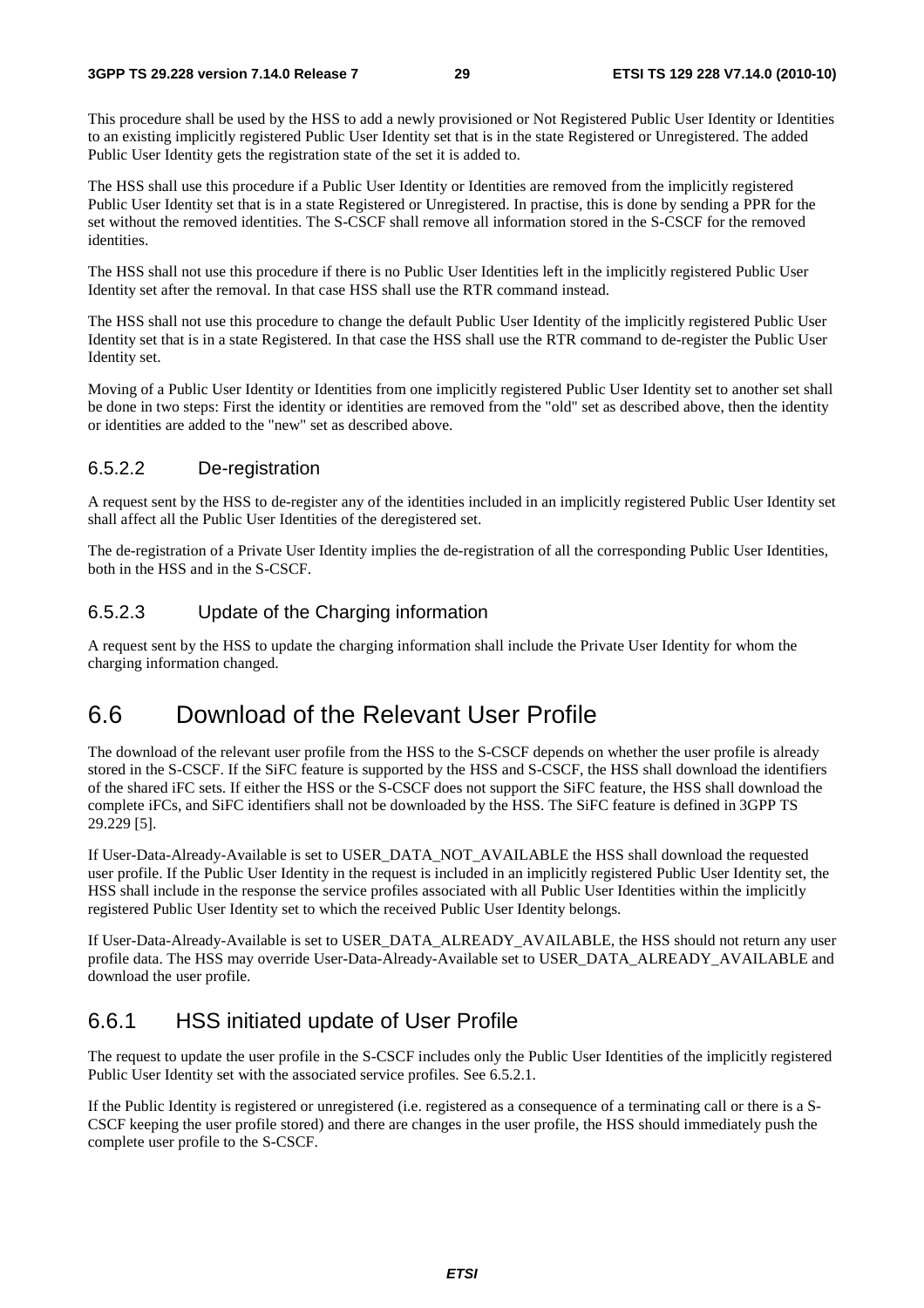### 6.6.2 S-CSCF operation

At deregistration of a Public User Identity, the S-CSCF shall store the user information if it sends Server-Assignment-Request command including Server-Assignment-Type AVP set to value

USER\_DEREGISTRATION\_STORE\_SERVER\_NAME or

TIMEOUT\_DEREGISTRATION\_STORE\_SERVER\_NAME and the HSS responds with DIAMETER\_SUCCESS. Otherwise the S-CSCF shall not keep user information.

## 6.7 S-CSCF Assignment

The list of mandatory and optional capabilities received by an I-CSCF from the HSS allows operators to distribute users between S-CSCFs, depending on the different capabilities (e.g. features, role, geographical location) that each S-CSCF may have. Alternatively, an operator has the possibility to steer users to certain S-CSCFs.

The operator shall define (possibly based on the functionality offered by each S-CSCF installed in the network) the exact meaning of the S-CSCF mandatory and optional capabilities available in his network. It is an operator task to allocate a unique value to represent a single capability (e.g. support of "wildcarded PSI") or a set of capabilities (e.g. support of "alias" and "Shared IFC sets" and "wildcarded PSI") and to use these values to identify capabilities that are mandatory and/or optional to support for a given subscription. It is a configuration task for the operator to ensure that the I-CSCF has a correct record of the capability values received from the HSS for each S-CSCF available in his network. The I-CSCF and the HSS do not need to know the semantic of these values. This semantic is exclusively an operator issue.

As a first choice, the I-CSCF shall select an S-CSCF that has all the mandatory and optional capabilities for the user. Only if that is not possible shall the I-CSCF apply a 'best-fit' algorithm. If more than one S-CSCF is identified that supports all mandatory capabilities the I-CSCF may then consider optional capabilities in selecting a specific S-CSCF. The 'best-fit' algorithm is implementation dependent and out of the scope of this specification.

It is the responsibility of the operator to ensure that there are S-CSCFs which have mandatory capabilities indicated by the HSS for any given user. However, configuration errors may occur. If such errors occur and they prevent the I-CSCF from selecting an S-CSCF which meets the mandatory capabilities indicated by the HSS, the I-CSCF shall inform the operator via the O&M subsystem.

As an alternative to selecting an S-CSCF based on the list of capabilities received from the HSS, it is possible to steer users to certain S-CSCFs. To do this, the operator may include one or more S-CSCF names as part of the capabilities of the user profile. The reason for the selection (e.g. all the users belonging to the same company/group could be in the same S-CSCF to implement a VPN service) and the method of selection are operator issues and out of the scope of this specification. If this alternative is chosen, the HSS shall include Server-Name AVPs in the Server-Capabilities AVP and should not include Mandatory-Capability AVPs or Optional-Capability AVPs in the Server-Capabilities AVP, and the I-CSCF when receiving Server-Name AVPs within the Server-Capabilities AVP shall discard any Mandatory-Capability AVP and any Optional-Capability AVP received within the Server-Capabilities AVP

The following table is a guideline for operators that records S-CSCF capabilities that need to be supported by an S-CSCF in order to serve a user or a service (identified by a Public User Identity or Public Service Identity), that cannot be served by an S-CSCF which is only compliant to a previous 3GPP release.

| Capability                   | <b>Mandatory</b><br>or Optional<br>(note 1) | <b>Description</b>                                                                                                                                                                  |
|------------------------------|---------------------------------------------|-------------------------------------------------------------------------------------------------------------------------------------------------------------------------------------|
| Support of "Wildcarded PSI"  | M                                           | This capability indicates that the assigned S-CSCF shall<br>support the handling of Wildcarded PSIs.                                                                                |
| Support of "OrigUnreg SPT"   | М                                           | This capability indicates that the assigned S-CSCF shall<br>be able to process iFCs with a Session Case<br>"Originating_Unregistered" received from the HSS in the<br>user profile. |
| Support of "Shared iFC sets" | $\Omega$                                    | This capability indicates that the assigned S-CSCF may<br>support the "SiFC" feature defined in the 3GPP TS 29.229                                                                  |

#### **Table 6.7: Guidelines for S-CSCF Capabilities**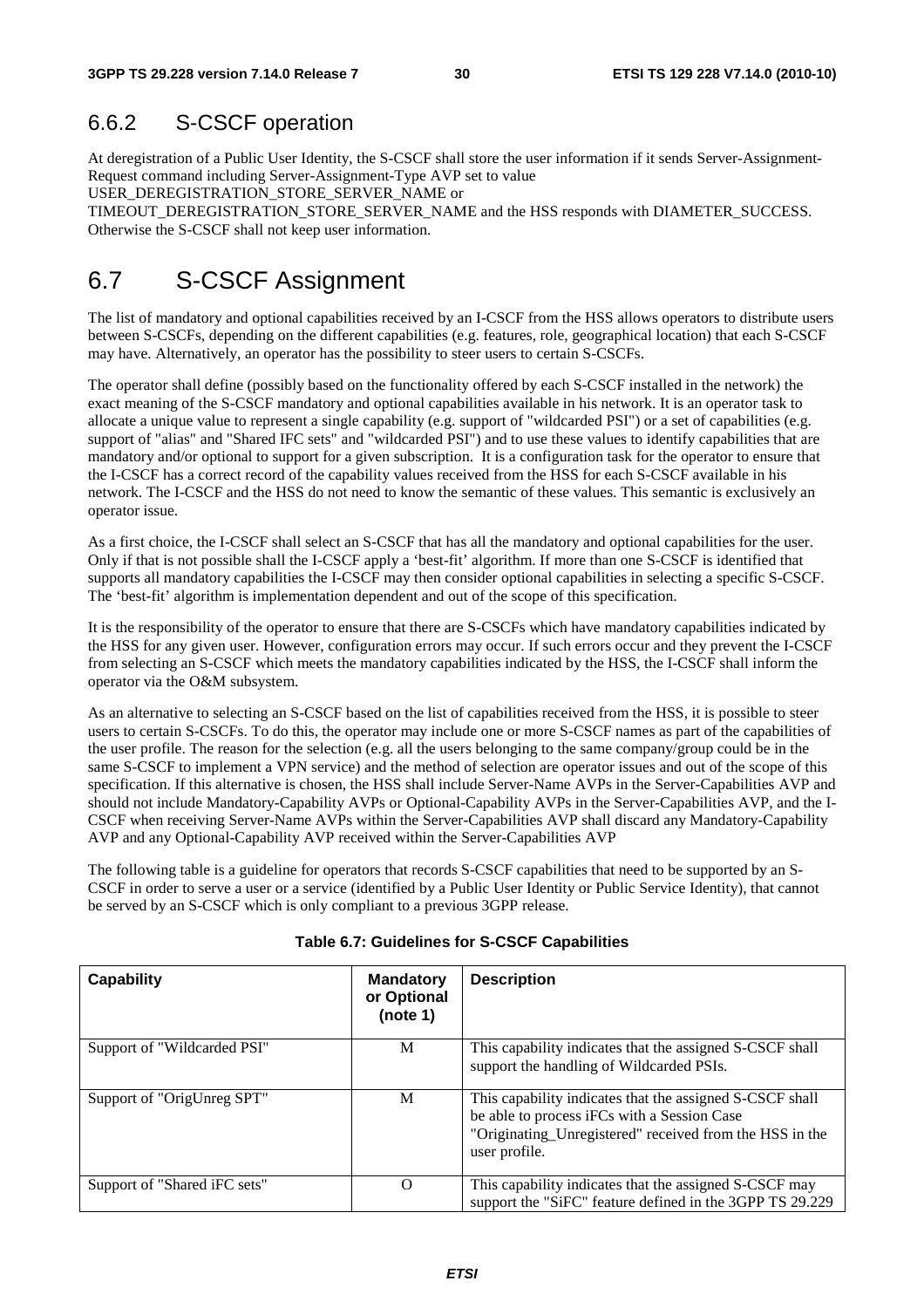|                           |                                                                                                                                                                                                              | $[5]$ .                                                                                                                                                                                                                   |  |  |
|---------------------------|--------------------------------------------------------------------------------------------------------------------------------------------------------------------------------------------------------------|---------------------------------------------------------------------------------------------------------------------------------------------------------------------------------------------------------------------------|--|--|
| Support of "Display Name" | O                                                                                                                                                                                                            | This capability indicates that the assigned S-CSCF may<br>support the handling of "Display Name". The behaviour of<br>the S-CSCF related to this missing data is the same as if<br>the HSS did not send the Display Name. |  |  |
| Support of "Alias"        | Ω                                                                                                                                                                                                            | This capability indicates that the assigned S-CSCF may<br>support the "AliasInd" feature defined in 3GPP TS 29.229<br>$[5]$ .                                                                                             |  |  |
| Note $1$ :                | Mandatory (M) corresponds to a Mandatory Capability that shall be supported by the assigned S-CSCF<br>for a given user. The I-CSCF shall not select an S-CSCF that does not meet a mandatory capability. The |                                                                                                                                                                                                                           |  |  |

 Optional (O) corresponds to an Optional Capability that may be supported by the assigned S-CSCF for a given user. The selection of a S-CSCF that would not support this capability will not significantly affect the network behaviour.

selection of a S-CSCF not supporting this capability would lead to an unspecified network behaviour.

7 Information element contents

### 7.1 Visited Network Identifier

This information element contains the domain name of the visited network.

### 7.2 Public User Identity

This information element contains the Public User Identity. For definition of a Public User Identity, see 3GPP TS 23.003 [17].

### 7.2a Public Service Identity

This information element contains a Public Service Identity (PSI) that is hosted by an application server. For definition of a PSI, see 3GPP TS 23.003 [17].

### 7.2b Wildcarded PSI

This information element contains a Wildcarded PSI that is hosted by an application server. For definition of a Wildcarded PSI, see 3GPP TS 23.003 [17].

## 7.3 Private User Identity

This information element contains the Private User Identity. For definition of a Private User Identity, see 3GPP TS 23.003 [17].

### 7.3a Private Service Identity

This information element contains the Private Service Identity. For definition of a Private Service Identity, see 3GPP TS 23.003 [17].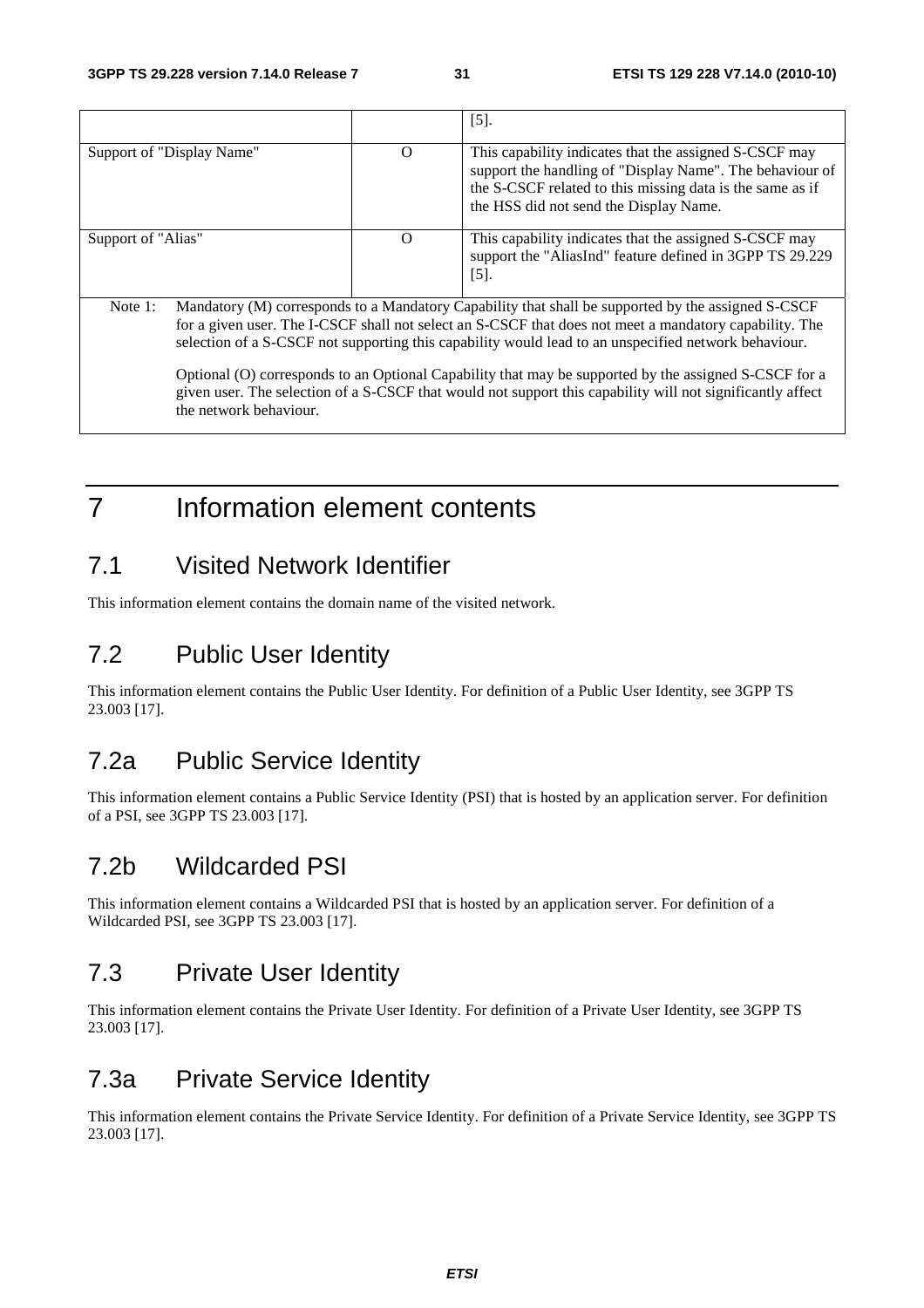### 7.4 S-CSCF Name

This information element contains the S-CSCF Name of the S-CSCF assigned to an IMS Subscription. For definition of a S-CSCF Name, see 3GPP TS 23.008 [18].

### 7.4a AS Name

This information element contains the AS Name of the AS hosting a Public Service Identity. For definition of AS Name, see 3GPP TS 23.008 [18].

### 7.5 S-CSCF Capabilities

This information element carries information to assist the I-CSCF during the process of selecting an S-CSCF for a certain IMS Subscription.

### 7.6 Result

This information element contains result of an operation. See 3GPP TS 29.229 [5] for the possible values.

### 7.7 User Profile

This information element contains the user profile in XML format. The user profile XML shall be valid against the user profile XML schema defined in Annex E.

Annex B specifies the UML logical model of the user profile downloaded via the Cx interface.

Annex D contains and informative, high level representation, of the wire representation of user profile data.

## 7.8 Server Assignment Type

Indicates the type of server assignment. See 3GPP TS 29.229 [5] for the list of existing values.

### 7.9 Authentication Data

This information element is composed of the following sub-elements.

#### 7.9.1 Item Number

This information element indicates the order in which the authentication vectors are to be consumed.

#### 7.9.2 Authentication Scheme

This information element contains the authentication scheme, which is used to encode the authentication parameters.

The scheme is "Digest-AKAv1-MD5".

#### 7.9.3 Authentication Information

This information element is used to convey the challenge and authentication token user during the authentication procedure. See 3GPP TS 33.203 [3] for details.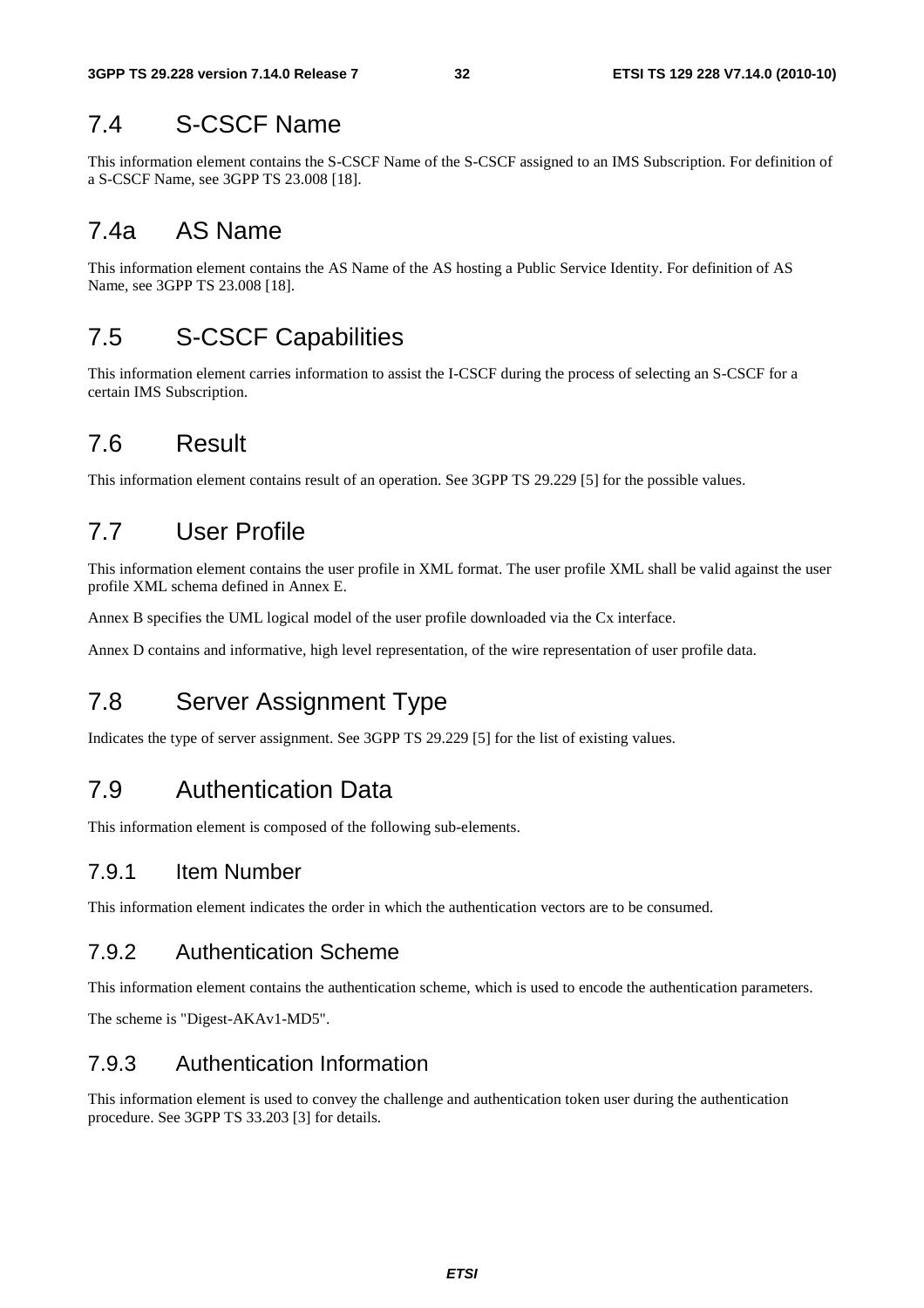#### 7.9.4 Authorization Information

This information element is used, in an authentication request, to indicate a failure of synchronization. In a response, it is used to convey the expected response to the challenge used to authenticate the user. See 3GPP TS 33.203 [3].

#### 7.9.5 Confidentiality Key

This information element contains the confidentiality key. See 3GPP TS 33.203 [3].

#### 7.9.6 Integrity Key

This information element contains the integrity key. See 3GPP TS 33.203 [3].

#### 7.9.7 Authentication Context

This information element contains authentication-related information relevant for performing the authentication but that is not part of the SIP authentication headers. Some mechanisms (e.g. PGP, digest with quality of protection set to authint defined in IETF RFC 2617 [16], digest with predictive nonces or sip access digest) request that part or the whole SIP request (e.g. the SIP method) is passed to the entity performing the authentication. In such cases the SIPAuthentication-Context AVP shall be carrying such information.

### 7.10 Number Authentication Items

This information element contains the number of authentication vectors requested or delivered.

### 7.11 Reason for de-registration

This information element contains the reason for a de-registration procedure.

## 7.12 Charging information

Addresses of the charging functions. See 3GPP TS 29.229 [5].

### 7.13 Routing information

Information to route requests.

### 7.14 Type of authorization

Type of authorization requested by the I-CSCF. See 3GPP TS 29.229 [5] for a list of values.

### 7.15 Void

Void

### 7.16 User Data Already Available

This information element indicates to the HSS if the user profile is already available in the S-CSCF. See 3GPP TS 29.229 [5] for a list of values.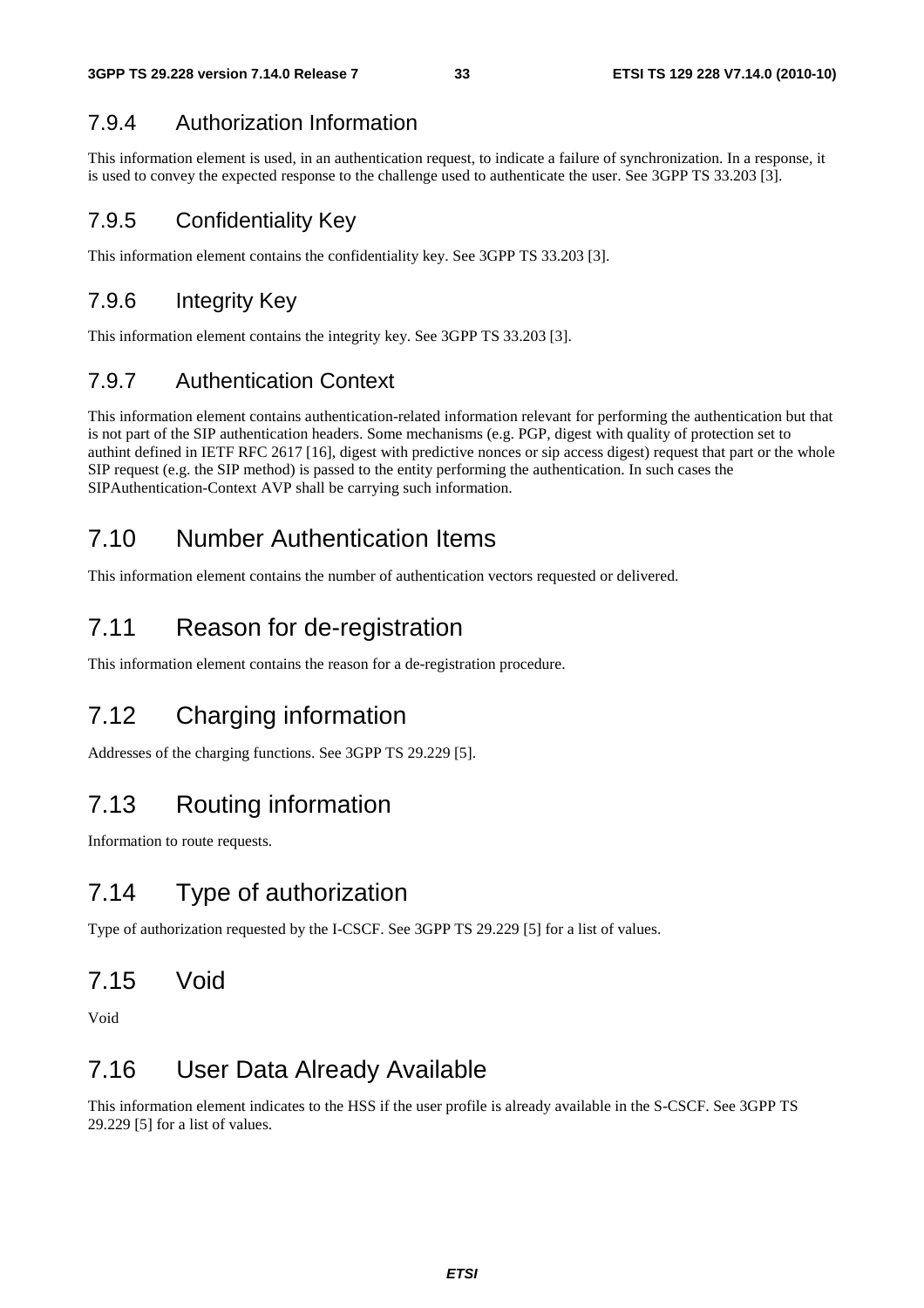## 7.17 Associated Private Identities

This information element indicates to the S-CSCF the Private Identities, which belong to the same IMS Subscription as the Private Identity received in the request command. See 3GPP TS 29.229 [5].

## 7.18 Originating-Request

This information element indicates to the HSS that the request is related to an originating SIP message. See 3GPP 29.229 [5].

### 7.19 User Authorization Request Flags

This information element carries the following indication (see 3GPP 29.229 [5] for coding details):

- IMS Emergency Registration.
- 8 Error handling procedures

### 8.1 Registration error cases

This section describes the handling of error cases, which can occur during the registration process. If the new and previously assigned S-CSCF names sent in the Multimedia-Auth-Request command are different and the Multimedia-Auth-Request is not indicating synchronisation failure (i.e. the request does not contain auts parameter), then the HSS shall overwrite the S-CSCF name.

If the new and previously assigned S-CSCF names sent in a command other than the Multimedia-Auth-Request command are different, then the HSS shall not overwrite the S-CSCF name; instead it shall send a response to the S-CSCF indicating an error.

### 8.1.1 Cancellation of the old S-CSCF

It is possible that in certain situations the HSS receives a Multimedia-Auth-Request (MAR) command including a S-CSCF name, which is not the same as the previously assigned S-CSCF for the user. This can happen e.g. in case the new S-CSCF is selected due to a failure in the re-registration if the previously assigned S-CSCF does not respond to REGISTER message sent from the I-CSCF after a timeout.

In this case the new S-CSCF is assigned for the user and if registrations in the previously assigned S-CSCF exist for the user, these registrations in the old S-CSCF are handled locally in the old S-CSCF, e.g. re-registration timers in the old S-CSCF shall cancel the registrations. Alternatively, the HSS may de-register the registrations in the old S-CSCF by using the Registration-Termination-Request command. In this case the HSS shall first check whether the deregistration is really required by comparing the Diameter client address of the newly assigned S-CSCF received in the MAR command to the Diameter client address stored in the HSS. If the Diameter client addresses match, the deregistration shall not be initiated. Otherwise the deregistration may be initiated and it must be done in the following order:

- 1. Deregistration-Reason AVP value set to NEW\_SERVER\_ASSIGNED, for the Public User Identity, which is registered in the new S-CSCF.
- 2. Deregistration-Reason AVP value set to SERVER\_CHANGE, for the user Public User Identities, which are not registered in the new S-CSCF.

#### 8.1.2 Error in S-CSCF name

If the S-CSCF name sent in the Server-Assignment-Request command and the previously assigned S-CSCF name stored in the HSS are different, then, the HSS shall not overwrite the S-CSCF name. If the Server Assignment Type indicates NO\_ASSIGNMENT, the HSS shall send a response to the S-CSCF with Result-Code value set to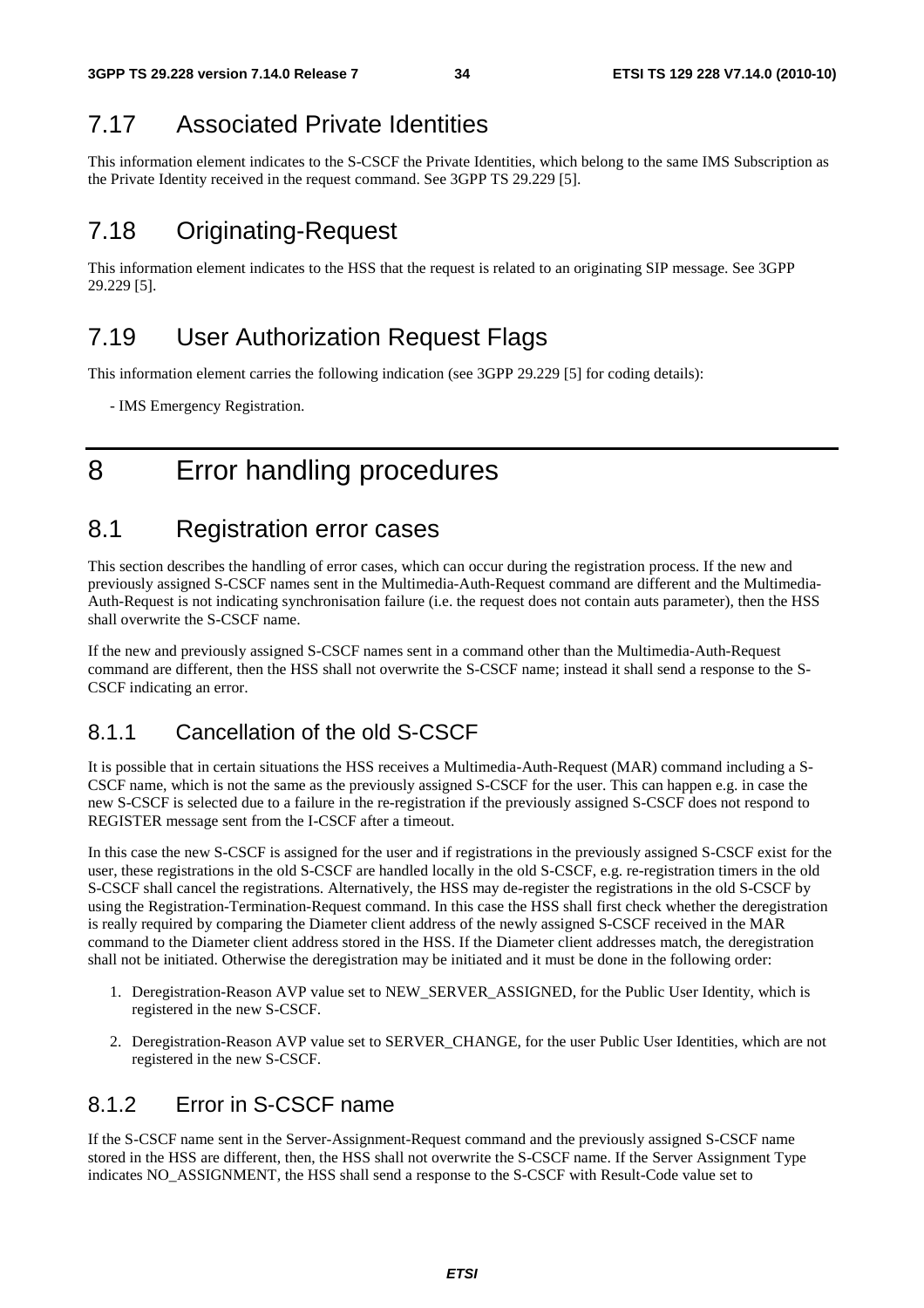DIAMETER\_UNABLE\_TO\_COMPLY. For all other Server Assignment Types, the HSS shall send a response to the S-CSCF with Experimental-Result-Code value set to DIAMETER\_ERROR\_IDENTITY\_ALREADY\_REGISTERED.

### 8.1.3 Error in S-CSCF assignment type

If the Server-Assignment-Type in the Server-Assignment-Request command sent by the S-CSCF to the HSS is not allowed, e.g. Server-Assignment-Type set to UNREGISTERED\_USER for a Public User Identity already registered, the HSS shall send a response to the S-CSCF with the Experimental-Result-Code value set to DIAMETER\_ERROR\_IN\_ASSIGNMENT\_TYPE.

## 9 Protocol version identification

See 3GPP TS 29.229 [5].

## 10 Operational Aspects

See 3GPP TS 29.229 [5].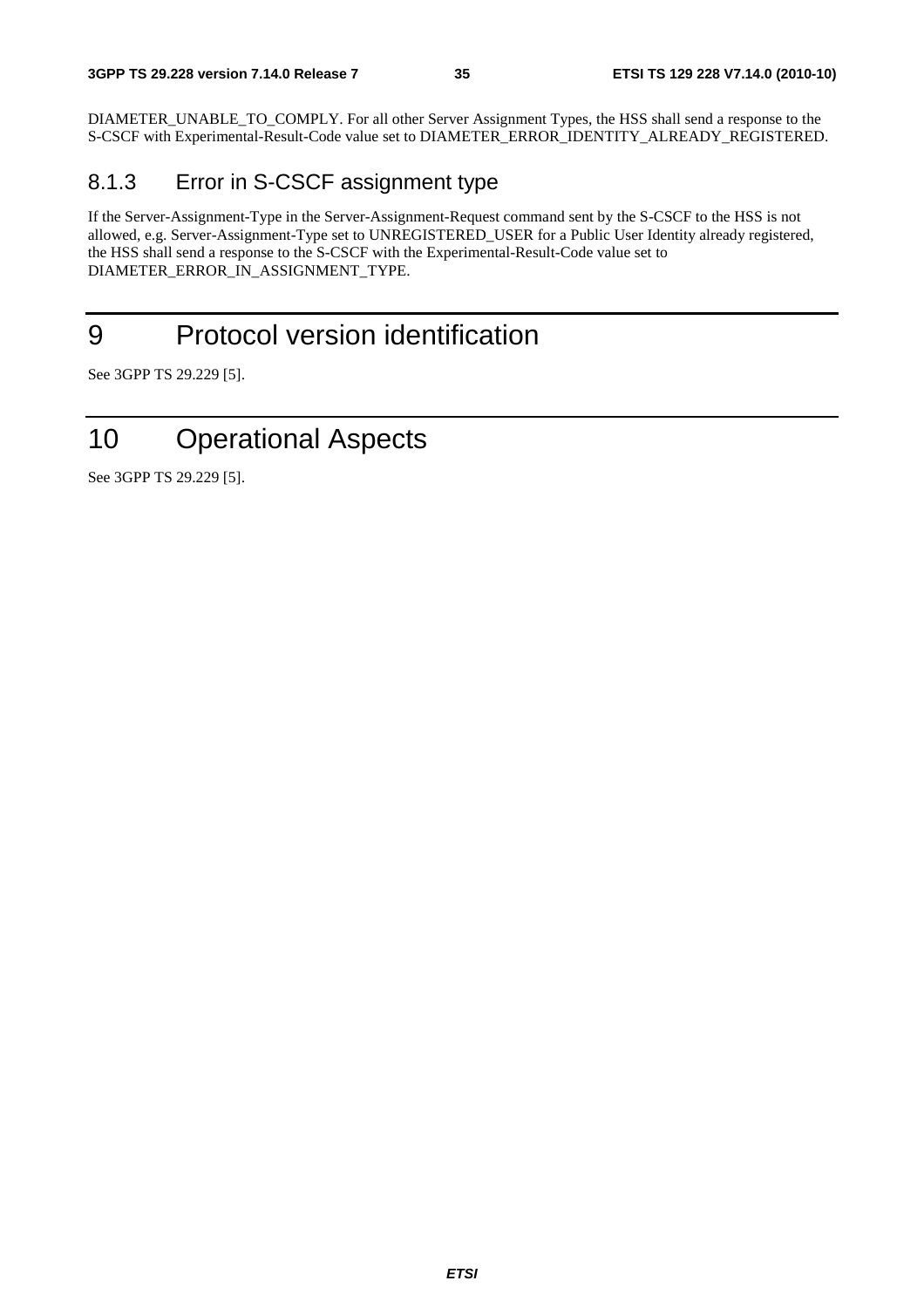## Annex A (normative): Mapping of Cx operations and terminology to Diameter

## A.1 Introduction

This appendix gives mappings from Cx to Diameter protocol elements. Diameter protocol elements are defined in 3GPP TS 29.229 [5].

## A.2 Cx message to Diameter command mapping

The following table defines the mapping between stage 2 operations and Diameter commands:

| Cx message                                    | <b>Source</b> | <b>Destination</b> | <b>Command-Name</b>                     | <b>Abbreviation</b> |
|-----------------------------------------------|---------------|--------------------|-----------------------------------------|---------------------|
| $Cx$ -Query + $Cx$ -Select-Pull               | I-CSCF        | <b>HSS</b>         | <b>User-Authorization-Request</b>       | <b>UAR</b>          |
| $Cx$ -Query Resp + $Cx$ -Select-<br>Pull Resp | <b>HSS</b>    | I-CSCF             | User-Authorization-Answer               | <b>UAA</b>          |
| $Cx-Put + Cx-Pull$                            | S-CSCF        | <b>HSS</b>         | Server-Assignment-Request               | <b>SAR</b>          |
| $Cx-Put Resp + Cx-Pull Resp$                  | <b>HSS</b>    | S-CSCF             | Server-Assignment-Answer                | SAA                 |
| Cx-Location-Query                             | I-CSCF        | <b>HSS</b>         | Location-Info-Request                   | <b>LIR</b>          |
| Cx-Location-Query Resp                        | <b>HSS</b>    | I-CSCF             | Location-Info-Answer                    | <b>LIA</b>          |
| Cx-AuthDataReq                                | S-CSCF        | <b>HSS</b>         | Multimedia-Authentication-<br>Request   | <b>MAR</b>          |
| Cx-AuthDataResp                               | <b>HSS</b>    | S-CSCF             | Multimedia-Authentication-<br>Answer    | <b>MAA</b>          |
| Cx-Deregister                                 | <b>HSS</b>    | S-CSCF             | <b>Registration-Termination-Request</b> | <b>RTR</b>          |
| Cx-Deregister Resp                            | S-CSCF        | <b>HSS</b>         | Registration-Termination-Answer         | <b>RTA</b>          |
| Cx-Update_Subscr_Data                         | <b>HSS</b>    | S-CSCF             | Push-Profile-Request                    | <b>PPR</b>          |
| Cx-Update_Subscr_Data Resp                    | S-CSCF        | <b>HSS</b>         | Push-Profile-Answer                     | <b>PPA</b>          |

#### **Table A.2.1: Cx message to Diameter command mapping**

## A.3 Cx message parameters to Diameter AVP mapping

The following table gives an overview about the mapping: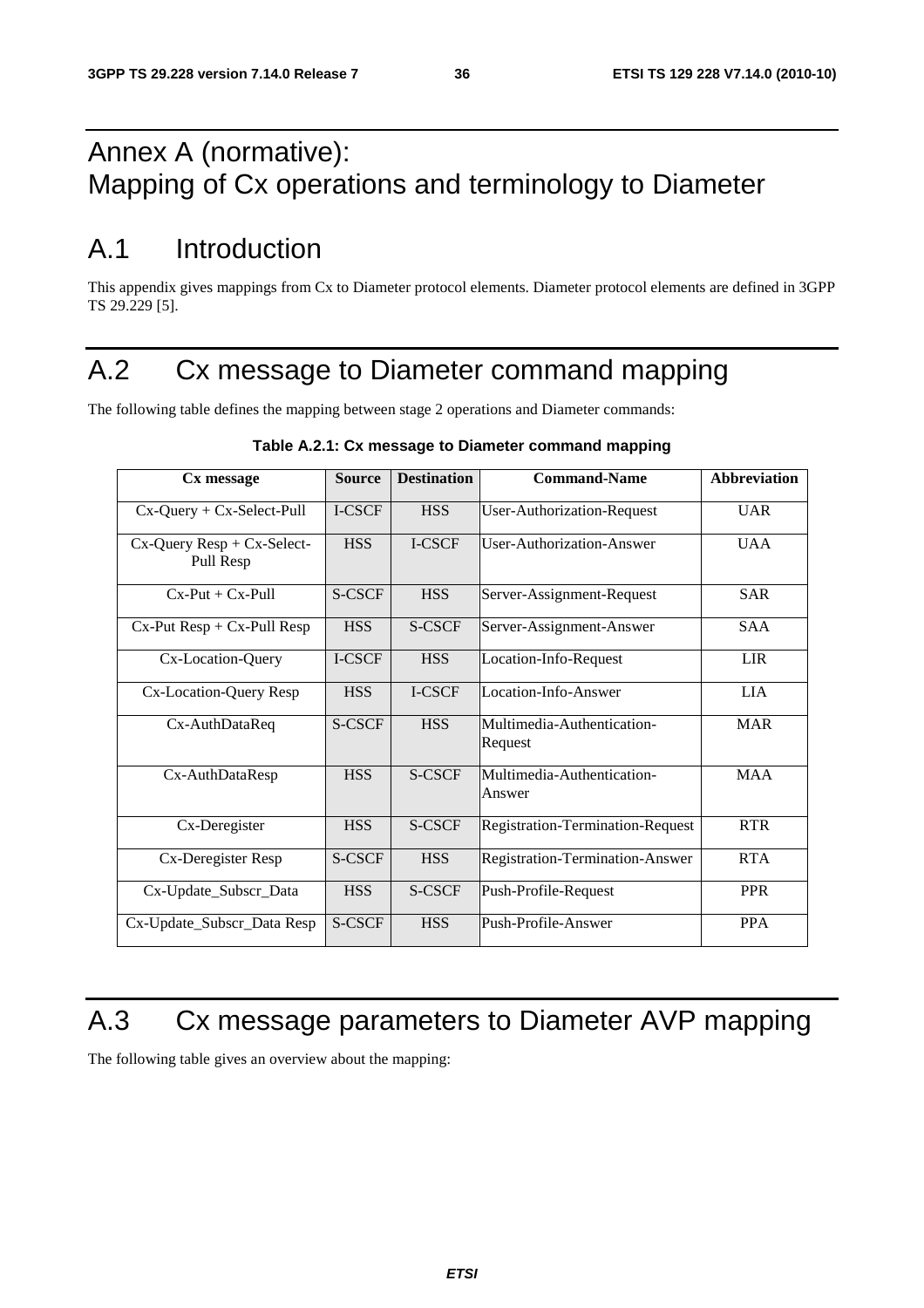| Cx parameter                            | <b>AVP</b> Name                |
|-----------------------------------------|--------------------------------|
| <b>Visited Network Identifier</b>       | Visited-Network-<br>Identifier |
| Public Identity                         | Public-Identity                |
| Private Identity                        | User-Name                      |
| <b>S-CSCF Name</b>                      | Server-Name                    |
| AS Name                                 |                                |
| S-CSCF capabilities                     | Server-Capabilities            |
| Result                                  | Result-Code                    |
|                                         | Experimental-Result-Code       |
| User profile                            | $\overline{\text{User-Data}}$  |
| Server Assignment Type                  | Server-Assignment-Type         |
| Authentication data                     | SIP-Auth-Data-Item             |
| <b>Item Number</b>                      | SIP-Item-Number                |
| <b>Authentication Scheme</b>            | SIP-Authentication-<br>Scheme  |
| Authentication<br>Information           | SIP-Authenticate               |
| <b>Authorization Information</b>        | SIP-Authorization              |
| Confidentiality Key                     | Confidentiality-Key            |
| <b>Integrity Key</b>                    | Integrity-Key                  |
| <b>Number Authentication</b><br>Items   | SIP-Number-Auth-Items          |
| Reason for de-registration              | Deregistration-Reason          |
| Charging Information                    | Charging-Information           |
| Routing Information                     | <b>Destination-Host</b>        |
| Type of Authorization                   | Authorization-Type             |
| <b>Associated Private</b><br>Identities | Associated-Identities          |

**Table A.3.1: Cx message parameters to Diameter AVP mapping** 

## A.4 Message flows

The following message flows give examples regarding which Diameter messages shall be sent in scenarios described in 3GPP TS 23.228 [1].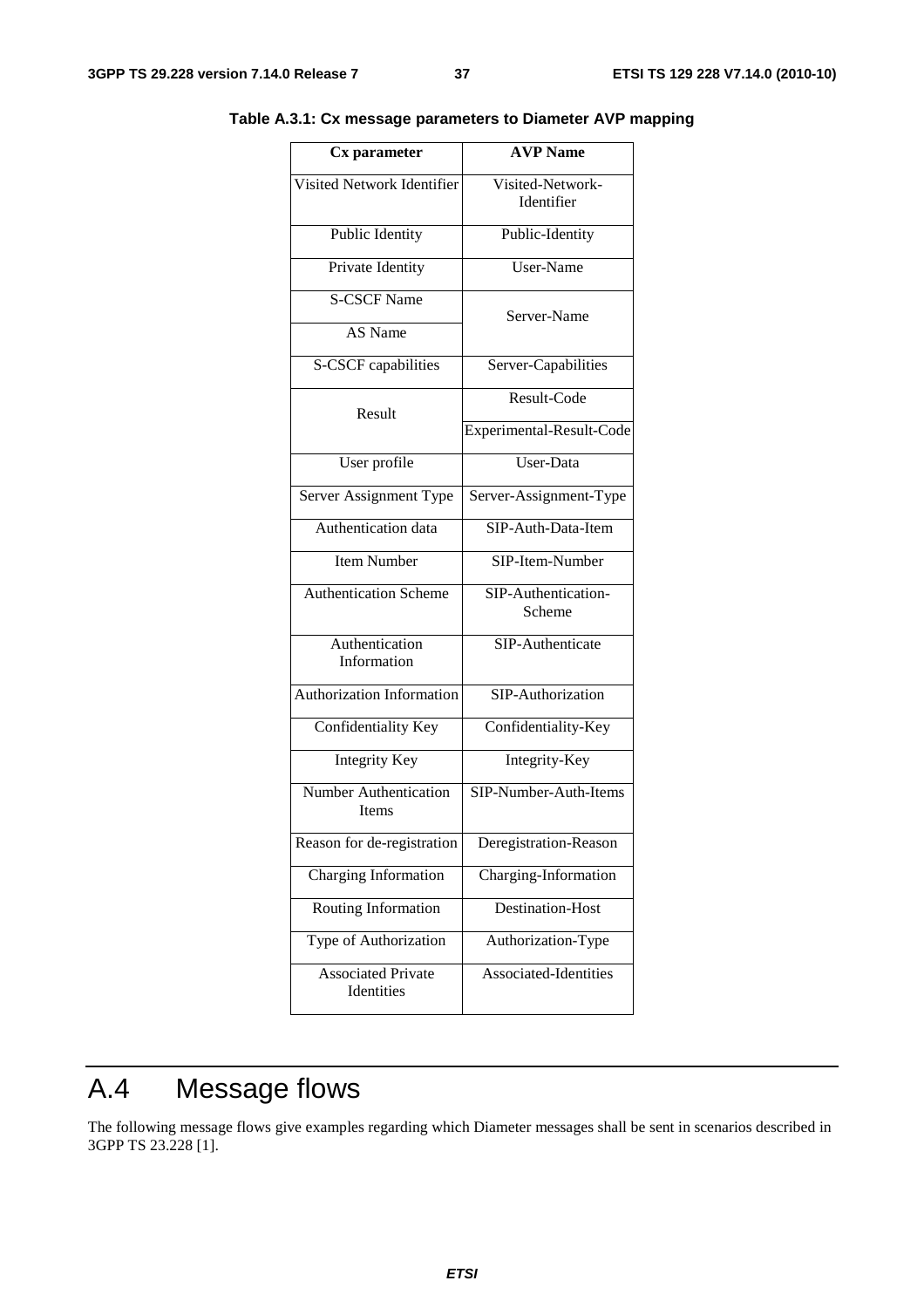### A.4.1 Registration– user not registered



**Figure A.4.1.1: Registration – user not registered**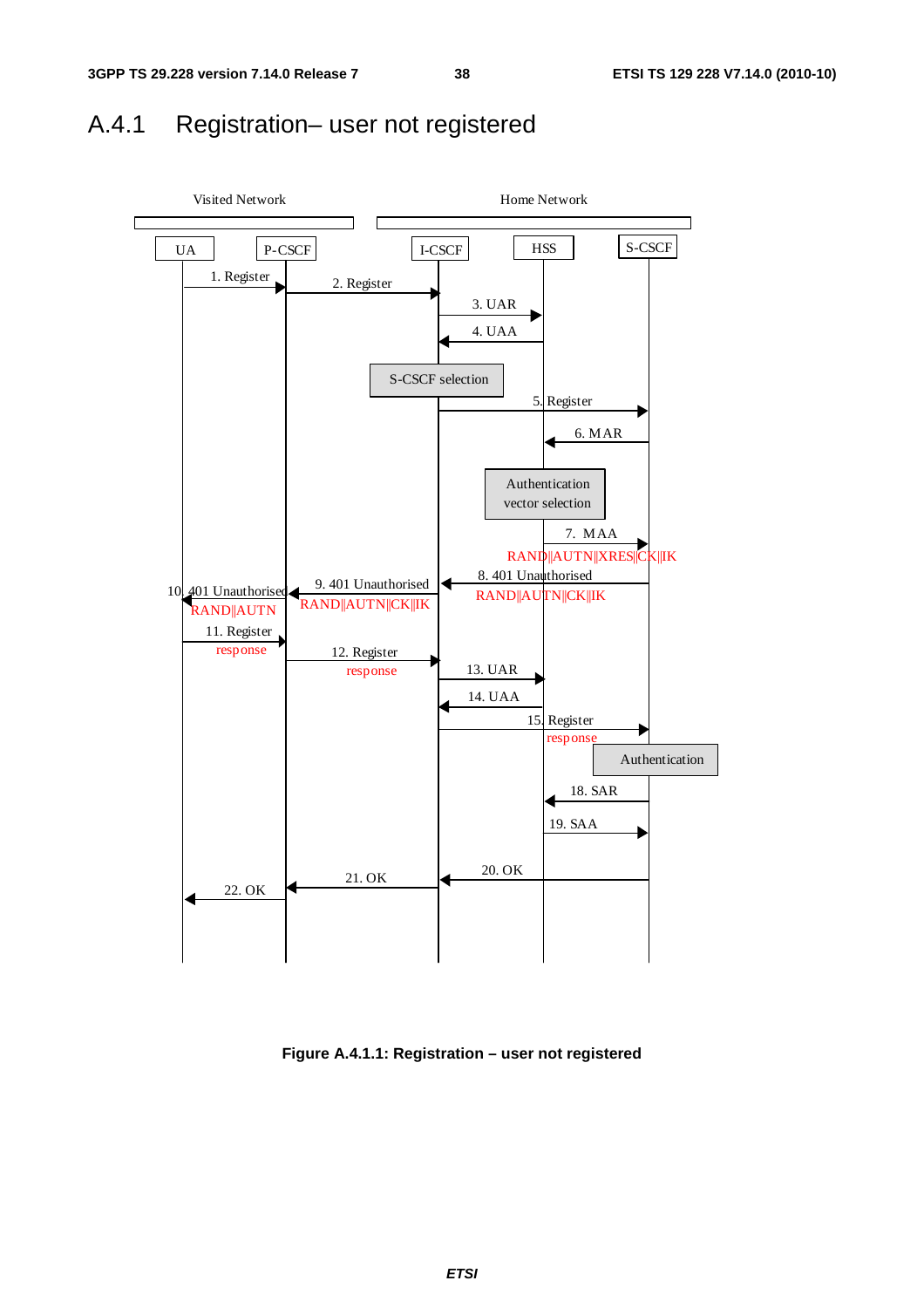## A.4.2 Registration – user currently registered



**Figure A.4.2.1: Re-registration** 

## A.4.3 UE initiated de-registration



**Figure A.4.3.1: UE initiated de-registration**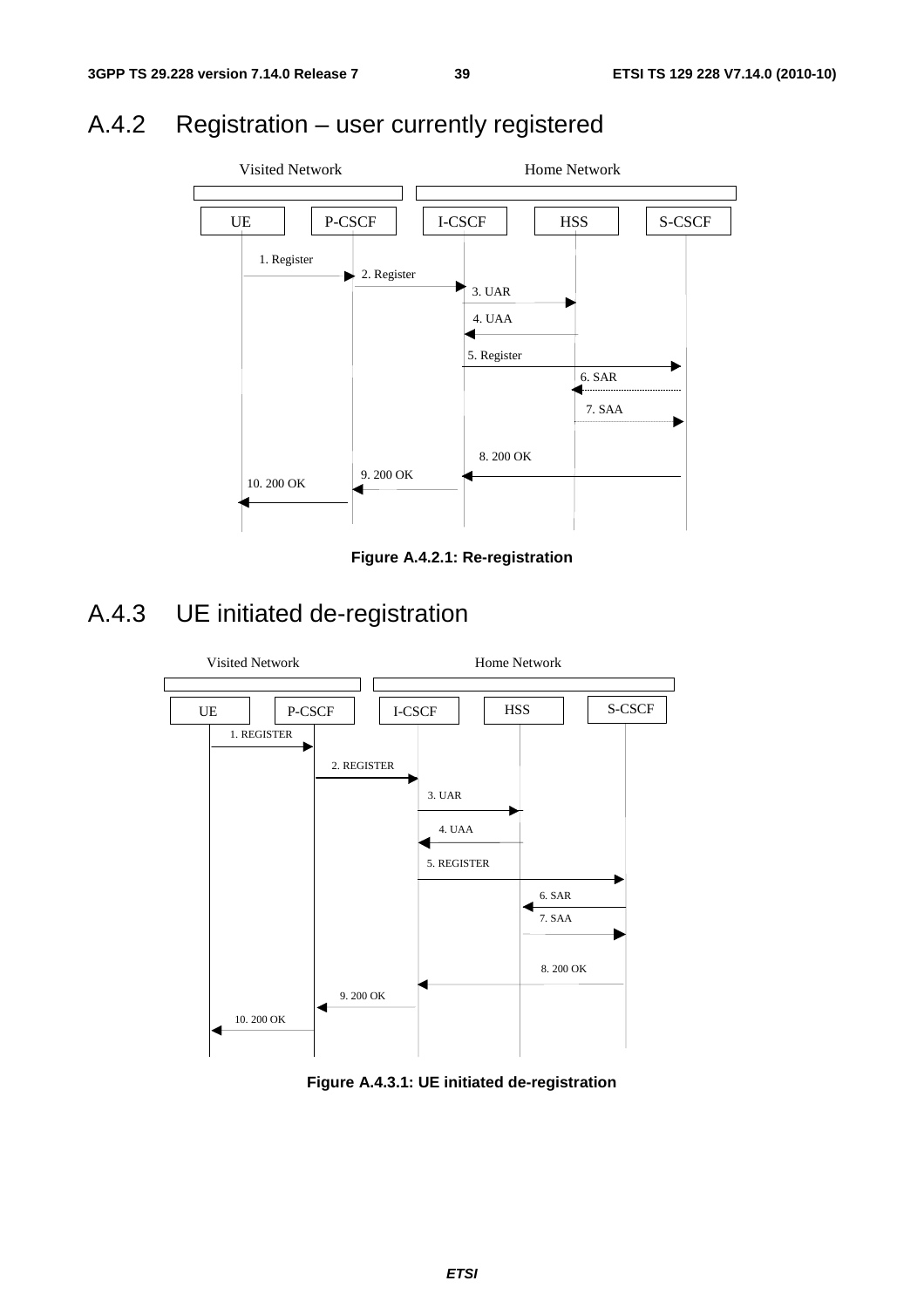## A.4.4 Network initiated de-registration

### A.4.4.1 Registration timeout



**Figure A.4.4.1.1: Network initiated de-registration – registration timeout** 

A.4.4.2 Administrative de-registration



**Figure A.4.4.2.1: Network initiated de-registration – administrative de-registration**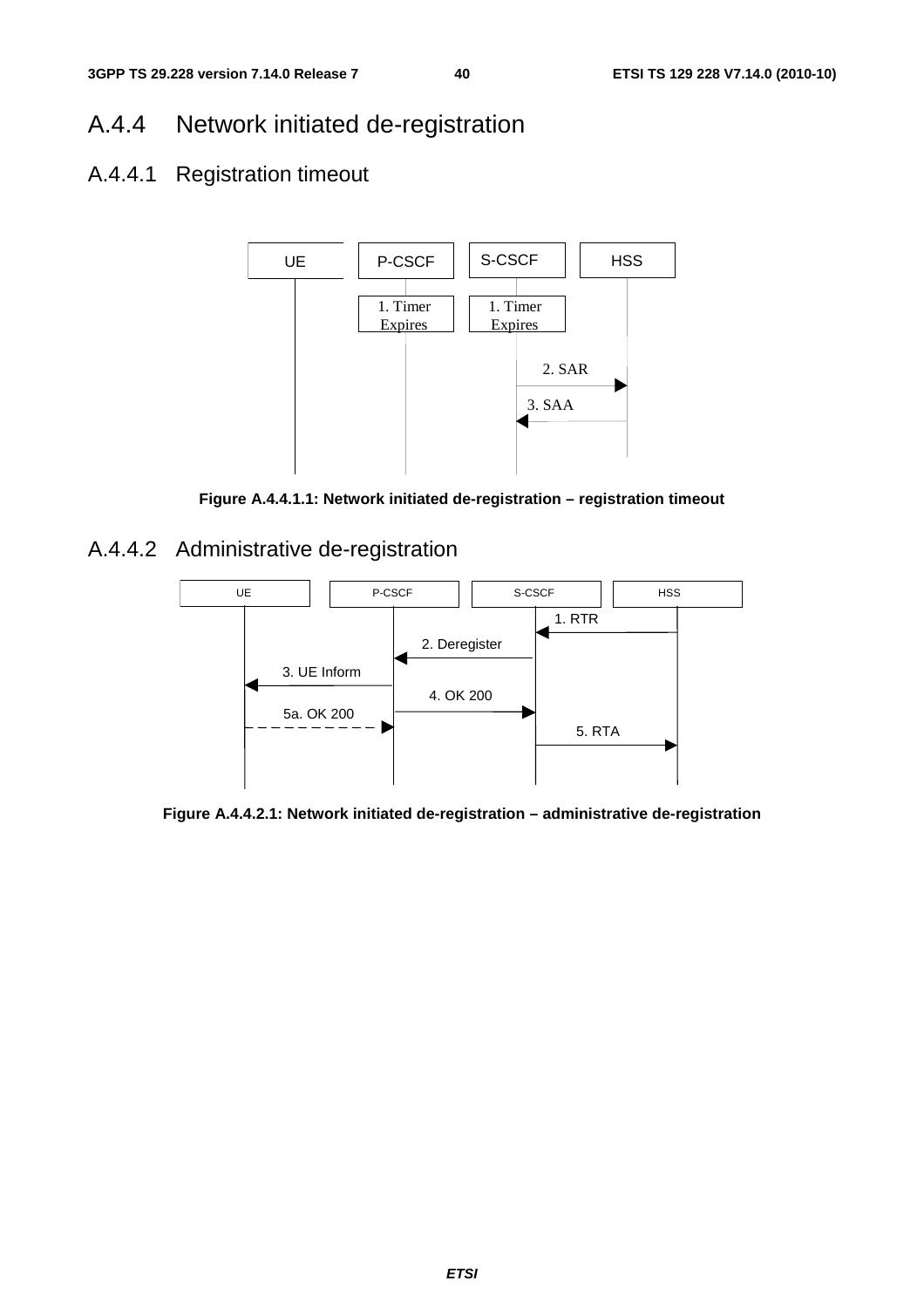

### A.4.4.3 De-registration initiated by service platform



## A.4.5 UE Terminating SIP session set-up



**Figure A.4.5.1: UE Terminating SIP session set-up**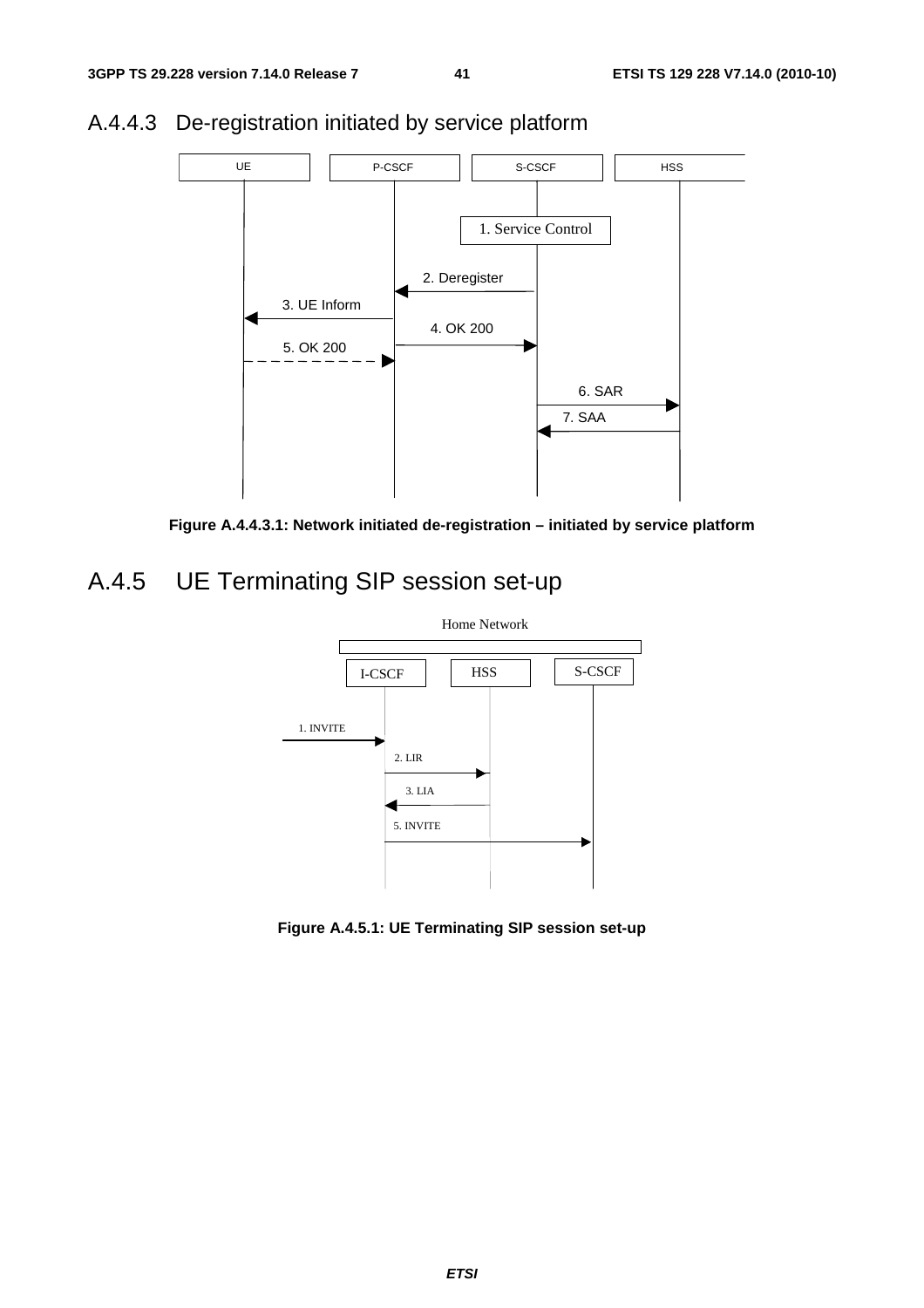



**Figure A.4.6.1: Initiation of a session to a non-registered user** 

A.4.6a AS originating session on behalf of a non-registered user



**Figure A.4.6a.1: AS originating session on behalf of a non-registered user**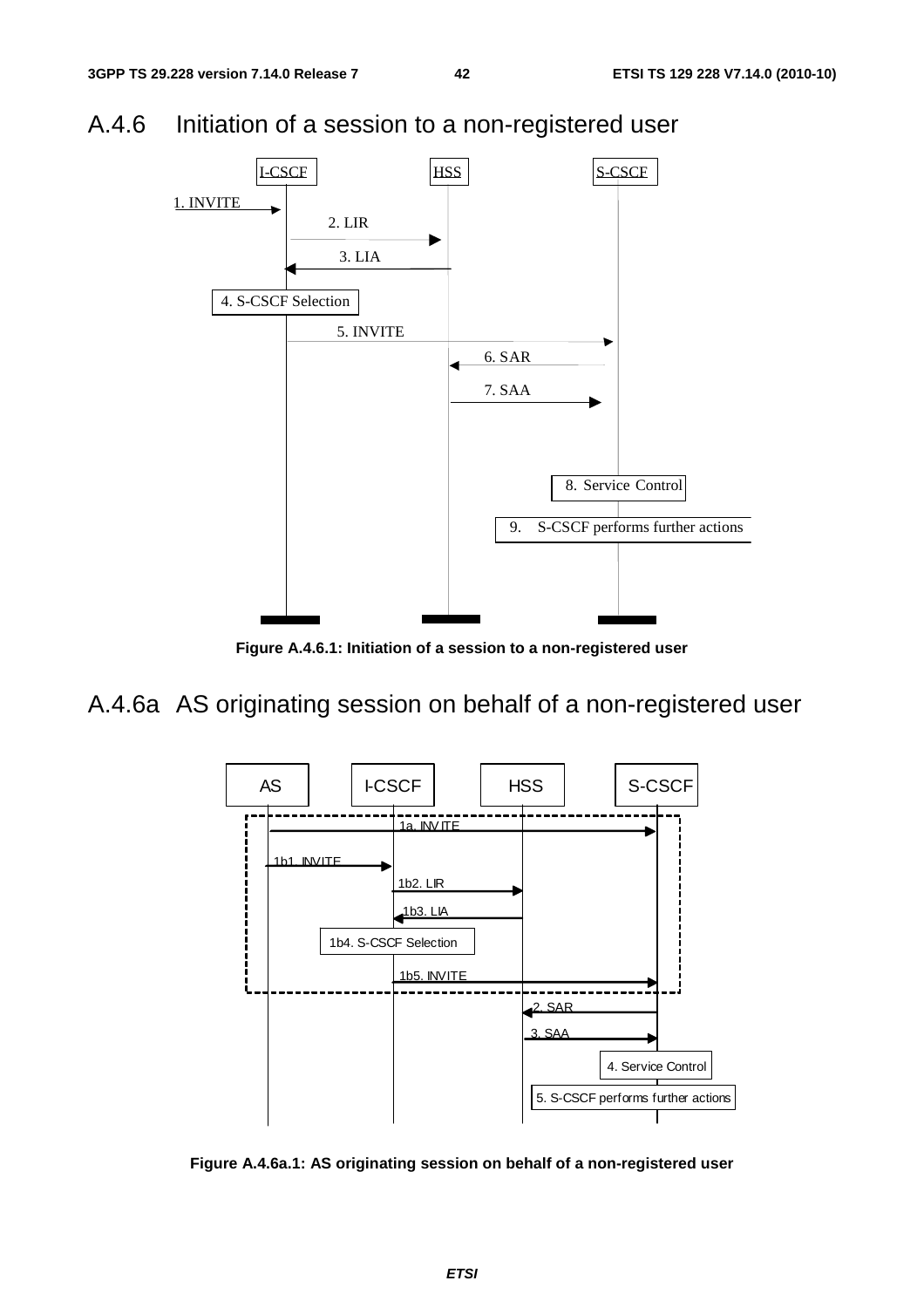## A.4.7 User Profile update



**Figure A.4.7.1: User profile update**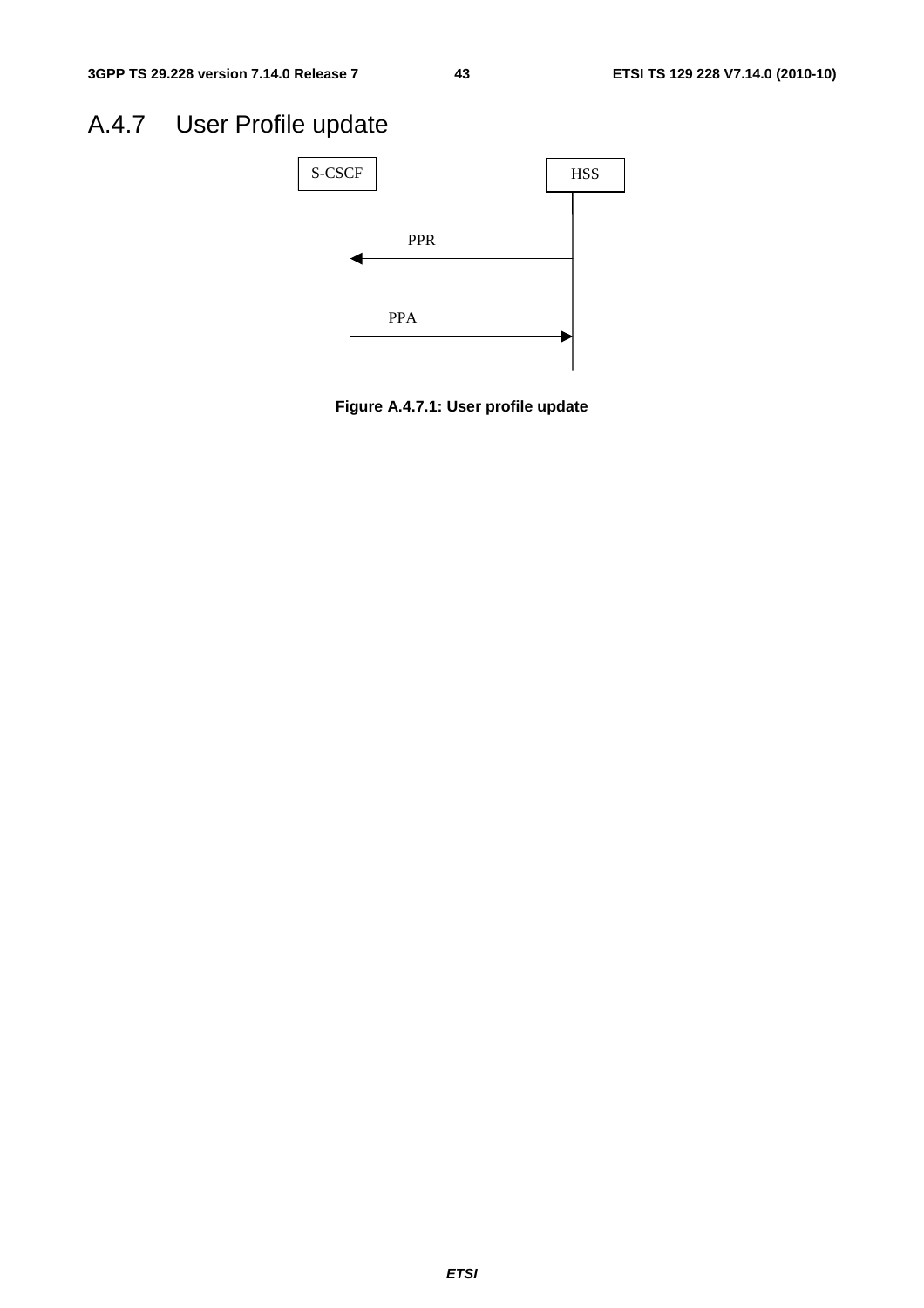## Annex B (informative): User profile UML model

The purpose of this UML model is to define in an abstract level the structure of the user profile downloaded over the Cx interface and describe the purpose of the different information classes included in the user profile.

## B.1 General description

The following picture gives an outline of the UML model of the user profile, which is downloaded from HSS to S-CSCF:



**Figure B.1.1: User Profile** 

IMS Subscription class contains as a parameter the private user identity of the user in NAI format.

Each instance of the IMS Subscription class contains one or several instances of the class Service Profile.

## B.2 Service profile

The following picture gives an outline of the UML model of the Service Profile class:



**Figure B.2.1: Service Profile** 

Each instance of the Service Profile class consists of one or several instances of the class Public Identification. Public Identification class contains the Public Identities associated with that service profile. The information in the Core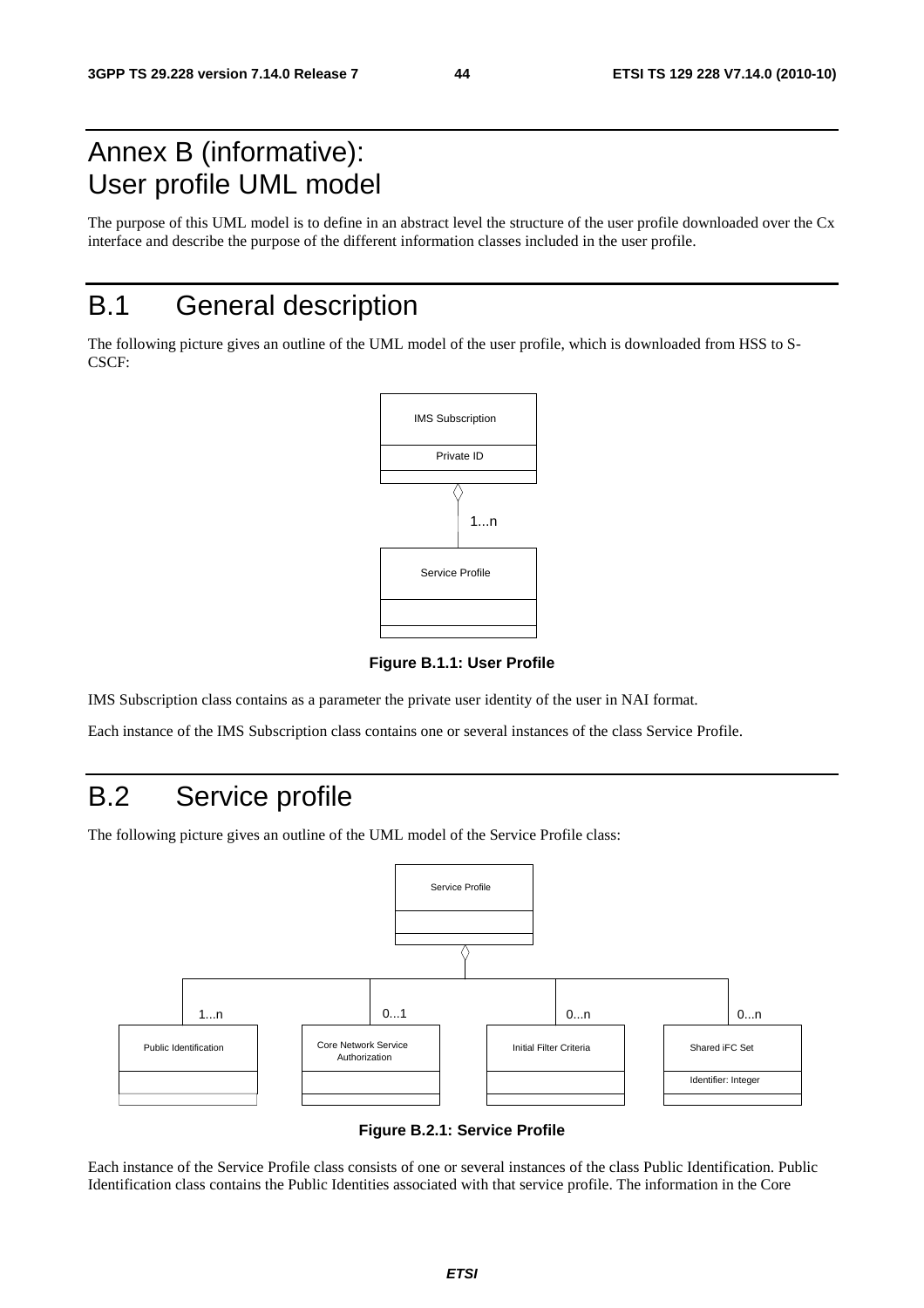Network Service Authorization, Initial Filter Criteria, and Shared iFC Set classes apply to all Public Identification instances, which are included in one Service profile class.

Each instance of the Service Profile class contains zero or one instance of the class Core Network Service Authorization. If no instance of the class Core Network Service Authorization is present, no filtering related to subscribed media or restriction on IMS Communication Service Identifiers applies in S-CSCF.

Each instance of the class Service Profile contains zero or several instances of the class Initial Filter Criteria.

Each instance of the class Service Profile contains zero or more instances of the class Shared iFC Set. A Shared iFC Set points to a set of Initial Filter Criteria locally administered and stored at the S-CSCF. Shared iFC Sets may be shared by several Service Profiles.

### B.2.1 Public Identification

The following picture gives an outline of the UML model of Public Identification class:



**Figure B.2.1.1: Public Identification** 

Public Identification class can contain either SIP URL Identity, i.e. SIP URL, or Tel URL Identity class, i.e. tel URL.

The attribute BarringIndication is of type Boolean. If it is absent, or if it is present and set to FALSE, the S-CSCF shall not restrict the use of that public user identity in any IMS communications. If it is present and set to TRUE, the S-CSCF shall prevent that public identity from being used in any IMS communication except registrations and reregistrations, as specified in 3GPP TS 24.229 [8].

The attribute IdentityType indicates if the identity is a Public User Identity, a distinct Public Service Identity or a Public Service Identity matching a Wildcarded Public Service Identity. If the identity type is not present, it is assumed to be Public User Identity.

The attribute WildcardedPSI shall be present and contain the Wildcarded Public Service Identity that matched the Public Service Identity if the identity is a Public Service Identity matching a Wildcarded Public Service Identity. This Wildcarded Public Service identity shall be sent as stored in the HSS, that is including the delimiter described in 3GPP TS 23.003 [17].

The attribute DisplayName allows a name to be associated with a Public Identity.

The attribute AliasIdentityGroupID indicates the alias group to which the Public User Identity belongs. If the "AliasInd" feature is supported, all Public User Identities shall have an AliasIdentityGroupID allocated. Within an IMS subscription Public User Identities that have the same AliasIdentityGroupID allocated shall not be in different implicit registration sets and shall share their service profile, and shall be regarded aliases of each other. If the "AliasInd" feature is not supported, all Public User Identities within an IMS subscription that are within the same implicit registration set and share their service profile shall be regarded aliases of each other.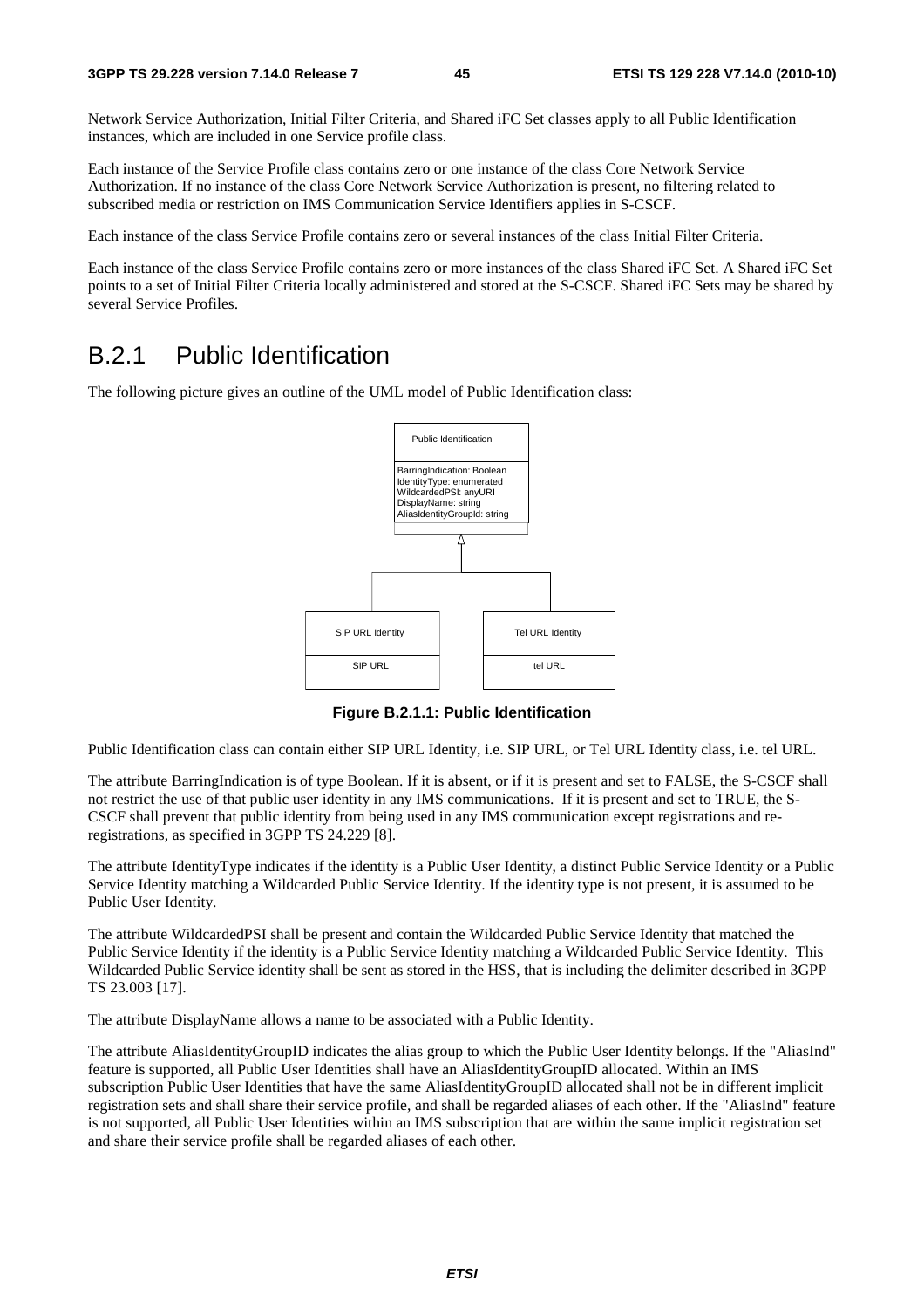## B.2.1A Core Network Service Authorization

The following picture gives an outline of the UML model of Core Network Service Authorization class:



**Figure B.2.1A.1: Core Network Service Authorization** 

Each instance of the Core Network Service Authorization class contains zero or one instance of the class Subscribed Media Profile Id. If no instance of the class Subscribed Media Profile Id is present, no filtering related to subscribed media applies in S-CSCF. The Subscribed Media Profile Id is of type Integer and identifies a media profile in the S-CSCF for the authorization of media parameters.

Each instance of the Core Network Service Authorization class contains zero or one instance of the class List of Service Ids. If no instance of the class List of Service Ids is present, no restriction on IMS Communication Service Identifiers related applies in S-CSCF. Each instance of the class List of Service Ids contains zero or more instances of the class Service Id. The Service Id is of type String and identifies an IMS Communication Service Identifier that the subscriber is authorized to use.

### B.2.2 Initial Filter Criteria

The following picture gives an outline of the UML model of Initial Filter Criteria class: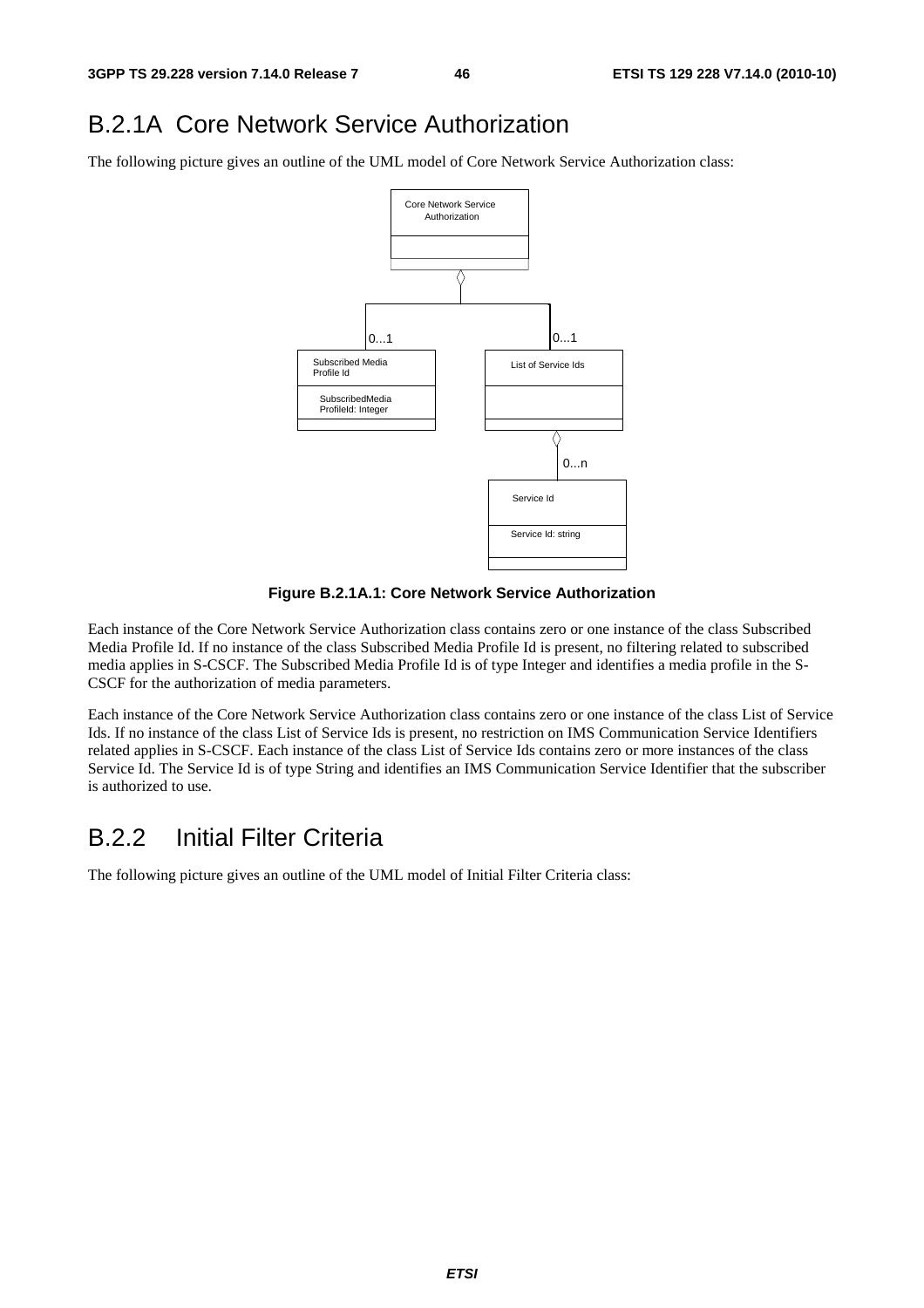

**Figure B.2.2.1.1: Initial Filter Criteria** 

Each instance of the Initial Filter Criteria class is composed of zero or one instance of a Trigger Point class and one instance of an Application Server class. Priority indicates the priority of the Filter Criteria. The higher the Priority Number the lower the priority of the Filter Criteria is; i.e., a Filter Criteria with a higher value of Priority Number shall be assessed after the Filter Criteria with a smaller Priority Number have been assessed. The same priority shall not be assigned to more than one initial Filter Criterion.

ProfilePartIndicator attribute is an enumerated type, with possible values "REGISTERED and UNREGISTERED, indicating if the iFC is a part of the registered or unregistered user profile. If ProfilePartIndicator is missing from the iFC, the iFC is considered to be relevant to both the registered and unregistered parts of the user profile, i.e. belongs to the common part of the user profile.

Trigger Point class describes the trigger points that should be checked in order to find out if the indicated Application Server should be contacted or not. Each TriggerPoint is a boolean expression in Conjunctive or Disjunctive Normal form (CNF of DNF). The absence of Trigger Point instance will indicate an unconditional triggering to Application Server.

The attribute ConditionTypeCNF attribute defines how the set of SPTs are expressed, i.e. either an Ored set of ANDed sets of SPT statements or an ANDed set of Ored sets of statements. Individual SPT statements can also be negated. These combinations are termed, respectively, Disjunctive Normal Form (DNF) and Conjunctive Normal Form (CNF) for the SPT (see Annex C). Both DNF and CNF forms can be used. ConditionTypeCNF is a boolean that is TRUE when the Trigger Point associated with the FilterCriteria is a boolean expression in Conjunctive Normal Form (CNF) and FALSE if the Trigger Point is expressed in Disjunctive Normal Form (DNF) (see Annex C).

Each Trigger Point is composed by 1 to n instances of the class Service Point Trigger.

Application Server class defines the application server, which is contacted, if the trigger points are met. Server Name is the SIP URL of the application server to contact. Default Handling determines whether the dialog should be released if the Application Server could not be reached or not; it is of type enumerated and can take the values: SESSION\_CONTINUED or SESSION\_TERMINATED.

The Application Server class contains zero or one instance of the Service Information class. Service Information class allows to download to S-CSCF information that is to be transferred transparently to an Application Server when the trigger points of a filter criterion are satisfied. ServiceInformation is a string conveying that information. See 3GPP TS 23.218 [7] for a description of the use of this information element.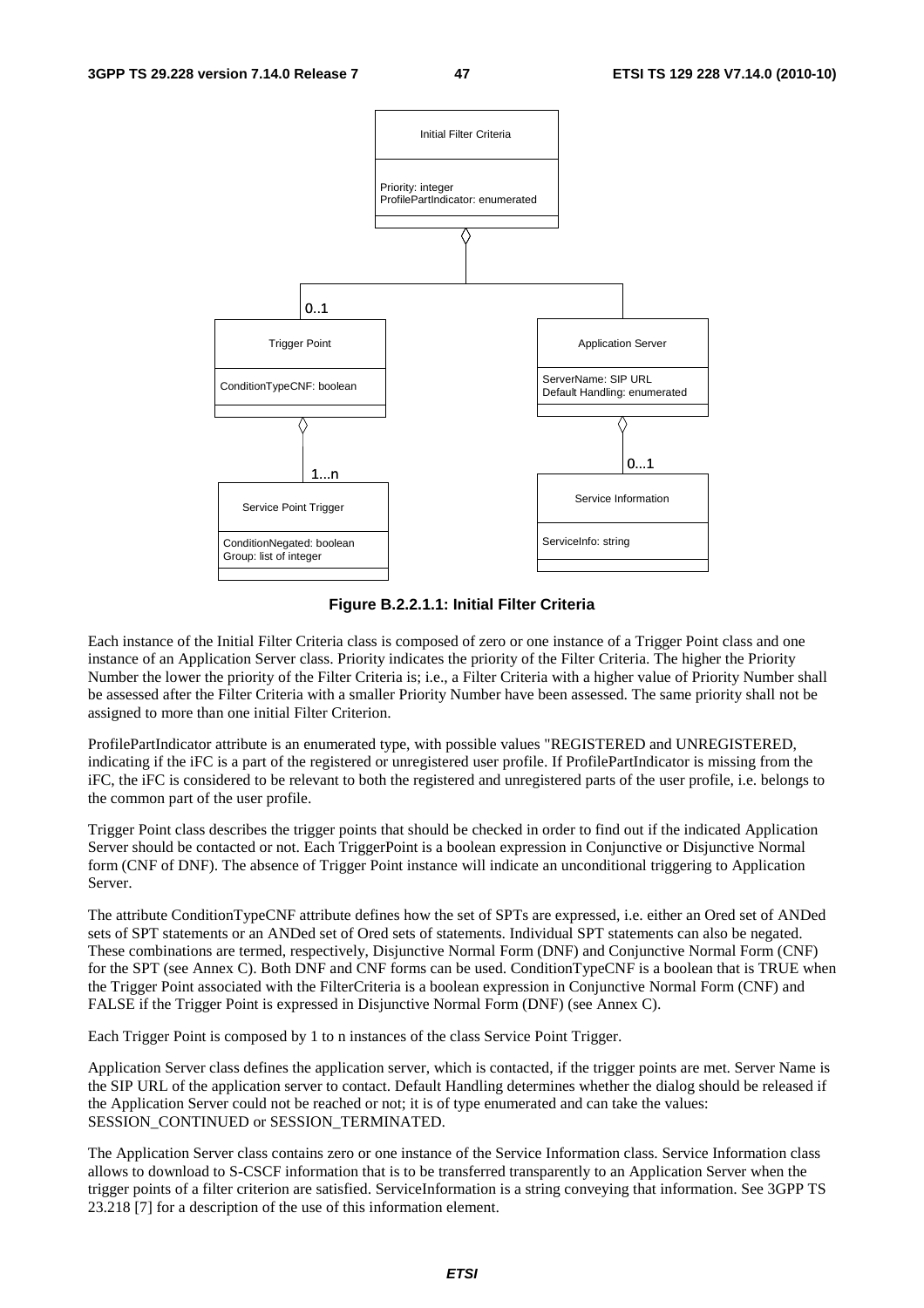## B.2.3 Service Point Trigger

The following picture gives an outline of the UML model of Service Point Trigger class:



**Figure B.2.3.1: Service Point Trigger** 

The attribute Group of the class Service Point Trigger allows the grouping of SPTs that will configure the subexpressions inside a CNF or DNF expression. For instance, in the following CNF expression (A+B).(C+D), A+B and C+D would correspond to different groups.

In CNF, the attribute Group identifies the ORed sets of SPT instances. If the SPT belongs to different ORed sets, SPT can have more than one Group values assigned. At least one Group must be assigned for each SPT.

In DNF, the attribute Group identifies the ANDed sets of SPT instances. If the SPT belongs to different ANDed sets, SPT can have more than one Group values assigned. At least one Group must be assigned for each SPI.

The attribute ConditionNegated of the class Service Point Trigger defines whether the individual SPT instance is negated (i.e. NOT logical expression).

The attribute RegistrationType of the class Service Point Trigger is relevant only to the SIP Method SPT with a value of "REGISTER" and its' support is optional in the HSS and in the S-CSCF. The RegistrationType may contain a list of values that define whether the SPT matches to REGISTER messages that are related to initial registrations, reregistrations, and/or de-registrations. If RegistrationTypes are given, the SIP Method SPT with a value of "REGISTER" shall match if any of the RegistrationTypes match and the S-CSCF supports the RegistrationType attribute. If the SIP Method SPT contains value "REGISTER", and no RegistrationType is given, or if the S-CSCF does not support the RegistrationType attribute, the SIP Method SPT matches to all REGISTER messages. The attribute RegistrationType may be discarded if it is present in an SPT other than SIP Method with value "REGISTER".

Request-URI class defines SPT for the Request-URI. Request-URI contains attribute RequestURI.

SIP Method class defines SPT for the SIP method. SIP Method contains attribute Method which holds the name of any SIP method.

SIP Header class defines SPT for the presence or absence of any SIP header or for the content of any SIP header. SIP Header contains attribute Header which identifies the SIP Header, which is the SPT, and the Content attribute defines the value of the SIP Header if required.

The absence of the Content attribute and ConditionNegated = TRUE indicates that the SPT is the absence of a determined SIP header.

Session Case class represents an enumerated type, with possible values "Originating", "Terminating\_Registered", "Terminating\_Unregistered", "Originating\_Unregistered" indicating whether the filter should be used by the S-CSCF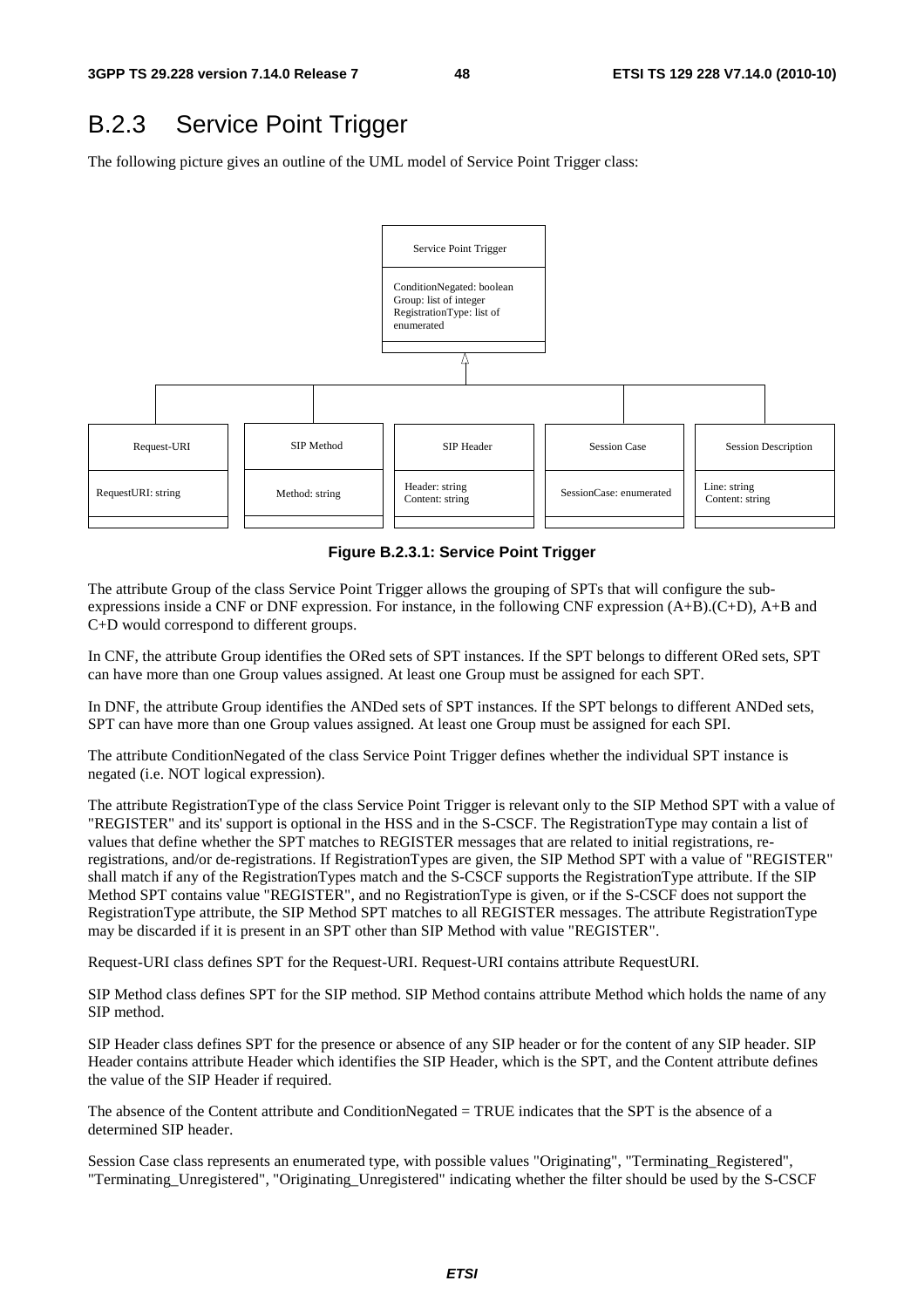handling the Originating, Terminating for a registered end user, Terminating for an unregistered end user, or Originating for an unregistered end user services.

Session Description Information class defines SPT for the content of any SDP field within the body of a SIP Method. The Line attribute identifies the line inside the session description. Content is a string defining the content of the line identified by Line.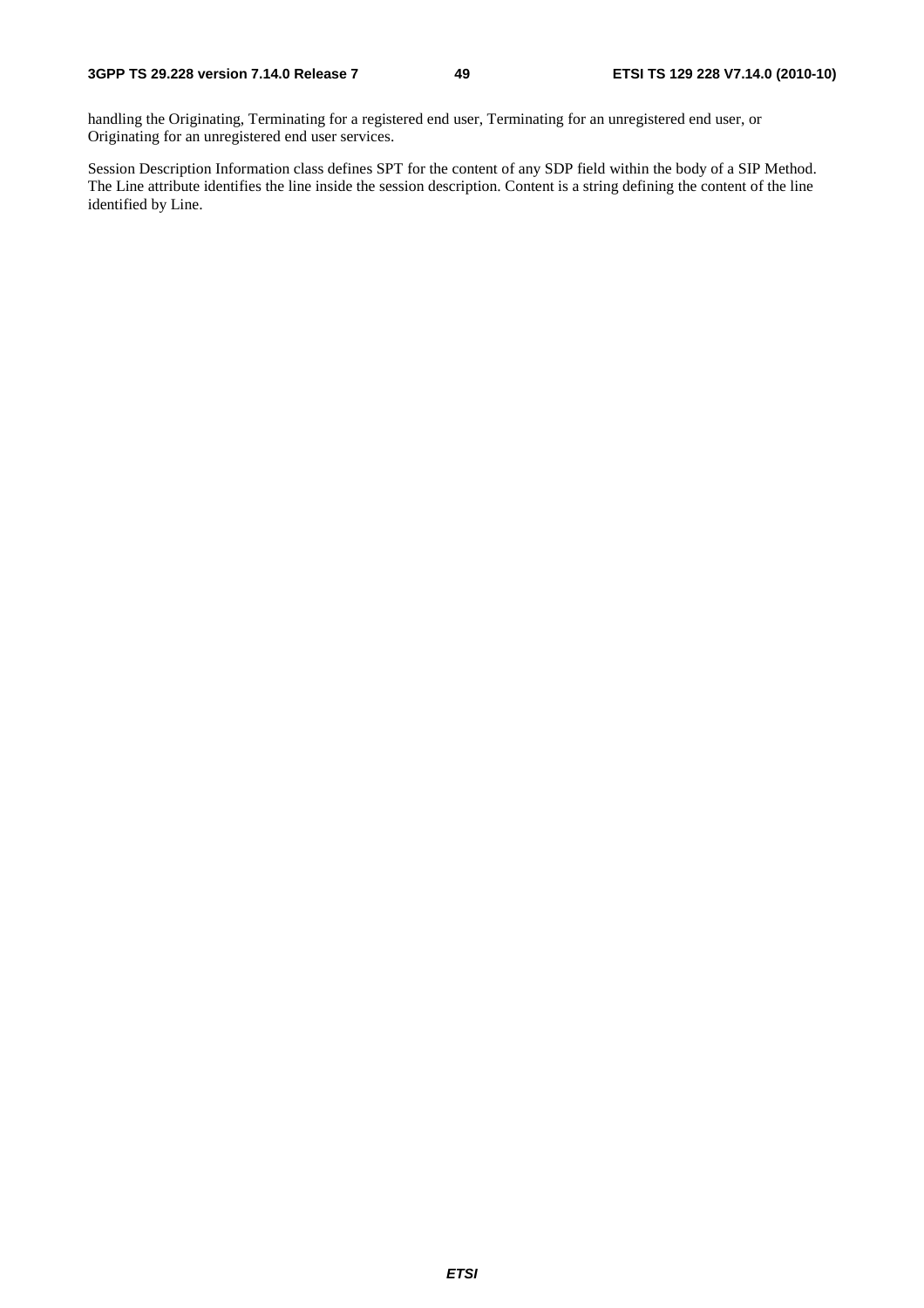## Annex C (informative): Conjunctive and Disjunctive Normal Form

A Trigger Point expression is constructed out of atomic expressions (i.e. Service Point Trigger) linked by Boolean operators AND, OR and NOT. Any logical expression constructed in that way can be transformed to forms called Conjunctive Normal Form (CNF) and Disjunctive Normal Form (DNF).

A Boolean expression is said to be in Conjunctive Normal Form if it is expressed as a conjunction of disjunctions of literals (positive or negative atoms), i.e. as an AND of clauses, each of which is the OR of one of more atomic expressions.

Taking as an example the following trigger:

Method = "INVITE" OR Method = "MESSAGE" OR (Method="SUBSCRIBE" AND NOT Header = "from" Content = "joe")

The trigger can be split into the following atomic expressions:

Method="INVITE"

Method="MESSAGE"

Method="SUBSCRIBE"

NOT header="from" Content ="joe"

Grouping the atomic expressions, the CNF expression equivalent to the previous example looks like:

(Method="INVITE" OR Method = "MESSAGE" OR Method="SUBSCRIBE") AND (Method="INVITE" OR Method  $=$  "MESSAGE" OR (NOT Header  $=$  "from" Content  $=$  "joe"))

This result in two "OR" groups linked by "AND" (CNF):

(Method="INVITE" OR Method = "MESSAGE" OR Method="SUBSCRIBE")

(Method="INVITE" OR Method = "MESSAGE" OR (NOT Header = "from" Content = "joe"))

The XML representation of the trigger is:

```
<?xml version="1.0" encoding="UTF-8"?> 
<IMSSubscription xmlns:xsi="http://www.w3.org/2001/XMLSchema-instance" 
xsi:noNamespaceSchemaLocation="D:\ \CxDataType.xsd"> 
         <PrivateID>IMPI1@homedomain.com</PrivateID> 
         <ServiceProfile> 
                 <PublicIdentity> 
                          <BarringIndication>1</BarringIndication> 
                          <Identity> sip:IMPU1@homedomain.com </Identity> 
                  </PublicIdentity> 
                  <PublicIdentity> 
                          <Identity> sip:IMPU2@homedomain.com </Identity> 
                  </PublicIdentity> 
                  <InitialFilterCriteria> 
                          <Priority>0</Priority> 
                          <TriggerPoint> 
                                  <ConditionTypeCNF>1</ConditionTypeCNF> 
                                 <SPT> <ConditionNegated>0</ConditionNegated> 
                                           <Group>0</Group> 
                                           <Method>INVITE</Method>
```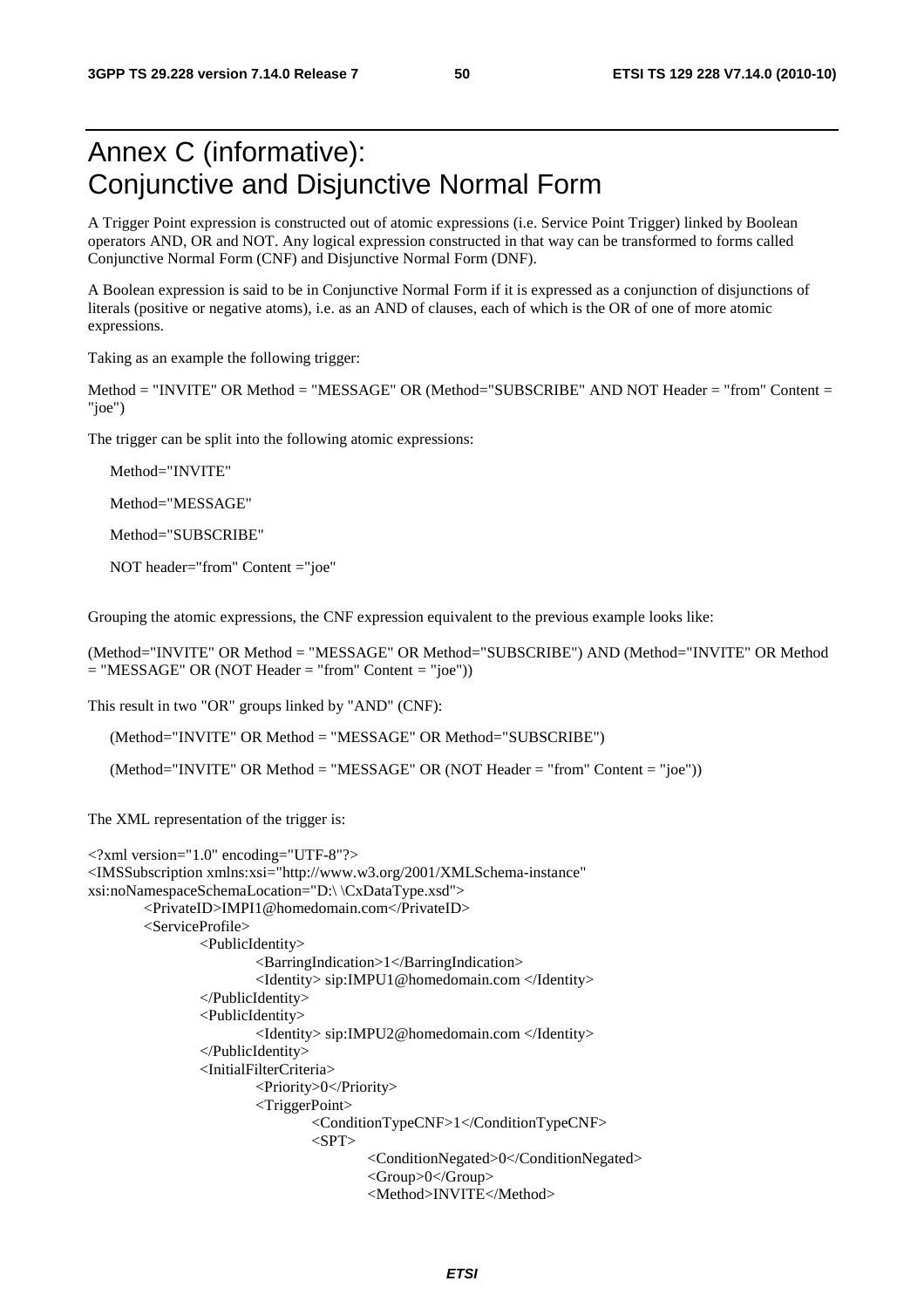$\langle$ SPT $>$ 

 $<$ SPT $>$  <ConditionNegated>0</ConditionNegated> <Group>0</Group> <Method>MESSAGE</Method>  $<$ /SPT>  $<$ SPT $>$  <ConditionNegated>0</ConditionNegated> <Group>0</Group> <Method>SUBSCRIBE</Method>  $<$ /SPT>  $<$ SPT $>$  <ConditionNegated>0</ConditionNegated> <Group>1</Group> <Method>INVITE</Method>  $<$ /SPT>  $<$ SPT $>$  <ConditionNegated>0</ConditionNegated> <Group>1</Group> <Method>MESSAGE</Method>  $<$ /SPT $>$  $<$ SPT $>$  <ConditionNegated>1</ConditionNegated> <Group>1</Group> <SIPHeader> <Header>From</Header> <Content>"joe"</Content> </SIPHeader>  $<$ /SPT> </TriggerPoint> <ApplicationServer> <ServerName>sip:AS1@homedomain.com</ServerName> <DefaultHandling>0</DefaultHandling> </ApplicationServer> </InitialFilterCriteria> </ServiceProfile> </IMSSubscription>

A Boolean expression is said to be in Disjunctive Normal Form if it is expressed as a disjunction of conjunctions of literals (positive or negative atoms), i.e. as an OR of clauses, each of which is the AND of one of more atomic expressions.

The previous example is already in DNF, composed by the following groups:

Method="SUBSCRIBE" AND (NOT header="from" Content ="joe")

Method="INVITE"

Method="MESSAGE"

```
The XML representation of the trigger is: 
<?xml version="1.0" encoding="UTF-8"?> 
<IMSSubscription xmlns:xsi="http://www.w3.org/2001/XMLSchema-instance" 
xsi:noNamespaceSchemaLocation="D:\ CxDataType.xsd"> 
         <PrivateID>IMPI1@homedomain.com</PrivateID> 
         <ServiceProfile> 
                 <PublicIdentity> 
                          <BarringIndication>1</BarringIndication> 
                          <Identity> sip:IMPU1@homedomain.com </Identity> 
                  </PublicIdentity>
```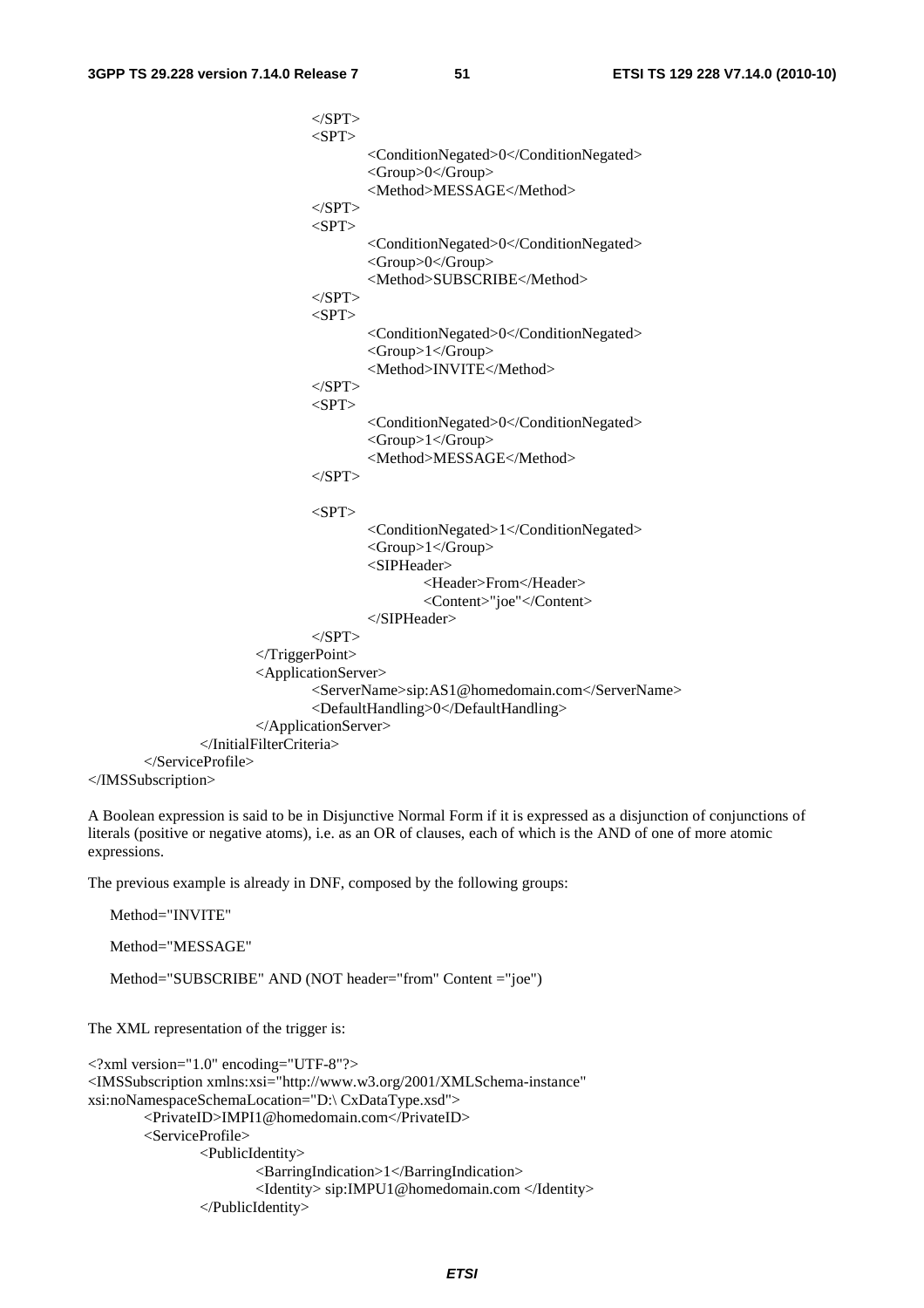<PublicIdentity> <Identity> sip:IMPU2@homedomain.com </Identity> </PublicIdentity> <InitialFilterCriteria> <Priority>0</Priority> <TriggerPoint> <ConditionTypeCNF>0</ConditionTypeCNF>  $<$ SPT $>$  <ConditionNegated>0</ConditionNegated> <Group>0</Group> <Method>INVITE</Method>  $<$ /SPT $>$  $\langle$ SPT $>$  <ConditionNegated>0</ConditionNegated> <Group>1</Group> <Method>MESSAGE</Method>  $<$ /SPT $>$  $<$ SPT $>$  <ConditionNegated>0</ConditionNegated> <Group>2</Group> <Method>SUBSCRIBE</Method>  $<$ /SPT>  $\langle$ SPT $>$  <ConditionNegated>1</ConditionNegated> <Group>2</Group> <SIPHeader> <Header>From</Header> <Content>"joe"</Content> </SIPHeader>  $<$ /SPT> </TriggerPoint> <ApplicationServer> <ServerName>sip:AS1@homedomain.com</ServerName> <DefaultHandling index="0">0</DefaultHandling> </ApplicationServer> </InitialFilterCriteria> </ServiceProfile> </IMSSubscription>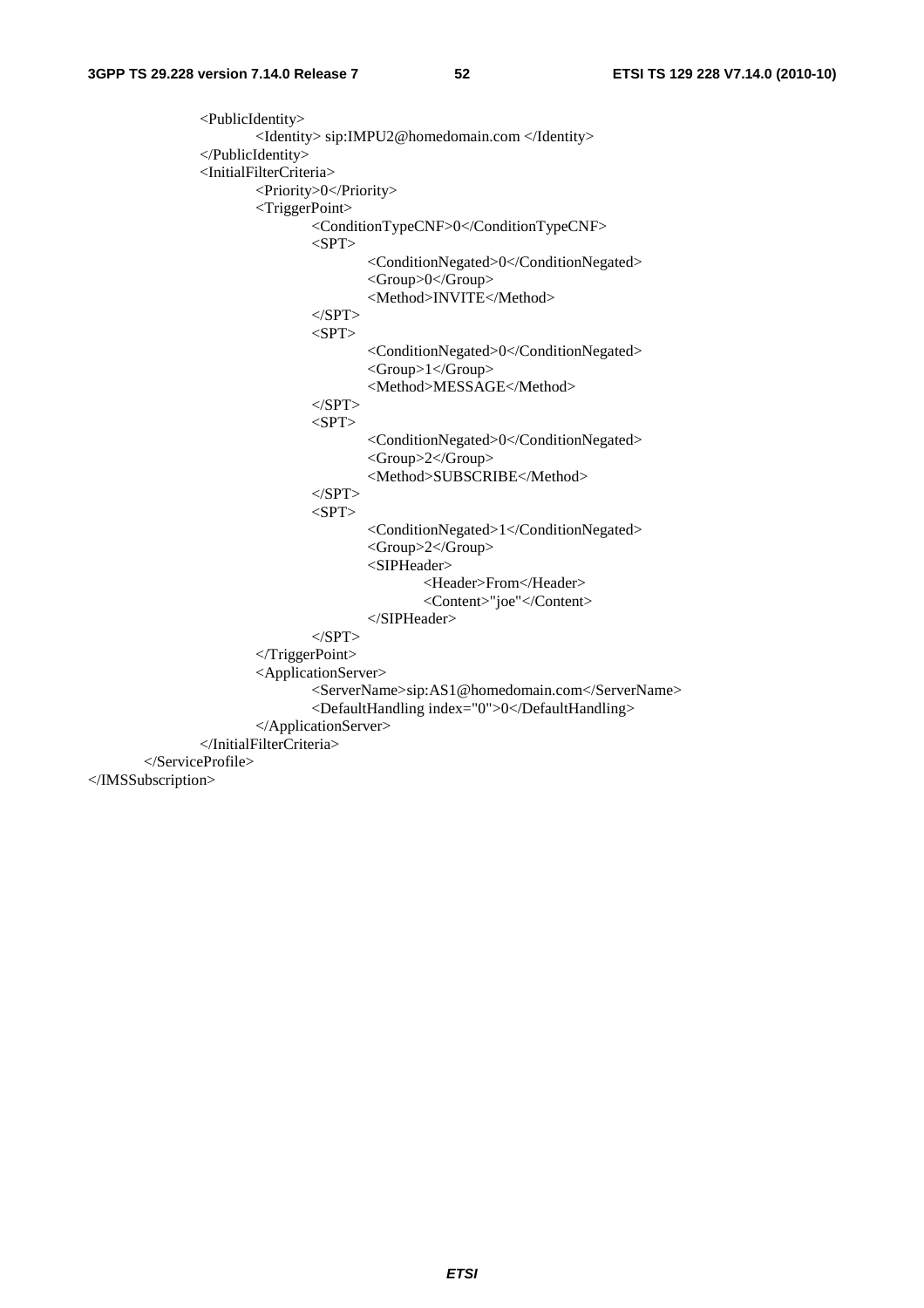## Annex D (informative): High-level format for the User Profile

The way the information shall be transferred through the Cx interface can be seen from a high-level point of view in the following picture:

| Private  |         |                                            |                    |
|----------|---------|--------------------------------------------|--------------------|
| identif. | Service | Public id. data   Core Network Serv. Auth. | App.&Serv. Filters |
|          |         |                                            |                    |

**Figure D.1: Example of in-line format of user profile** 

If more than one service profile is created, for example to assign a different set of filters to public identifiers 1 and 2 and public identity 3, the information shall be packaged in the following way:

| Private  |         |              |                                       |           |                                       |  |
|----------|---------|--------------|---------------------------------------|-----------|---------------------------------------|--|
| identif. | Service | Public id. 1 | Public id. 2 CN Serv. Aut A&S Filters | Service   | Public id. 3 CN Serv. Aut A&S Filters |  |
|          | .       |              |                                       | Profile 2 |                                       |  |
| data     |         |              |                                       |           |                                       |  |

#### **Figure D.2: Example of in-line format of user profile**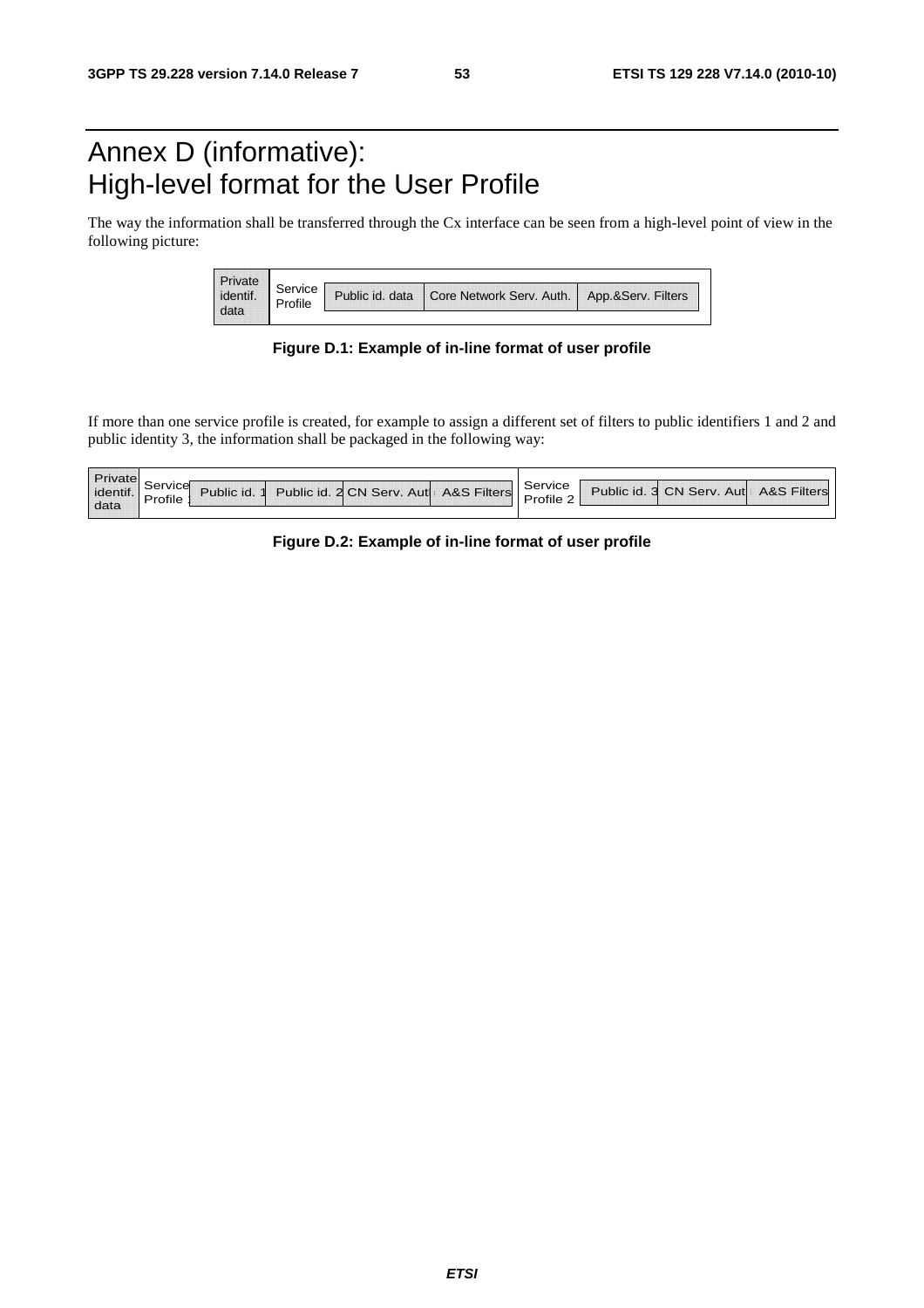## Annex E (normative): XML schema for the Cx interface user profile

The file CxDataType\_Rel7.xsd, attached to this specification, contains the XML schema for the user profile that is sent over the Cx interface. The user profile XML schema defines that are used in the user profile XML. The data that is allowed to be sent in the user profile may vary depending on the features supported by the Diameter end points, see 3GPP TS 29.229 [5]. The user profile XML schema file is intended to be used by an XML parser. The version of the Cx application sending the user profile XML shall be the same as the version of the sent user profile XML and thus it implies the version of the user profile XML schema to be used to validate it.

Table E.1 describes the data types and the dependencies among them that configure the user profile XML schema.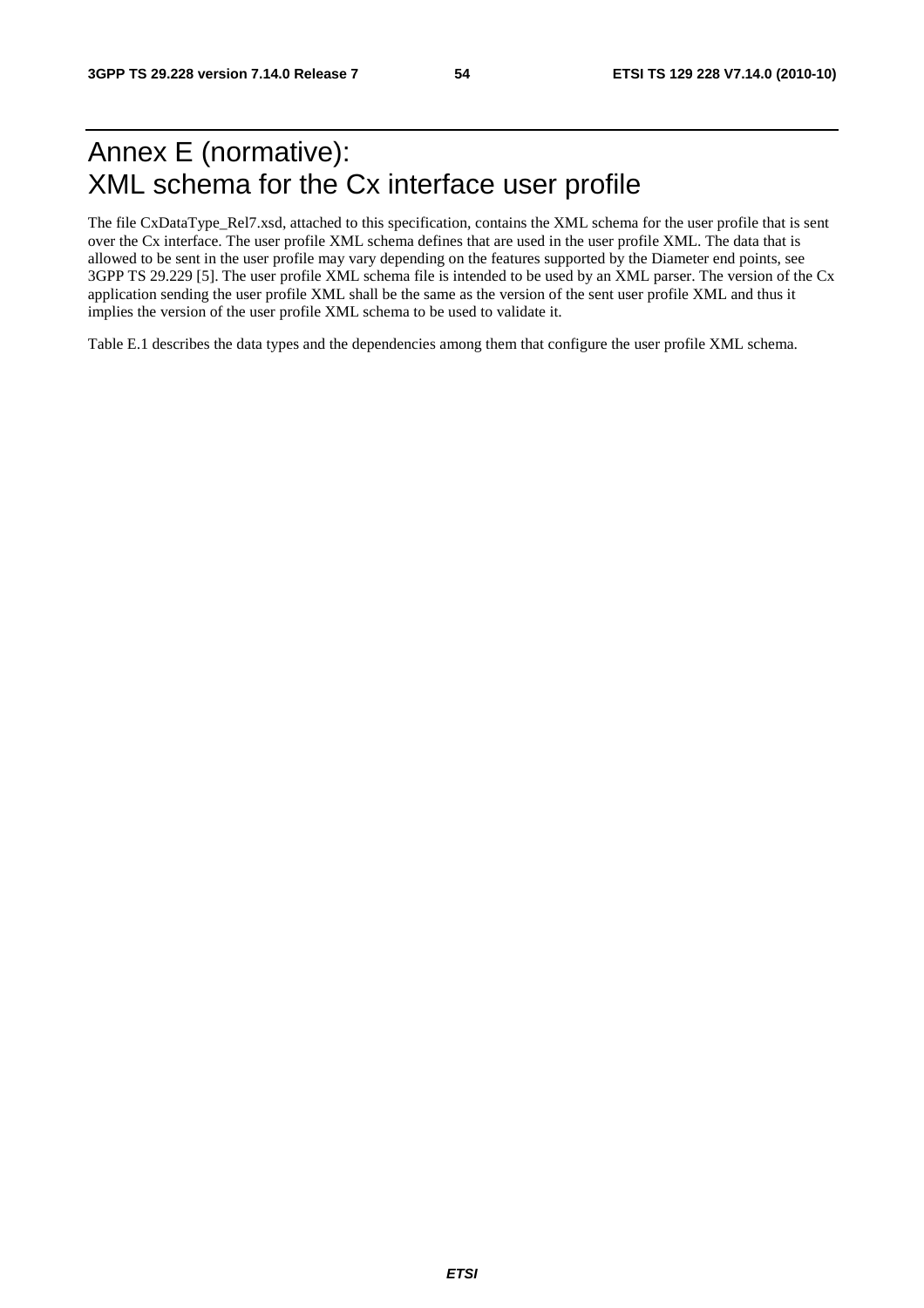| Data type             | Tag                  | <b>Base type</b> | <b>Comments</b>                          |
|-----------------------|----------------------|------------------|------------------------------------------|
| tPriority             | Priority             | integer          | $>= 0$                                   |
| tProfilePartIndicator | ProfilePartIndicator | enumerated       | Possible values:                         |
|                       |                      |                  | 0 (REGISTERED)                           |
|                       |                      |                  | 1 (UNREGISTERED)                         |
| tSharedIFCSetID       | SharedIFCSetID       | integer          | $>= 0$                                   |
| tGroupID              | Group                | integer          | $>= 0$                                   |
| tRegistrationType     | RegistrationType     | enumerated       | Possible values:                         |
|                       |                      |                  | 0 (INITIAL_REGISTRATION)                 |
|                       |                      |                  | 1 (RE-REGISTRATION)                      |
|                       |                      |                  | 2 (DE-REGISTRATION)                      |
| tDefaultHandling      | DefaultHandling      | enumerated       | Possible values:                         |
|                       |                      |                  | 0 (SESSION_CONTINUED)                    |
|                       |                      |                  | 1 (SESSION_TERMINATED)                   |
| tDirectionOfRequest   | <b>SessionCase</b>   | enumerated       | Possible values:                         |
|                       |                      |                  | 0 (ORIGINATING_SESSION)                  |
|                       |                      |                  | 1 TERMINATING_REGISTERED                 |
|                       |                      |                  | 2 (TERMINATING_UNREGISTERED)             |
|                       |                      |                  | 3 (ORIGINATING_UNREGISTERED)             |
| tPrivateID            | PrivateID            | anyURI           | Syntax described in IETF RFC 2486 [14]   |
| tSIP_URL              | Identity             | anyURI           | Syntax described in IETF RFC 3261 [11]   |
| tTEL_URL              | Identity             | anyURI           | Syntax described in IETF RFC 3966 [15]   |
| tIdentity             | Identity             | (union)          | Union of tSIP_URL and tTEL_URL           |
| tIdentityType         | IdentityType         | enumerated       | Possible values:                         |
|                       |                      |                  | 0 (PUBLIC_USER_IDENTITY)                 |
|                       |                      |                  | 1 (DISTINCT_PSI)                         |
|                       |                      |                  | 2 (WILDCARDED_PSI)                       |
| tWildcardedPSI        | WildcardedPSI        | anyURI           | Syntax described in 3GPP TS 23.003 [17]. |
| tServiceInfo          | ServiceInfo          | string           |                                          |

**Table E.1: XML schema for the Cx interface user profile: simple data types**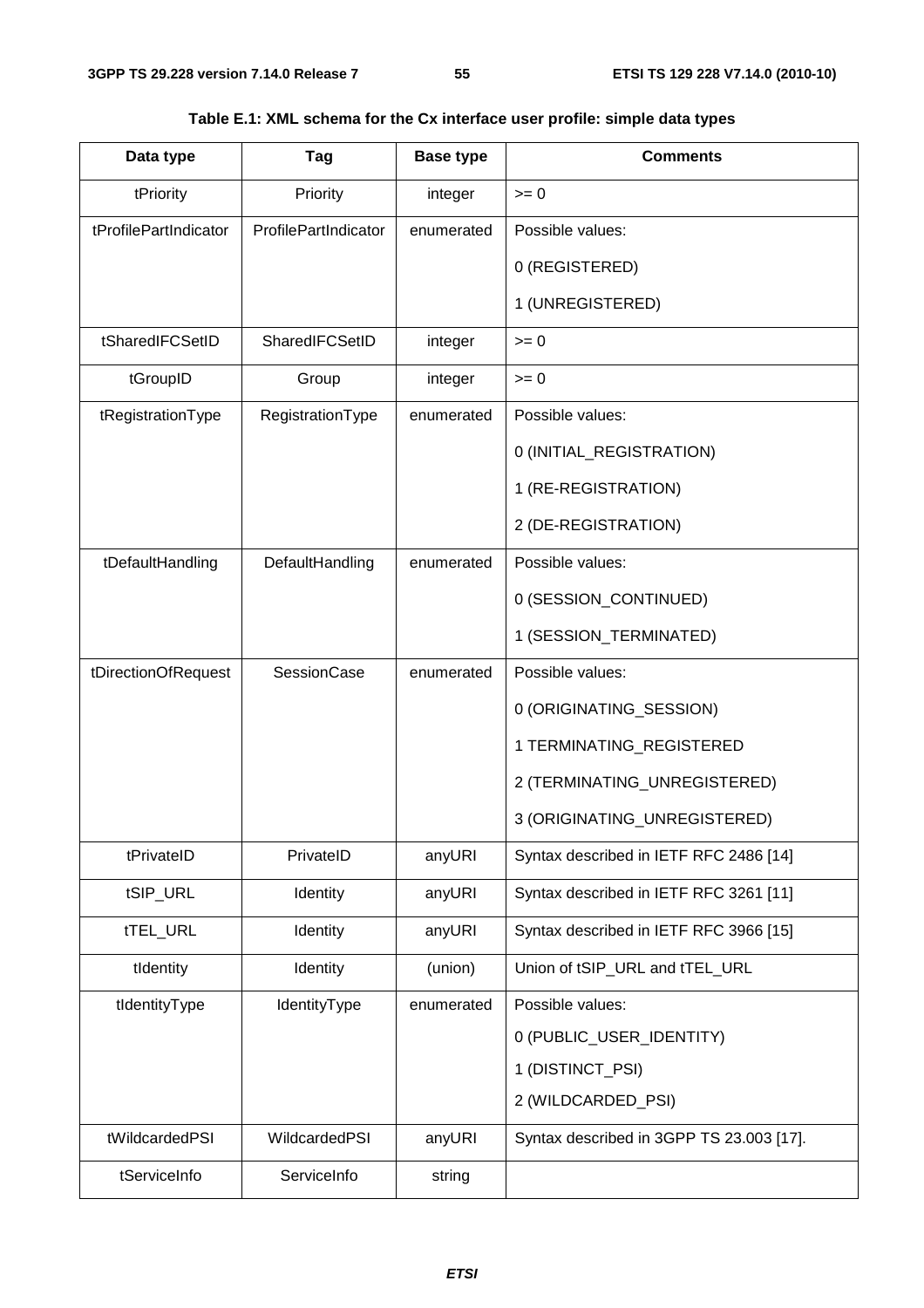| tString                       | RequestURI,<br>Method, Header,<br>Content, Line             | string  |                               |
|-------------------------------|-------------------------------------------------------------|---------|-------------------------------|
| tBool                         | ConditionTypeCNF,<br>ConditionNegated,<br>BarringIndication | boolean | Possible values:<br>0 (false) |
|                               |                                                             |         | $1$ (true)                    |
| tSubscribedMediaPr<br>ofileld | <b>SubscribedMediaPr</b><br>ofileld                         | integer | $>=0$                         |
| tDisplayName                  | DisplayName                                                 | string  |                               |
| tAliasIdentityGroupI<br>D     | AliasIdentityGroupl<br>D                                    | string  |                               |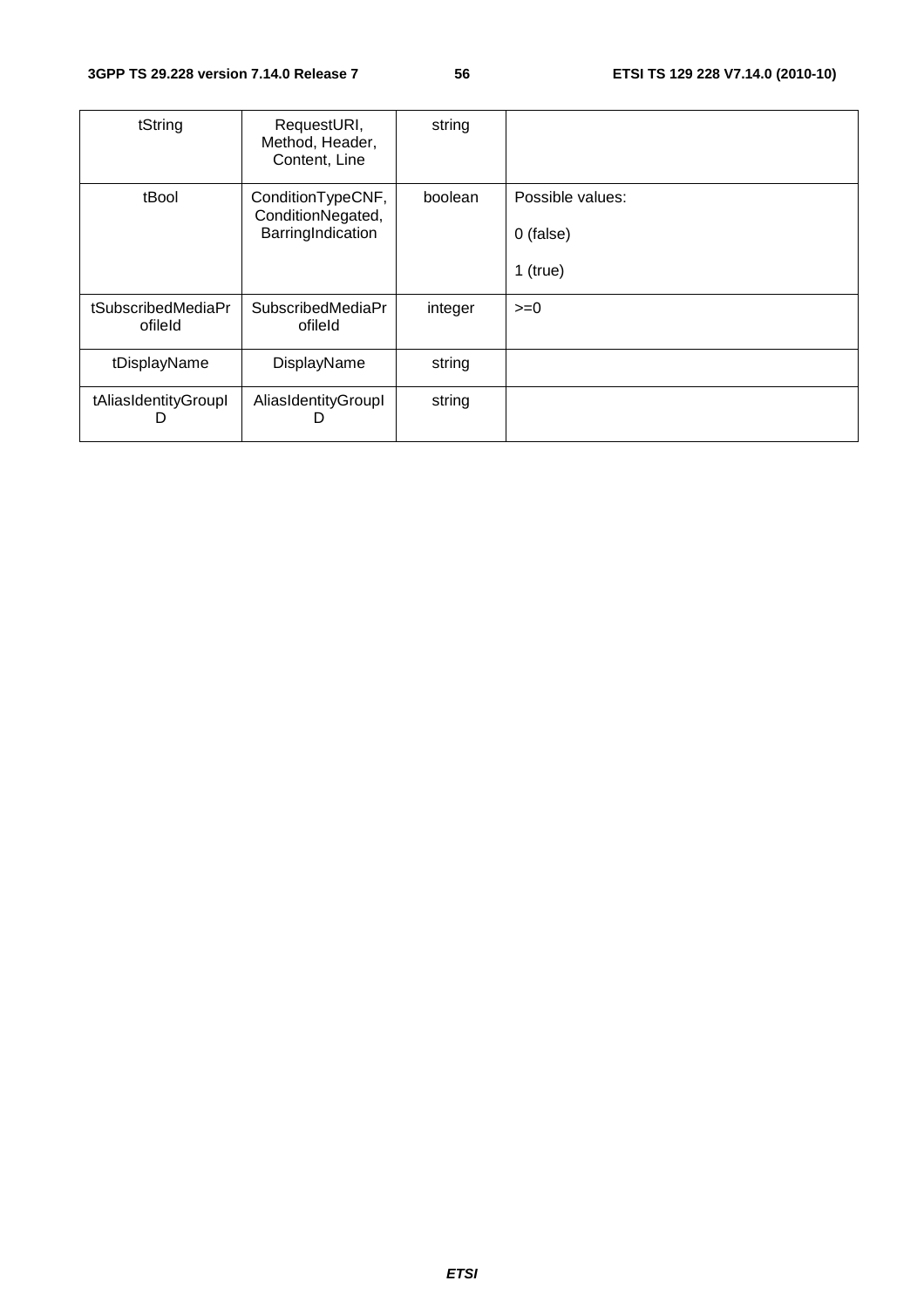| Data type                             | Tag                                         |                              |                                             | <b>Compound of</b>                          |                    |  |  |
|---------------------------------------|---------------------------------------------|------------------------------|---------------------------------------------|---------------------------------------------|--------------------|--|--|
|                                       |                                             |                              | Tag                                         | <b>Type</b>                                 | <b>Cardinality</b> |  |  |
| tIMSSubscription                      | <b>IMSSubscription</b>                      | PrivateID                    |                                             | tPrivateID                                  | $\mathbf{1}$       |  |  |
|                                       |                                             |                              | <b>ServiceProfile</b>                       | tServiceProfile                             | (1 to n)           |  |  |
| tServiceProfile                       | <b>ServiceProfile</b>                       |                              | PublicIdentity                              | tPublicIdentity                             | (1 to n)           |  |  |
|                                       |                                             |                              | <b>InitialFilterCriteria</b>                | tInitialFilterCriteria                      | (0 to n)           |  |  |
|                                       |                                             |                              | <b>CoreNetworkService</b><br>sAuthorization | <b>CoreNetworkServicesAut</b><br>horization | (0 to 1)           |  |  |
|                                       |                                             |                              | Extension                                   | tServiceProfileExtension                    | (0 to 1)           |  |  |
| tServiceProfileExten<br>sion          | Extension                                   |                              | SharedIFCSetID                              | tSharedIFCSetID                             | (0 to n)           |  |  |
| tCoreNetworkServic<br>esAuthorization | <b>CoreNetworkServic</b><br>esAuthorization | SubscribedMediaPro<br>fileld |                                             | tSubscribedMediaProfileId                   | (0 to 1)           |  |  |
|                                       |                                             | Extension                    |                                             | tCNServicesAuthorization<br>Extension       | (0 to 1)           |  |  |
| tPublicIdentity                       | PublicIdentity                              |                              | BarringIndication                           | tBool                                       | (0 to 1)           |  |  |
|                                       |                                             | Identity                     |                                             | tIdentity                                   | $\mathbf 1$        |  |  |
|                                       |                                             | Extension                    |                                             | tPublicIdentityExtension                    | (0 to 1)           |  |  |
| tInitialFilterCriteria                | <b>InitialFilterCriteria</b>                | Priority                     |                                             | tPriority                                   | $\mathbf{1}$       |  |  |
|                                       |                                             |                              | <b>TriggerPoint</b>                         | tTrigger                                    | (0 to 1)           |  |  |
|                                       |                                             |                              | ApplicationServer                           | tApplicationServer                          | $\mathbf{1}$       |  |  |
|                                       |                                             |                              | ProfilePartIndicator                        | tProfilePartIndicator                       | (0 to 1)           |  |  |
| tTrigger                              | <b>TriggerPoint</b>                         |                              | ConditionTypeCNF                            | tBool                                       | $\mathbf{1}$       |  |  |
|                                       |                                             | <b>SPT</b>                   |                                             | tSePoTri                                    | (1 to n)           |  |  |
| tSePoTri                              | <b>SPT</b>                                  |                              | ConditionNegated                            | tBool                                       | (0 to 1)           |  |  |
|                                       |                                             | Group                        |                                             | tGroupID                                    | (1 to n)           |  |  |
|                                       |                                             | Choice of                    | RequestURI                                  | tString                                     | 1                  |  |  |
|                                       |                                             |                              | Method                                      | tString                                     | $\mathbf{1}$       |  |  |

### **Table E.2: XML schema for the Cx interface user profile: complex data types**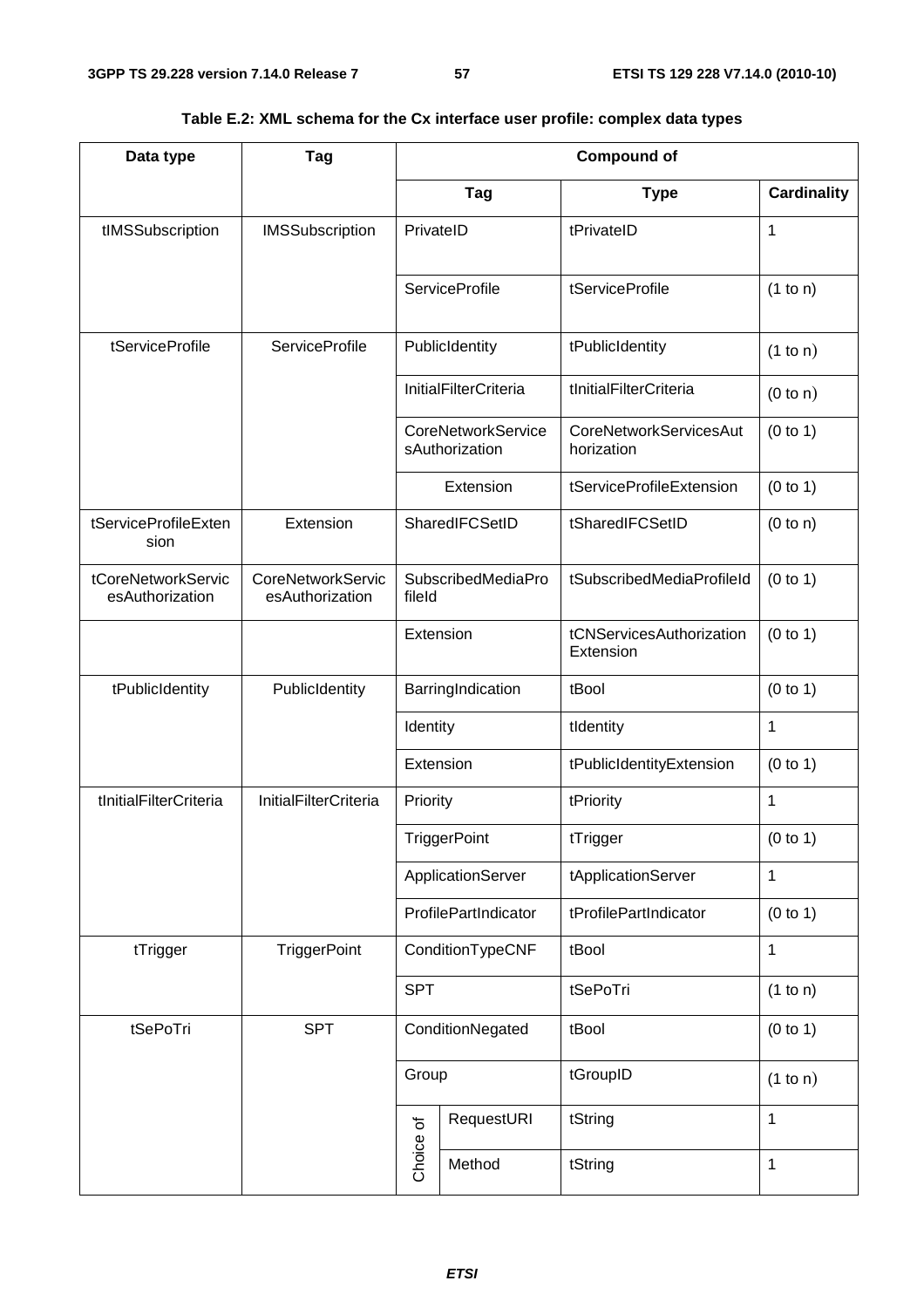|                                                |                    |           | SIPHeader                     | tHeader                   | 1            |
|------------------------------------------------|--------------------|-----------|-------------------------------|---------------------------|--------------|
|                                                |                    |           | <b>SessionCase</b>            | tDirectionOfRequest       | 1            |
|                                                |                    |           | <b>SessionDescri</b><br>ption | tSessionDescription       | 1            |
|                                                |                    |           | Extension                     | tSePoTriExtension         | (0 to 1)     |
| tSePoTriExtension                              | Extension          |           | RegistrationType              | tRegistrationType         | (0 to 2)     |
| tHeader                                        | SIPHeader          | Header    |                               | tString                   | $\mathbf{1}$ |
|                                                |                    | Content   |                               | tString                   | (0 to 1)     |
| tSessionDescription                            | SessionDescription | Line      |                               | tString                   | $\mathbf{1}$ |
|                                                |                    | Content   |                               | tString                   | (0 to 1)     |
| tApplicationServer                             | ApplicationServer  |           | <b>ServerName</b>             | tSIP_URL                  | $\mathbf{1}$ |
|                                                |                    |           | DefaultHandling               | tDefaultHandling          | (0 to 1)     |
|                                                |                    |           | ServiceInfo                   | tServiceInfo              | (0 to 1)     |
| tPublicIdentityExtens<br>ion                   | Extension          |           | IdentityType                  | tIdentityType             | (0 to 1)     |
|                                                |                    |           | WildcardedPSI                 | tWildcardedPSI            | (0 to 1)     |
|                                                |                    |           | Extension                     | tPublicIdentityExtension2 | (0 to 1)     |
| tPublicIdentityExtens<br>ion <sub>2</sub>      | Extension          |           | DisplayName                   | tDisplayName              | (0 to 1)     |
|                                                |                    |           | AliasIdentityGroupID          | tAliasIdentityGroupID     | (0 to 1)     |
| tCNServicesAuthoriz<br>ationExtension          | Extension          |           | ListOfServiceIds              | tListOfServiceIds         | (0 to 1)     |
| tListOfServiceIds                              | ListOfServiceIds   | ServiceId |                               | tString                   | (0 to n)     |
| NOTE: "n" shall be interpreted as non-bounded. |                    |           |                               |                           |              |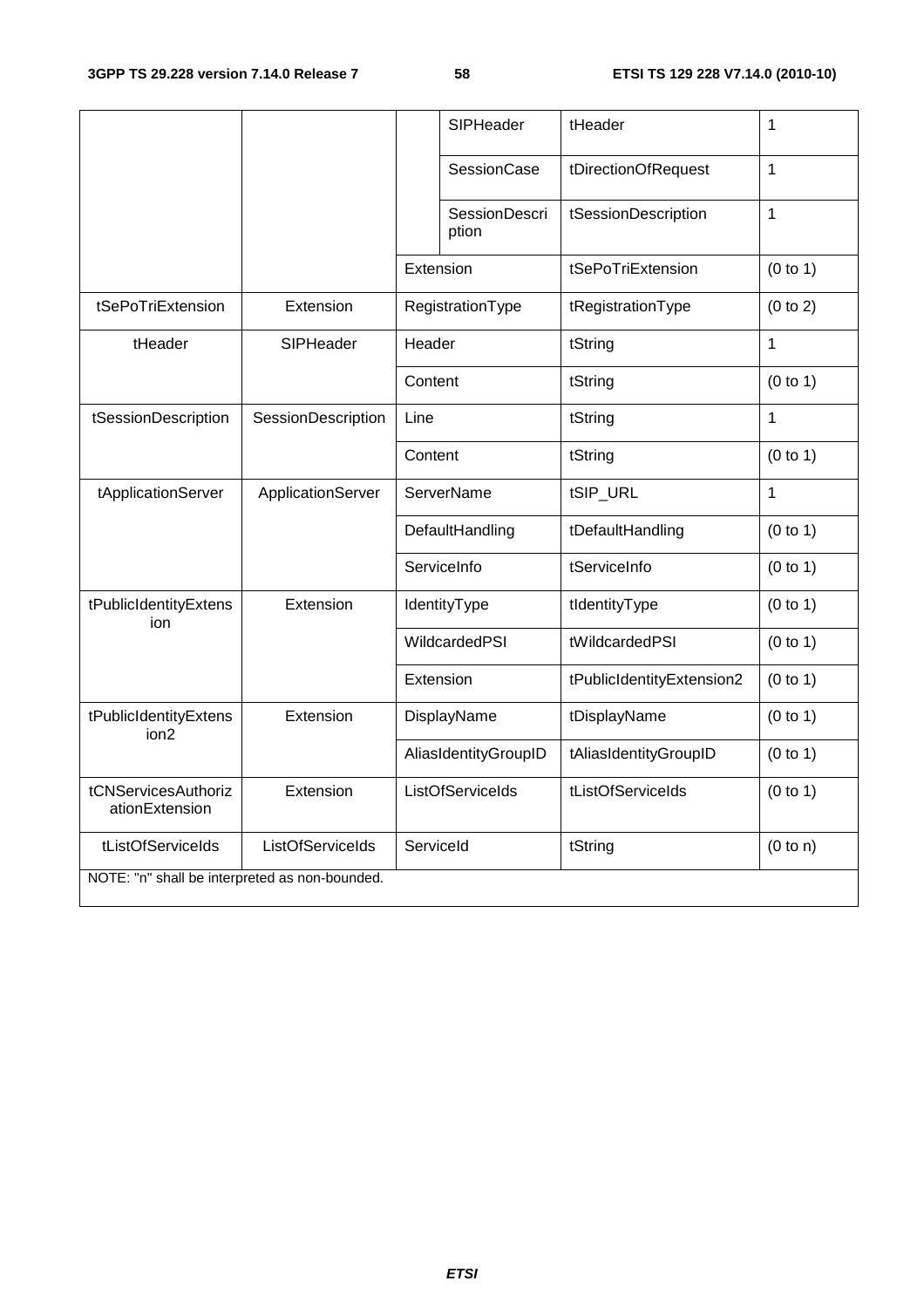## Annex F (normative): Definition of parameters for service point trigger matching

Table F.1 defines the parameters that are transported in the user profile XML.

#### **Table F.1: Definition of parameters in the user profile XML**

| Tag                                | <b>Description</b>                                                                                                                                                                                                                                                                                                                                                                                                                                                                                                                                                                                                                                                                                                                                            |
|------------------------------------|---------------------------------------------------------------------------------------------------------------------------------------------------------------------------------------------------------------------------------------------------------------------------------------------------------------------------------------------------------------------------------------------------------------------------------------------------------------------------------------------------------------------------------------------------------------------------------------------------------------------------------------------------------------------------------------------------------------------------------------------------------------|
| SIPHeader                          | A SIP Header SPT shall be evaluated separately against each header instance within the SIP<br>message. The SIP Header SPT matches if at least one header occurrence matches the SPT.                                                                                                                                                                                                                                                                                                                                                                                                                                                                                                                                                                          |
| Header (of<br>SIPHeader)           | Header tag shall include a regular expression in a form of Extended Regular Expressions<br>(ERE) as defined in chapter 9 in IEEE 1003.1-2004 Part 1 [13]. The regular expression shall<br>be matched against the header-name of the SIP header. For definition of header and header-<br>name, see IETF RFC 3261 [11]. Before matching the header-name to the pattern, all SWSs<br>shall be removed from the header-name and all LWSs in the header-name shall be reduced to<br>a single white space character (SP). For definition of SWS and LWS, see IETF RFC 3261<br>$[11]$ .                                                                                                                                                                              |
| Content (of<br>SIPHeader)          | Content tag shall include a regular expression in a form of Extended Regular Expressions<br>(ERE) as defined in chapter 9 in IEEE 1003.1-2004 Part 1 [13]. The regular expression shall<br>be matched against the header-value of the SIP header. For definition of header and header-<br>value, see IETF RFC 3261 [11]. If the SIP header contains several header-values in a comma-<br>separated list, each of the header-value shall be matched against the pattern for the Content<br>separately. Before matching the header-value to the pattern, all SWSs shall be removed from<br>the header-value and all LWSs in the header-value shall be reduced to a single white space<br>character (SP). For definition of SWS and LWS, see IETF RFC 3261 [11]. |
| SessionDescription                 | A Session Description SPT shall be evaluated separately against each SDP field instance<br>within the SIP message. The Session Description SPT matches if at least one field occurrence<br>matches the SPT.                                                                                                                                                                                                                                                                                                                                                                                                                                                                                                                                                   |
| Line (of<br>SessionDescription)    | Line tag shall include a regular expression in a form of Extended Regular Expressions (ERE)<br>as defined in chapter 9 in IEEE 1003.1-2004 Part 1 [13]. The regular expression shall be<br>matched against the type of the field inside the session description. For definition of type, see<br>chapter 6 in IETF RFC 4566 [12].                                                                                                                                                                                                                                                                                                                                                                                                                              |
| Content (of<br>SessionDescription) | Content tag shall include a regular expression in a form of Extended Regular Expressions<br>(ERE) as defined in chapter 9 in IEEE 1003.1-2004 Part 1 [13]. The regular expression shall<br>be matched against the value of the field inside the session description. For definition of<br>value, see chapter 6 in IETF RFC 4566 [12].                                                                                                                                                                                                                                                                                                                                                                                                                         |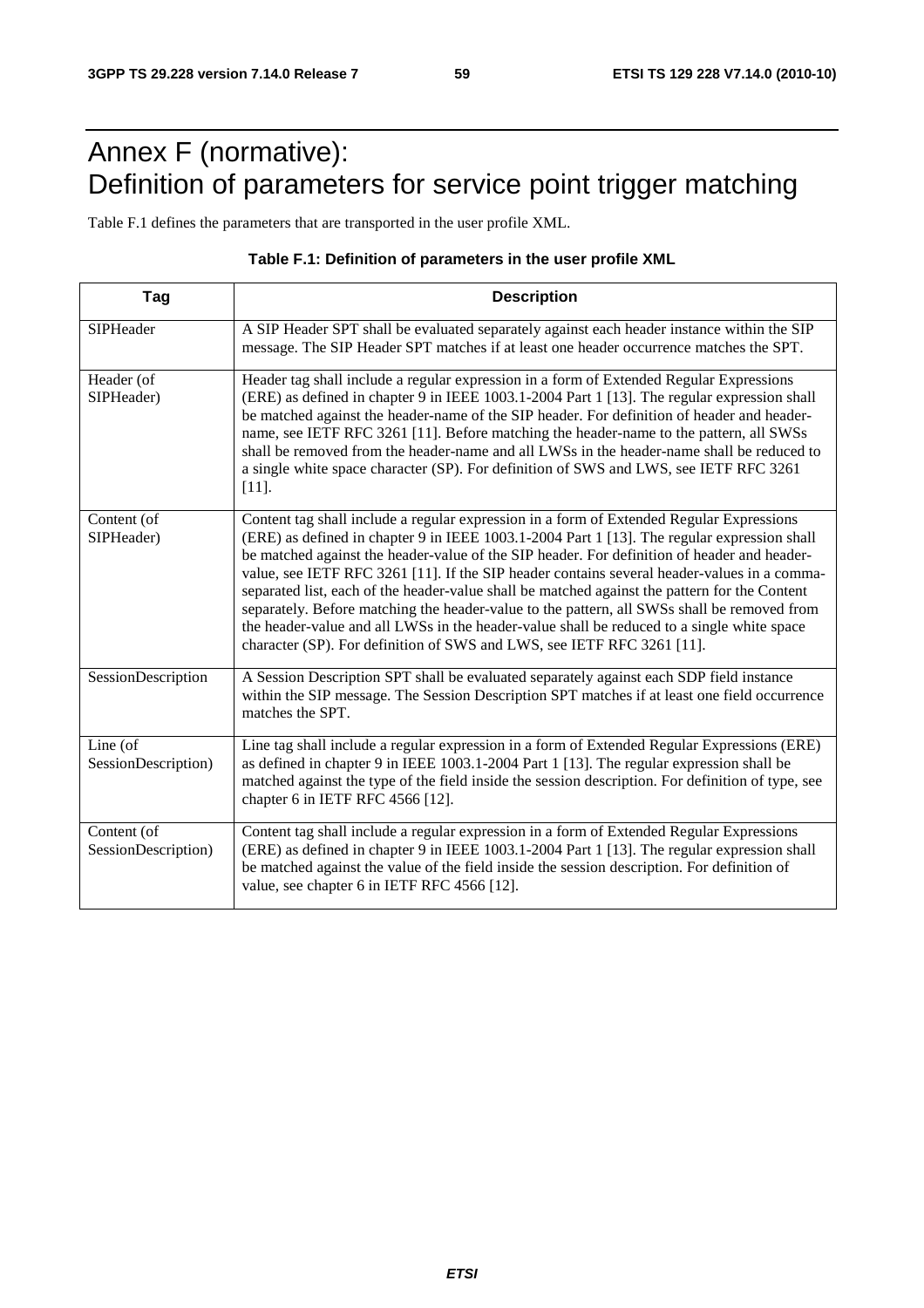## Annex G (informative): Change history

| <b>Change history</b> |       |                   |           |                          |                                                                             |                    |                    |
|-----------------------|-------|-------------------|-----------|--------------------------|-----------------------------------------------------------------------------|--------------------|--------------------|
| <b>Date</b>           | TSG # | <b>TSG Doc.</b>   | <b>CR</b> |                          | <b>Rev Subject/Comment</b>                                                  | Old                | <b>New</b>         |
| Jun 2002              |       | CN#16 NP-020264   |           |                          | Version 2.0.0 approved at CN#16                                             | 2.0.0              | 5.0.0              |
| Sep 2002              |       | CN#17 NP-020449   | 001       | 2                        | Clarification of implicit registration                                      | 5.0.0              | 5.1.0              |
| Sep 2002              |       | CN#17 NP-020449   | 002       | 1                        | Clarification of user registration status query                             | 5.0.0              | 5.1.0              |
| Sep 2002              |       | CN#17 NP-020449   | 003       | 1                        | Clarification of HSS initiated update of user profile                       | 5.0.0              | 5.1.0              |
| Sep 2002              |       | CN#17 NP-020449   | 004       | $\overline{2}$           | Clarification of MAR command                                                | 5.0.0              | 5.1.0              |
| Sep 2002              |       | CN#17 NP-020449   | 005       | 1                        | Conditionality of the SIP-Auth-Data-Item in MAA command                     | 5.0.0              | 5.1.0              |
| Dec 2002              |       | CN#18 NP-020587   | 008       | 2                        | Rejection of registration of a Temporary Public Identity without            | 5.1.0              | 5.2.0              |
|                       |       |                   |           |                          | active implicit registration                                                |                    |                    |
| Dec 2002              |       | CN#18 NP-020587   | 010       | $\blacksquare$           | Removal of upper bounds in Cx i/f user profile                              | 5.1.0              | 5.2.0              |
| Dec 2002              |       | CN#18 NP-020587   | 011       | $\blacksquare$           | S-CSCF Assignment                                                           | 5.1.0              | 5.2.0              |
| Dec 2002              |       | CN#18 NP-020587   | 012       | $\blacksquare$           | NAS-Session-Key AVPs in MAA command                                         | 5.1.0              | 5.2.0              |
| Dec 2002              |       | CN#18 NP-020587   | 013       | 1                        | Correction to detailed behaviour of user registration status query          | 5.1.0              | $\overline{5.2.0}$ |
| Dec 2002              |       | CN#18 NP-020587   | 014       | $\mathbf{1}$             | Removing the DDF dependencies from Cx interface                             | 5.1.0              | 5.2.0              |
| Dec 2002              |       | CN#18 NP-020587   | 015       | 1                        | Clarification of SERVER_CHANGE de-registration reason code                  | 5.1.0              | 5.2.0              |
| Dec 2002              |       | CN#18 NP-020589   | 016       | 1                        | Clarification of User-Authorization-Type AVP usage within the UAR           | 5.1.0              | 5.2.0              |
| Dec 2002              |       | CN#18 NP-020587   | 017       | $\mathbf{1}$             | Correction to HSS initiated update of user profile                          | 5.1.0              | 5.2.0              |
| Dec 2002              |       | CN#18 NP-020588   | 019       | $\blacksquare$           | Correction in charging information                                          | $\overline{5.1.0}$ | 5.2.0              |
| Dec 2002              |       | CN#18 NP-020590   | 020       | 1                        | Error handling in S-CSCF when receiving too much data                       | 5.1.0              | 5.2.0              |
| Dec 2002              |       | CN#18 NP-020587   | 021       | $\mathbf{1}$             | Re-allocation of S-CSCF                                                     | 5.1.0              | 5.2.0              |
| Dec 2002              |       | CN#18 NP-020591   | 022       | $\blacksquare$           | Correction of the SPI                                                       | 5.1.0              | 5.2.0              |
| Mar 2003              |       | CN#19 NP-030101   | 025       | 1                        | Clarification of service profile download at service profile                | 5.2.0              | 5.3.0              |
|                       |       |                   |           |                          | modification                                                                |                    |                    |
| Mar 2003              |       | CN#19 NP-030101   | 028       | $\blacksquare$           | Filter ID field removal in InitialFilterCriteria class                      | 5.2.0              | 5.3.0              |
| Mar 2003              |       | CN#19 NP-030101   | 030       | $\mathbf{1}$             | Clarification of IMPU barring handling                                      | 5.2.0              | 5.3.0              |
| Mar 2003              |       | CN#19 NP-030101   | 032       | $\mathbf{1}$             | The default public user identity in the Server-Assignment-Answer            | 5.2.0              | 5.3.0              |
| Mar 2003              |       | CN#19 NP-030101   | 034       | $\overline{2}$           | Corrections to service profile                                              | 5.2.0              | 5.3.0              |
| Mar 2003              |       | CN#19 NP-030101   | 037       | 3                        | Handling of non supported data in the S-CSCF when the profile is            | 5.2.0              | 5.3.0              |
|                       |       |                   |           |                          | being updated                                                               |                    |                    |
| Mar 2003              |       | CN#19 NP-030101   | 024       | $\mathbf{1}$             | Clarification of the HSS behaviour in REGISTRATION and                      | $\overline{5.2.0}$ | 5.3.0              |
|                       |       |                   |           |                          | DE_REGISTRATION procedures at IMPU checking time.                           |                    |                    |
| Mar 2003              |       | CN#19 NP-030101   | 027       | $\blacksquare$           | Deletion of Annex F                                                         | 5.2.0              | 5.3.0              |
| Mar 2003              |       | CN#19 NP-030101   | 029       | $\blacksquare$           | Clarification of User-Authorization-Type AVP usage within UAR               | 5.2.0              | 5.3.0              |
| Mar 2003              |       | CN#19 NP-030101   | 031       | $\mathbf{1}$             | Update TS 29.228 after Diameter has become RFC                              | 5.2.0              | 5.3.0              |
| Mar 2003              |       | CN#19 NP-030101   | 033       | 1                        | Replacement of the NAS-Session-Key AVP                                      | 5.2.0              | 5.3.0              |
| Mar 2003              |       | CN#19 NP-030101   | 035       | $\overline{2}$           | Clarification on Re-allocation of S-CSCF                                    | 5.2.0              | 5.3.0              |
| Mar 2003              |       | CN#19 NP-030101   | 038       | $\mathbf{1}$             | Change of SPI to SPT                                                        | 5.2.0              | 5.3.0              |
| Mar 2003              |       | CN#19 NP-030101   | 040       | 1                        | Definition of the Subscribed Media Profile Identifier                       | 5.2.0              | 5.3.0              |
| Mar 2003              |       | CN#19 NP-030101   | 026       | $\overline{\phantom{a}}$ | Error in definition of Service Point of Interest class                      | 5.2.0              | 5.3.0              |
| Jun 2003              |       | CN#20 NP-030215   | 043       | $\overline{\phantom{a}}$ | Correct use of the Result-Code AVP                                          | 5.3.0              | 5.4.0              |
| Jun 2003              |       | CN#20 NP-030215   | 044       | 1                        | Conditionality of User-Name AVP in Server-Assignment-Answer                 | 5.3.0              | 5.4.0              |
| Jun 2003              |       | CN#20   NP-030215 | 045       | $\overline{2}$           | Corrections to the base 64 encoding examples                                | 5.3.0              | 5.4.0              |
| Jun 2003              |       | CN#20 NP-030215   | 046       | 1                        | Deregistration of implicitly registered public user identities              | 5.3.0              | 5.4.0              |
|                       |       |                   |           |                          |                                                                             |                    |                    |
| Jun 2003              |       | CN#20 NP-030215   | 047       | $\mathbf{1}$             | Clarification on the Server-Assignment-Type NO_ASSIGNMENT                   | 5.3.0              | 5.4.0              |
| Jun 2003              |       | CN#20   NP-030215 | 048       |                          | Incorrect use of result-code<br>Misalignment in the Public-User-Identity IE | 5.3.0              | 5.4.0              |
| Jun 2003              |       | CN#20   NP-030215 | 049       | 1                        |                                                                             | 5.3.0              | 5.4.0              |
| Jun 2003              |       | CN#20 NP-030215   | 050       | 1                        | Duplicated Destination-Host AVP within MAR command code                     | 5.3.0              | 5.4.0              |
| Sep 2003              |       | CN#21 NP-030383   | 042       | 3                        | Error in S-CSCF Assignment Type                                             | 5.4.0              | 5.5.0              |
| Sep 2003              |       | CN#21 NP-030383   | 051       | 2                        | Mistakes in the XML schema of 29.228-540                                    | 5.4.0              | 5.5.0              |
| Sep 2003              | CN#21 | NP-030383         | 055       | 1                        | Extensibility of the public identity structure in the XML schema            | 5.4.0              | 5.5.0              |
| Sep 2003              |       | CN#21 NP-030394   | 041       | 2                        | Introduction of Presence Stage 3 (Px) to the Cx interface                   | 5.5.0              | 6.0.0              |
| Sep 2003              |       | CN#21 NP-030394   | 052       |                          | Sharing public identities across multiple UEs                               | 5.5.0              | 6.0.0              |
| Dec 2003              |       | CN#22 NP-030585   | 057       | 3                        | Conditions for inclusion of Charging Information                            | 6.0.0              | 6.1.0              |
| Dec 2003              |       | CN#22 NP-030500   | 060       | 1                        | MAR in synchronisation failure case                                         | 6.0.0              | 6.1.0              |
| Dec 2003              |       | CN#22 NP-030500   | 061       | 1                        | The S-CSCF name needs to be checked always in MAR                           | 6.0.0              | 6.1.0              |
| Dec 2003              |       | CN#22 NP-030500   | 063       | $\blacksquare$           | Conditional AVPs in answer commands                                         | 6.0.0              | 6.1.0              |
| Dec 2003              |       | CN#22 NP-030500   | 065       | 1                        | Server-Assignment-Request                                                   | 6.0.0              | 6.1.0              |
| Dec 2003              |       | CN#22 NP-030500   | 067       | ä,                       | Determination of User-Authorization-Type AVP based on                       | 6.0.0              | 6.1.0              |
|                       |       |                   |           |                          | registration expiration                                                     |                    |                    |
| Dec 2003              |       | CN#22 NP-030500   | 069       | 2                        | Not registered state after deregistration with S-CSCF deleted at the 6.0.0  |                    | 6.1.0              |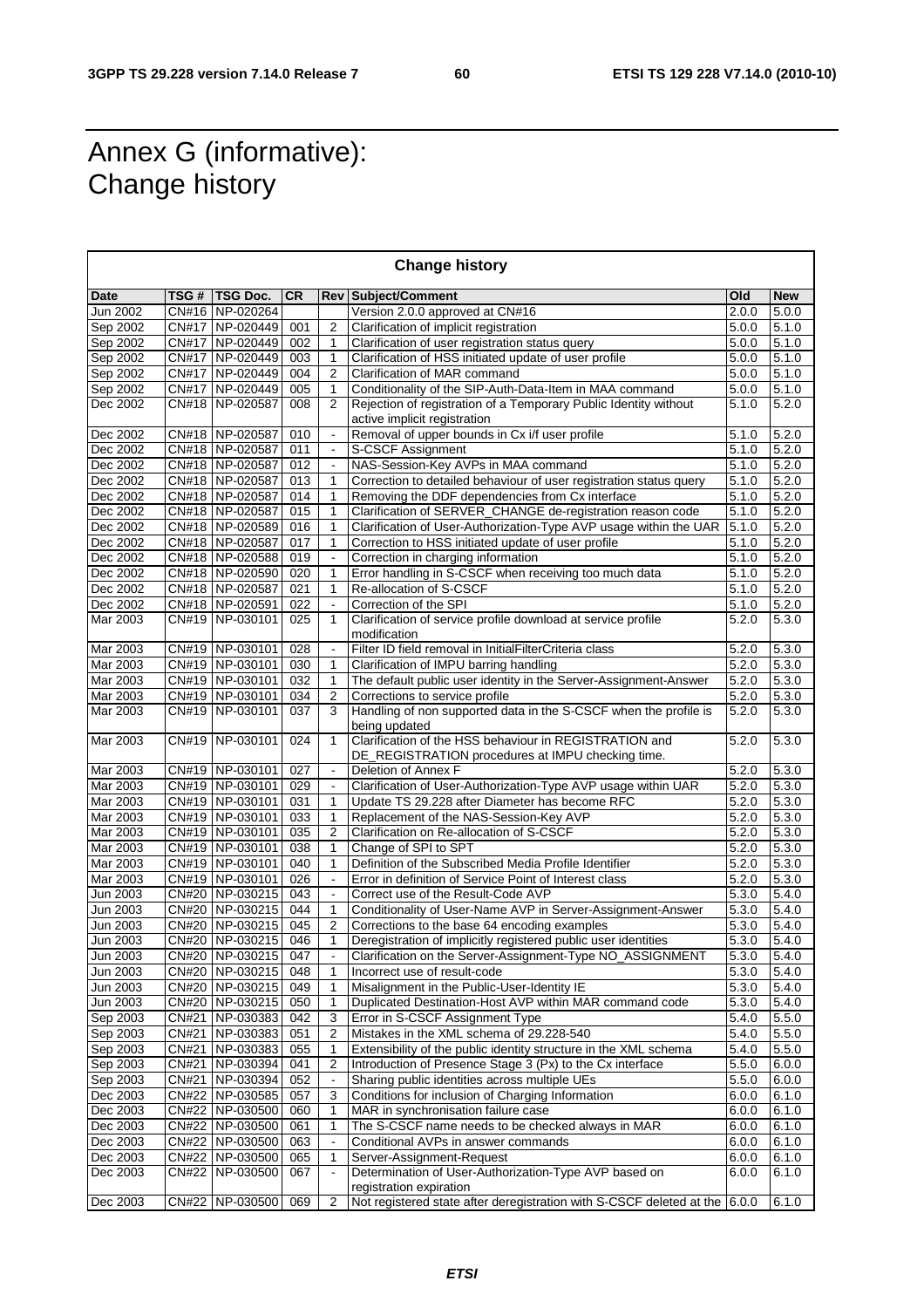|                 |                     |                      |     |                          | <b>HSS</b>                                                                             |       |       |
|-----------------|---------------------|----------------------|-----|--------------------------|----------------------------------------------------------------------------------------|-------|-------|
| Dec 2003        | <b>CN#22</b>        | NP-030500            | 071 | $\overline{\phantom{a}}$ | The extensibility of the XML schema                                                    | 6.0.0 | 6.1.0 |
| Dec 2003        | CN#22               |                      |     | $\blacksquare$           | Reference [9] updated                                                                  | 6.0.0 | 6.1.0 |
| <b>Mar 2004</b> |                     | CN#23 NP-040046      | 077 | 1                        | Clarification on S-CSCF-Name comparison                                                | 6.1.0 | 6.2.0 |
| Mar 2004        |                     | CN#23 NP-040055      | 081 | $\Box$                   | Error for missing identification in SAR command                                        | 6.1.0 | 6.2.0 |
|                 |                     |                      |     |                          |                                                                                        |       |       |
| Mar 2004        |                     | CN#23 NP-040046      | 085 | 1                        | Conditions for inclusion of Public Identity in SAR                                     | 6.1.0 | 6.2.0 |
| Mar 2004        |                     | CN#23 NP-040046      | 087 | 1                        | Correction to sending the Charging-Information AVP                                     | 6.1.0 | 6.2.0 |
| Mar 2004        |                     | CN#23 NP-040046      | 089 | $\Box$                   | Correction to User-Authorization-Answer                                                | 6.1.0 | 6.2.0 |
| Mar 2004        |                     | CN#23 NP-040046      | 091 | $\blacksquare$           | Default handling of error cases during IMS registration                                | 6.1.0 | 6.2.0 |
| Jun 2004        |                     | CN#24 NP-040215      | 097 | $\overline{2}$           | Update of the charging addresses from HSS                                              | 6.2.0 | 6.3.0 |
| Jun 2004        |                     | CN#24 NP-040215      | 095 | $\mathbf{1}$             | Content of the User Profile                                                            | 6.2.0 | 6.3.0 |
| Jun 2004        |                     | CN#24 NP-040215      | 099 | $\blacksquare$           | Correction of SessionCase attribute ambiguity                                          | 6.2.0 | 6.3.0 |
| Sep 2004        |                     | CN#25 NP-040416      | 109 | 1                        | LIR and services related to unregistered state                                         | 6.3.0 | 6.4.0 |
| Sep 2004        |                     | CN#25 NP-040401      | 121 | 2                        | <b>Triggering initial REGISTER messages</b>                                            | 6.3.0 | 6.4.0 |
| Sep 2004        |                     | CN#25 NP-040401      | 118 | 1                        | XML versioning                                                                         | 6.3.0 | 6.4.0 |
|                 |                     |                      |     |                          |                                                                                        |       |       |
| Sep 2004        |                     | CN#25 NP-040401      | 122 | $\mathbf{1}$             | Optimization of User Profile Download                                                  | 6.3.0 | 6.4.0 |
| Sep 2004        |                     | CN#25 NP-040396      | 124 | $\overline{2}$           | Simplification of the User Profile Split concept                                       | 6.3.0 | 6.4.0 |
| Sep 2004        |                     | CN#25 NP-040416      | 120 | 3                        | Use of regular expressions                                                             | 6.3.0 | 6.4.0 |
| Dec 2004        |                     | CN#26 NP-040523      | 138 | 1                        | HSS initiated deregistration with "not registered" registration state                  | 6.4.0 | 6.5.0 |
| Dec 2004        |                     | CN#26 NP-040530      | 140 | $\mathbf{1}$             | HSS initiated deregistration with user profile removal for permanent                   | 6.4.0 | 6.5.0 |
|                 |                     |                      |     |                          | termination                                                                            |       |       |
| Dec 2004        |                     | CN#26 NP-040523      | 142 | $\overline{2}$           | HSS initiated deregistration using the network initiated de-<br>registration procedure | 6.4.0 | 6.5.0 |
| Dec 2004        |                     | CN#26 NP-040530      | 146 | 1                        | Clarification of R6 authentication scheme                                              | 6.4.0 | 6.5.0 |
| Dec 2004        |                     | CN#26 NP-040523      | 150 | $\blacksquare$           | <b>Regular Expressions</b>                                                             | 6.4.0 | 6.5.0 |
|                 |                     |                      |     |                          |                                                                                        |       |       |
| Dec 2004        |                     | CN#26 NP-040530      | 155 | $\omega$                 | Correction to XML Root Element                                                         | 6.4.0 | 6.5.0 |
| Dec 2004        |                     | CN#26 NP-040530      | 156 | $\mathbf{1}$             | Modification of User-Data-Already-Available in SAR command.                            | 6.4.0 | 6.5.0 |
| Dec 2004        |                     | CN#26 NP-040523      | 159 | $\overline{2}$           | Handling of Information Element marked as (M), (C) or (O)                              | 6.4.0 | 6.5.0 |
| Mar 2005        |                     | CN#27 NP-050030      | 166 | $\omega$                 | Avoiding undesired deregistration                                                      | 6.5.0 | 6.6.0 |
| Mar 2005        |                     | CN#27 NP-050030      | 168 | 1                        | Correction to authentication procedures in not registered case                         | 6.5.0 | 6.6.0 |
| Mar 2005        |                     | CN#27 NP-050037      | 170 | 3                        | Clarification of behaviour for Shared Public User Identities                           | 6.5.0 | 6.6.0 |
| Mar 2005        | <b>CN#27</b>        | NP-050037            | 172 | $\overline{\phantom{a}}$ | Distribution of Cipher Key and Integrity Key                                           | 6.5.0 | 6.6.0 |
|                 |                     |                      |     |                          |                                                                                        |       |       |
| Apr 2005        |                     |                      |     |                          | Editorial correction on figure figure A.4.1.1 and on clauses: 6.1.4.1,                 | 6.6.0 | 6.6.1 |
|                 |                     |                      |     |                          | 6.2.2, B.2.1 and 6.2.1.1                                                               |       |       |
| Jun 2005        | CT#28               | CP-050086            | 181 | $\blacksquare$           | <b>TEL-URI</b> reference correction                                                    | 6.6.1 | 6.7.0 |
| Jun 2005        |                     | CT#28 CP-050086      | 183 | $\overline{\phantom{a}}$ | <b>Clarification on Server Capabilities</b>                                            | 6.6.1 | 6.7.0 |
| Jun 2005        |                     | CT#28 CP-050086      | 185 | $\blacksquare$           | Incorrect Implementation of CR172                                                      | 6.6.1 | 6.7.0 |
| Jun 2005        |                     | CT#28 CP-050081      | 188 | 1                        | Clarification of the content of SIP-Authentication-Context                             | 6.6.1 | 6.7.0 |
| Jun 2005        |                     | CT#28 CP-050086      | 192 | $\Box$                   | Syntax correction for XML                                                              | 6.6.1 | 6.7.0 |
| Sep 2005        | CT#29               | CP-050422            | 196 | $\blacksquare$           | Authentication Registration with synchronization failure, Data<br>requested from HSS   | 6.7.0 | 6.8.0 |
| Sep 2005        | CT#29               | CP-050296            | 200 |                          | Correction to XML Schema for SharedIFCSet                                              | 6.7.0 | 6.8.0 |
|                 |                     |                      |     |                          |                                                                                        |       |       |
| Sep 2005        |                     | CT#29 CP-050440      | 202 | 2                        | Private identities on the Cx                                                           | 6.7.0 | 6.8.0 |
| Sep 2005        | CT#29               | CP-050282            | 204 | 1                        | Charging-Information correction                                                        | 6.7.0 | 6.8.0 |
| Sep 2005        | CT#29               | CP-050296            | 207 | 1                        | Corrections to UAR and LIR for shared public identities                                | 6.7.0 | 6.8.0 |
| Sep 2005        |                     | CT#29 CP-050422      | 208 |                          | Behaviour of the Implicit Registration Set for the Unregistered state 6.7.0            |       | 6.8.0 |
| Sep 2005        |                     | CT#29   CP-050296    | 210 | $\blacksquare$           | Change of stage 2 reference from Release 5 to Release 6                                | 6.7.0 | 6.8.0 |
| Sep 2005        |                     | CT#29 CP-050294      | 211 | $\blacksquare$           | <b>PSI Activation</b>                                                                  | 6.7.0 | 6.8.0 |
| Sep 2005        | CT#29               | CP-050271            | 213 | 2                        | Removal of redundant restrictions for one Public User Identity in                      | 6.7.0 | 6.8.0 |
|                 |                     |                      |     |                          | SAR                                                                                    |       |       |
|                 |                     |                      |     |                          |                                                                                        |       |       |
| Sep 2005        | CT#29               | CP-050296            | 216 | $\blacksquare$           | Error code clean up                                                                    | 6.7.0 | 6.8.0 |
| Sep 2005        |                     | CT#29 CP-050296      | 217 | 1                        | Clarification of User Profile update                                                   | 6.7.0 | 6.8.0 |
| Dec 2005        |                     | CT#30 CP-050604      | 198 | 5                        | XML syntax correction                                                                  | 6.8.0 | 6.9.0 |
| Dec 2005        |                     | CT#30 CP-050611      | 220 | 1                        | PSI impacts on the Cx Interface                                                        | 6.8.0 | 6.9.0 |
| Dec 2005        |                     | CT#30 CP-050611      | 221 | 3                        | Routing for PSIs Matching a Wildcarded PSI                                             | 6.8.0 | 6.9.0 |
| Dec 2005        |                     | CT#30 CP-050611      | 222 | $\overline{2}$           | Removal of overhead in Private Identities handling in RTR                              | 6.8.0 | 6.9.0 |
| Dec 2005        |                     | CT#30 CP-050605      | 229 | 2                        | Use-Data description corrections                                                       | 6.8.0 | 6.9.0 |
| Dec 2005        |                     | CT#30 CP-050605      | 232 | 2                        | S-CSCF assignment checking for notregistered state                                     | 6.8.0 | 6.9.0 |
|                 |                     |                      |     |                          |                                                                                        |       |       |
| Dec 2005        | $\overline{C}$ T#30 | CP-050605            | 236 | 4                        | RTR correction                                                                         | 6.8.0 | 6.9.0 |
| Dec 2005        |                     | CT#30 CP-050605      | 238 | 1                        | PPR correction                                                                         | 6.8.0 | 6.9.0 |
| Dec 2005        | CT#30               | CP-050611            | 239 | 1                        | Private User Id in RTR                                                                 | 6.8.0 | 6.9.0 |
| Dec 2005        | $\overline{C}$ T#30 | CP-050611            | 246 | 1                        | Server capabilities associations with features                                         | 6.8.0 | 6.9.0 |
| Dec 2005        | CT#30               |                      |     |                          | Rel-7 version was created because of ETSI TISPAN references.                           | 6.9.0 | 7.0.0 |
| Mar 2006        |                     | CT#31 CP-060084 0243 |     | 1                        | SPT for mobile orig unregistered                                                       | 7.0.0 | 7.1.0 |
| Mar 2006        | CT#31               | CP-060159 0247       |     | $\overline{2}$           | Removal of the terms Mobile Originated and Mobile Terminated                           | 7.0.0 | 7.1.0 |
|                 |                     |                      |     |                          |                                                                                        |       |       |
| Mar 2006        | CT#31               | CP-060154 0254       |     | $\blacksquare$           | Alignment of Annex E with .xsd file                                                    | 7.0.0 | 7.1.0 |
| Mar 2006        | CT#31               | $ CP - 060154 0256$  |     |                          | Incorrect implementation of CR 0198                                                    | 7.0.0 | 7.1.0 |
| Mar 2006        | CT#31               | CP-060065 0260       |     | $\overline{2}$           | Handling of unknown errors                                                             | 7.0.0 | 7.1.0 |
| Mar 2006        | CT#31               | CP-060154 0263       |     | 2                        | Private User ID in PPR and RTR                                                         | 7.0.0 | 7.1.0 |
| Mar 2006        | CT#31               | CP-060065 0269       |     |                          | Message flow correction                                                                | 7.0.0 | 7.1.0 |
| <b>Mar 2006</b> | CT#31               | CP-060065 0274       |     |                          | Default public-id and PPR                                                              | 7.0.0 | 7.1.0 |
| Jun 2006        | CT#32               | CP-060302 0285       |     |                          | S-CSCF reselection removal                                                             | 7.1.0 | 7.2.0 |
|                 |                     |                      |     |                          |                                                                                        |       |       |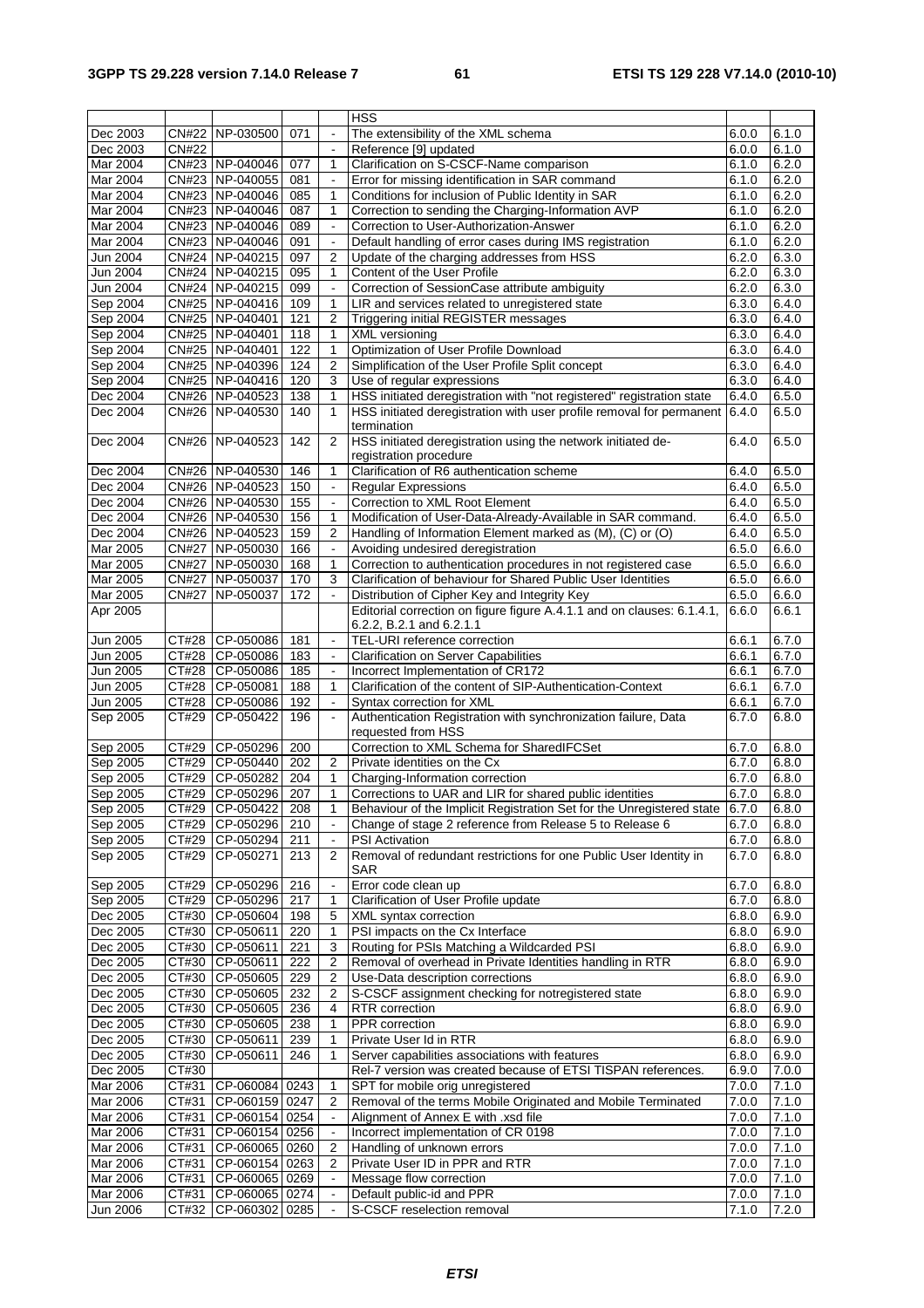| Jun 2006        |       | CT#32 CP-060308 0290     |      | 3              | Correction of the normative text in the table 6.7                    | 7.1.0         | 7.2.0  |
|-----------------|-------|--------------------------|------|----------------|----------------------------------------------------------------------|---------------|--------|
| <b>Jun 2006</b> |       | CT#32 CP-060308 0292     |      | 2              | Using SiFC feature to define optional S-CSCF capabilities            | 7.1.0         | 7.2.0  |
| Sep 2006        |       | CT#33   CP-060308   0296 |      | $\mathbf{r}$   | S-CSCF assignment correction                                         | 7.2.0         | 7.3.0  |
| Sep 2006        |       | CT#33   CP-060417   0299 |      | $\blacksquare$ | Default Public User ID either SIP URI or tel URI                     | 7.2.0         | 7.3.0  |
| Sep 2006        |       | CT#33 CP-060399 0304     |      | 1              | Barring Indication for public user identity                          | 7.2.0         | 7.3.0  |
| Sep 2006        |       | CT#33   CP-060417   0306 |      | $\overline{2}$ | Deletion of description about Authentication-Data-Item               | 7.2.0         | 7.3.0  |
| Sep 2006        | CT#33 | CP-060399 0313           |      | 1              | Registration message flow correction                                 | 7.2.0         | 7.3.0  |
| Sep 2006        | CT#33 | CP-060417                | 0314 | 4              | AS originating requests on behalf of a user                          | 7.2.0         | 7.3.0  |
| Sep 2006        | CT#33 | CP-060416 0317           |      | 2              | Allowing a Display Name to be associated with a Public Identity.     | 7.2.0         | 7.3.0  |
| Sep 2006        | CT#33 | CP-060417                | 0320 |                | Update of the Table 6.7 "Guidelines for S-CSCF Capabilities"         | 7.2.0         | 7.3.0  |
| Dec 2006        | CT#34 | CP-060553 0325           |      | 1              | SDP reference correction                                             | 7.3.0         | 7.4.0  |
| Dec 2006        | CT#34 | CP-060566 0326           |      | 1              | New message flow about AS originating session                        | 7.3.0         | 7.4.0  |
| Dec 2006        | CT#34 | CP-060566 0327           |      | $\mathbf{1}$   | Correction of Private Identity description in SAR                    | 7.3.0         | 7.4.0  |
| Dec 2006        | CT#34 | CP-060566 0330           |      | 3              | Correction of error code in SAA                                      | 7.3.0         | 7.4.0  |
| Dec 2006        | CT#34 | CP-060566 0332           |      | 1              | Clarification on use of Authentication pending flag                  | 7.3.0         | 7.4.0  |
| Dec 2006        |       | CT#34 CP-060566 0336     |      | 3              | Optimization of handling of Wildcarded PSIs                          | 7.3.0         | 7.4.0  |
| Dec 2006        | CT#34 | $ CP - 060555 0338$      |      | $\mathbf{1}$   | Wildcarded PSI as key in PPR                                         | 7.3.0         | 7.4.0  |
| Dec 2006        |       | CT#34   CP-060553   0342 |      | 1              | Correction of the HSS behaviour in UAR/UAA command pair              | 7.3.0         | 7.4.0  |
| Dec 2006        | CT#34 | CP-060735 0343           |      | 3              | Clarification regarding URI canonicalization - 29.228                | 7.3.0         | 7.4.0  |
| Mar 2007        |       | CT#35   CP-070020   0346 |      | 3              | Clarification of the server name in LIA                              | 7.4.0         | 7.5.0  |
| Mar 2007        |       | CT#35   CP-070020   0350 |      | 3              | User profile data synchronisation                                    | 7.4.0         | 7.5.0  |
| Mar 2007        |       | CT#35 CP-070020 0352     |      |                | SAA result code correction                                           | 7.4.0         | 7.5.0  |
| Mar 2007        |       | CT#35 CP-070019 0353     |      | $\overline{2}$ | Removal of roaming restrictions for Emergency Registrations          | 7.4.0         | 7.5.0  |
| Mar 2007        |       | CT#35   CP-070020   0354 |      |                | Definition and use of the Wildcarded PSI information element         | 7.4.0         | 7.5.0  |
| Jun 2007        |       | CT#36   CP-070309   0358 |      | 1              | Removal of editor's note on IMS Recovery Procedures                  | 7.5.0         | 7.6.0  |
| Jun 2007        |       | CT#36 CP-070479 0359     |      | $\overline{2}$ | Impacts of the IMS Communication Service Identifier                  | 7.5.0         | 7.6.0  |
| Jun 2007        |       | CT#36   CP-070309   0361 |      | $\overline{2}$ | Clarification on LIA                                                 | 7.5.0         | 7.6.0  |
| Jun 2007        | CT#36 | CP-070309                | 0365 | 1              | Adding User-Authorization-Type is absent condition to UAR            | 7.5.0         | 7.6.0  |
|                 |       |                          |      |                | Detailed behaviour                                                   |               |        |
| Jun 2007        | CT#36 | CP-070312 0367           |      | $\blacksquare$ | Modification to the tag RegistrationtType to RegistrationType in the | 7.5.0         | 7.6.0  |
|                 |       |                          |      |                | Annex E                                                              |               |        |
| Sep 2007        | CT#37 | CP-070520 0374           |      | $\mathbf{1}$   | Authentication failure and timeout handling                          | 7.6.0         | 7.7.0  |
| Sep 2007        | CT#37 | CP-070522 0378           |      | $\blacksquare$ | Incorrect implemented CR 120r3                                       | 7.6.0         | 7.7.0  |
| Sep 2007        | CT#37 | CP-070527 0379           |      | $\blacksquare$ | User Data Already Available                                          | 7.6.0         | 7.7.0  |
| Nov 2007        | CT#38 | CP-070743 0388           |      | 1              | Handling of USER_UNKNOWN and                                         | 7.7.0         | 7.8.0  |
|                 |       |                          |      |                | NOT_SUPPORTED_USER_DATA error in PPA                                 |               |        |
| Nov 2007        | CT#38 | CP-070744 0392           |      | $\overline{2}$ | Alias                                                                | 7.7.0         | 7.8.0  |
| Jun 2008        |       | CT#40   CP-080267   0407 |      |                | Emergency Registration for REGISTRATION_AND_CAPABILITIES 7.8.0       |               | 7.9.0  |
| <b>Jun 2008</b> |       | CT#40 CP-080267 0409     |      |                | Removal of restriction for barred user at Emergency Registrations    | 7.8.0         | 7.9.0  |
| Sep 2008        | CT#41 | CP-080456 0412           |      | 2              | Emergency Public User Identity removal                               | 7.9.0         | 7.10.0 |
| Mar 2009        | CT#43 | CP-090036 0439           |      | $\overline{2}$ | <b>HSS Addresses</b>                                                 | 7.10.0 7.11.0 |        |
| Dec 2009        | CT#46 | CP-090761                | 0459 |                | IMPI must be sent in SAR for UE initiated requests                   | 7.11.0 7.12.0 |        |
| Mar 2010        | CT#47 | $ CP-100015 0480$        |      |                | <b>Server Capabilities</b>                                           | 7.12.0 7.13.0 |        |
| Sep 2010        |       | CT#49 CP-100442 0508     |      |                | Mandatory and optional capabilities handling                         | 7.13.0 7.14.0 |        |